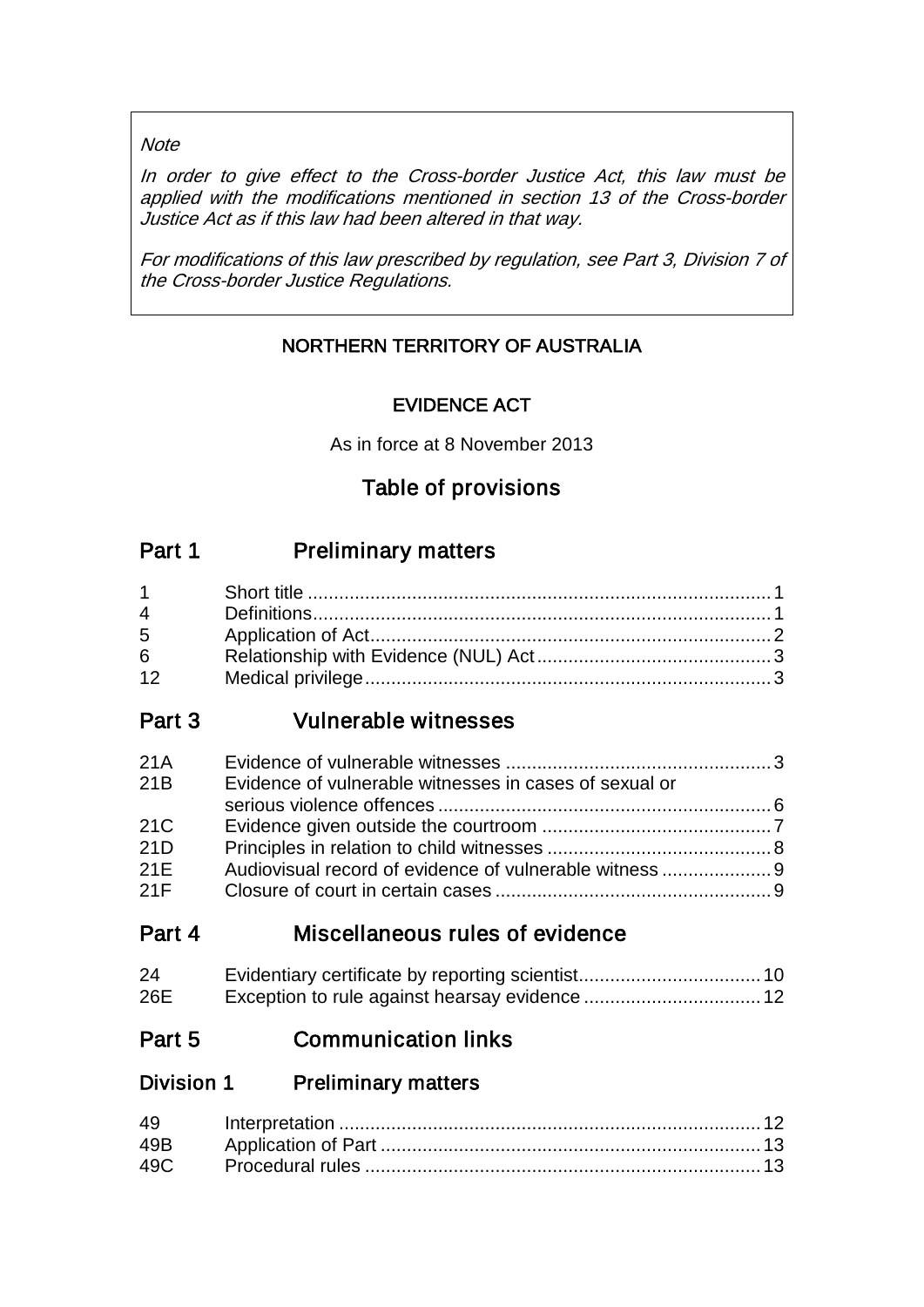# Division 2 Use of communication links generally

| 49 <sub>D</sub><br>49E | Territory entity may take evidence from another place 14          |  |
|------------------------|-------------------------------------------------------------------|--|
| 49F                    | Appearance, giving evidence or making submissions by              |  |
| 49G                    | Appearance, giving evidence or making submissions by audio        |  |
| 49H                    | Appearance, giving evidence or making submissions by visual       |  |
|                        |                                                                   |  |
| 491                    | Premises to be considered part of place where entity is sitting16 |  |
| 49J                    |                                                                   |  |
| 49K                    |                                                                   |  |
| 49L                    |                                                                   |  |
| 49M                    |                                                                   |  |

# Division 3 Use of interstate audiovisual links or audio links in Territory proceedings

| Territory entity may take evidence and submissions from |                                                              |
|---------------------------------------------------------|--------------------------------------------------------------|
|                                                         |                                                              |
|                                                         |                                                              |
|                                                         |                                                              |
|                                                         |                                                              |
|                                                         |                                                              |
|                                                         | Giving evidence or making submissions by audiovisual link 19 |

# Division 4 Use of interstate audiovisual links or audio links in interstate proceedings

| 49U  |                                                                   |    |
|------|-------------------------------------------------------------------|----|
| 49V  | Interstate entity may take evidence or receive submissions        |    |
|      |                                                                   |    |
| 49W  |                                                                   |    |
| 49X  |                                                                   |    |
| 49Y  |                                                                   |    |
| 49Z  | Privileges, protection and immunity of participants in interstate |    |
|      |                                                                   | 22 |
| 49ZA |                                                                   |    |
| 49ZB |                                                                   |    |
| 49ZC |                                                                   |    |
|      |                                                                   |    |

# Part 6 Evidence on commission

# Division 1 Taking outside Territory of evidence for Territory proceedings

| 50 |  |
|----|--|
|    |  |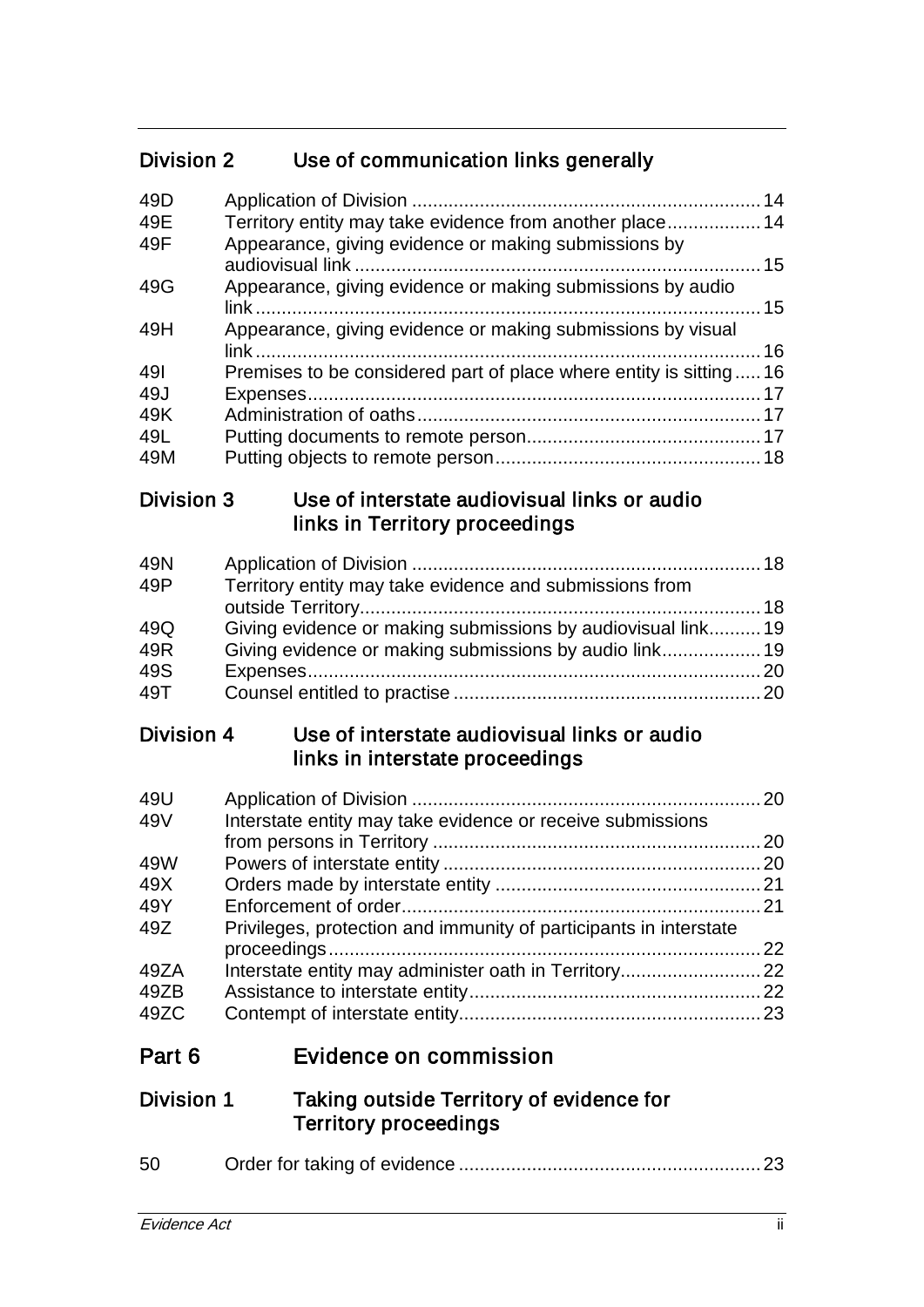| 51                                                  |                                                                                                                                                                                                                                        |  |
|-----------------------------------------------------|----------------------------------------------------------------------------------------------------------------------------------------------------------------------------------------------------------------------------------------|--|
| <b>Division 2</b>                                   | Taking within Territory of evidence for<br>proceedings elsewhere                                                                                                                                                                       |  |
| 52<br>53<br>54<br>55                                | Application to Supreme Court for order to obtain evidence26<br>Power of Supreme Court to give effect to application  26                                                                                                                |  |
| Part 7                                              | <b>Confidential information</b>                                                                                                                                                                                                        |  |
| 56<br>56A<br>56B<br>56C<br>56D<br>56E<br>56F<br>56G | Notice of intention to apply for leave to adduce or produce<br>Procedural matters relating to application for leave31<br>Giving leave to adduce or produce evidence of confidential<br>Ancillary orders where evidence of confidential |  |
| Part 8                                              | <b>Publication of evidence</b>                                                                                                                                                                                                         |  |
| 57<br>58<br>59                                      | Prohibition of the publication of evidence and of names of<br>Temporary prohibition of the publication of evidence where<br>Penalty for breach of order under section 57 or 58  35                                                     |  |
| Part 9                                              | <b>Other matters</b>                                                                                                                                                                                                                   |  |
| 62<br>62A<br>65                                     |                                                                                                                                                                                                                                        |  |
| Part 10                                             | <b>Transitional provisions</b>                                                                                                                                                                                                         |  |
| Division 1                                          | <b>Transitional matters for Evidence Legislation</b><br>(Authorised Persons) Amendment Act 2009                                                                                                                                        |  |
| 66                                                  |                                                                                                                                                                                                                                        |  |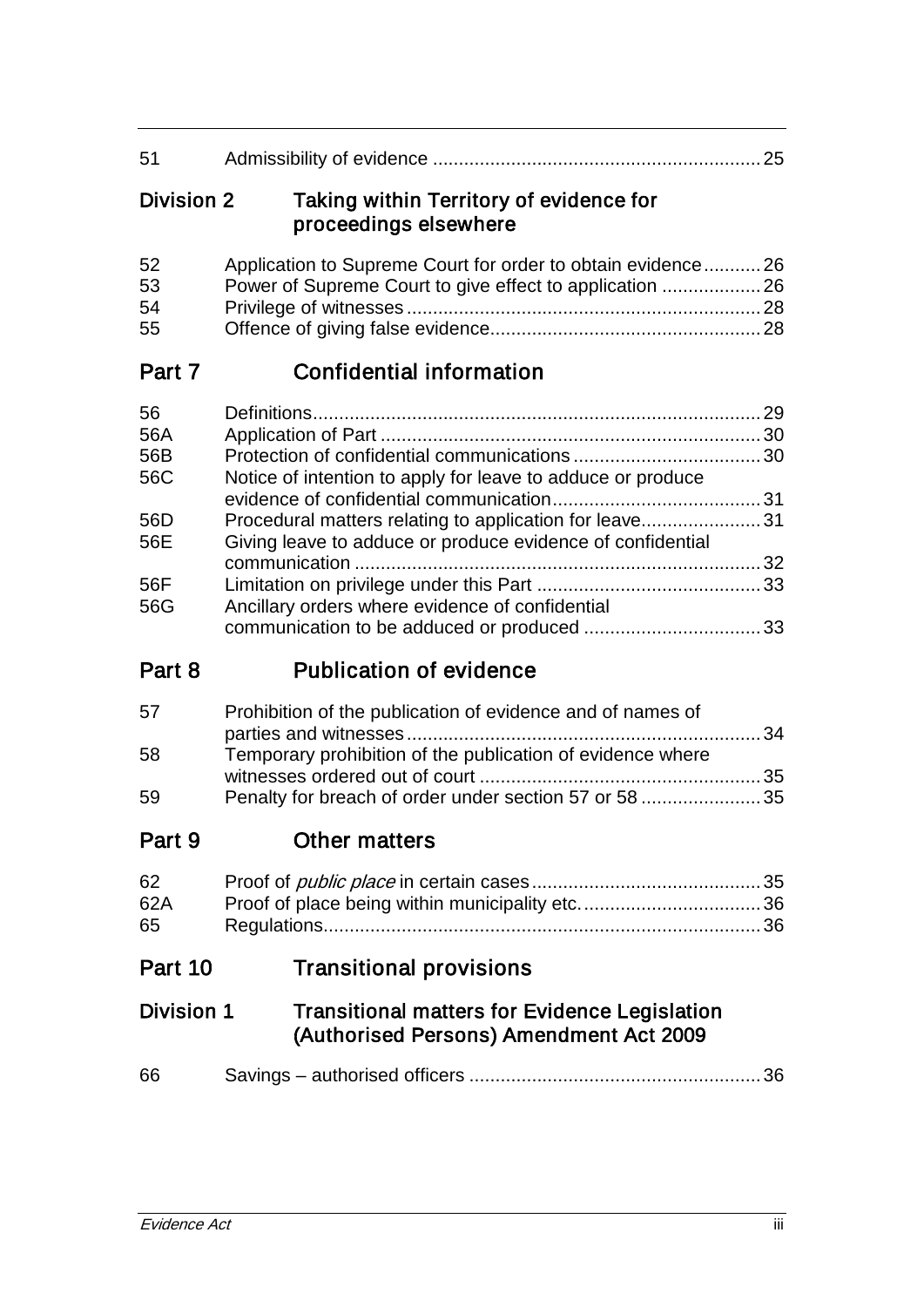# Division 2 Transitional matters for Evidence (National Uniform Legislation) (Consequential Amendments) Act 2012

| 67 |                                                                 |  |
|----|-----------------------------------------------------------------|--|
| 68 | Application of this Act linked to application of Evidence (NUL) |  |
|    |                                                                 |  |
| 69 |                                                                 |  |

#### ENDNOTES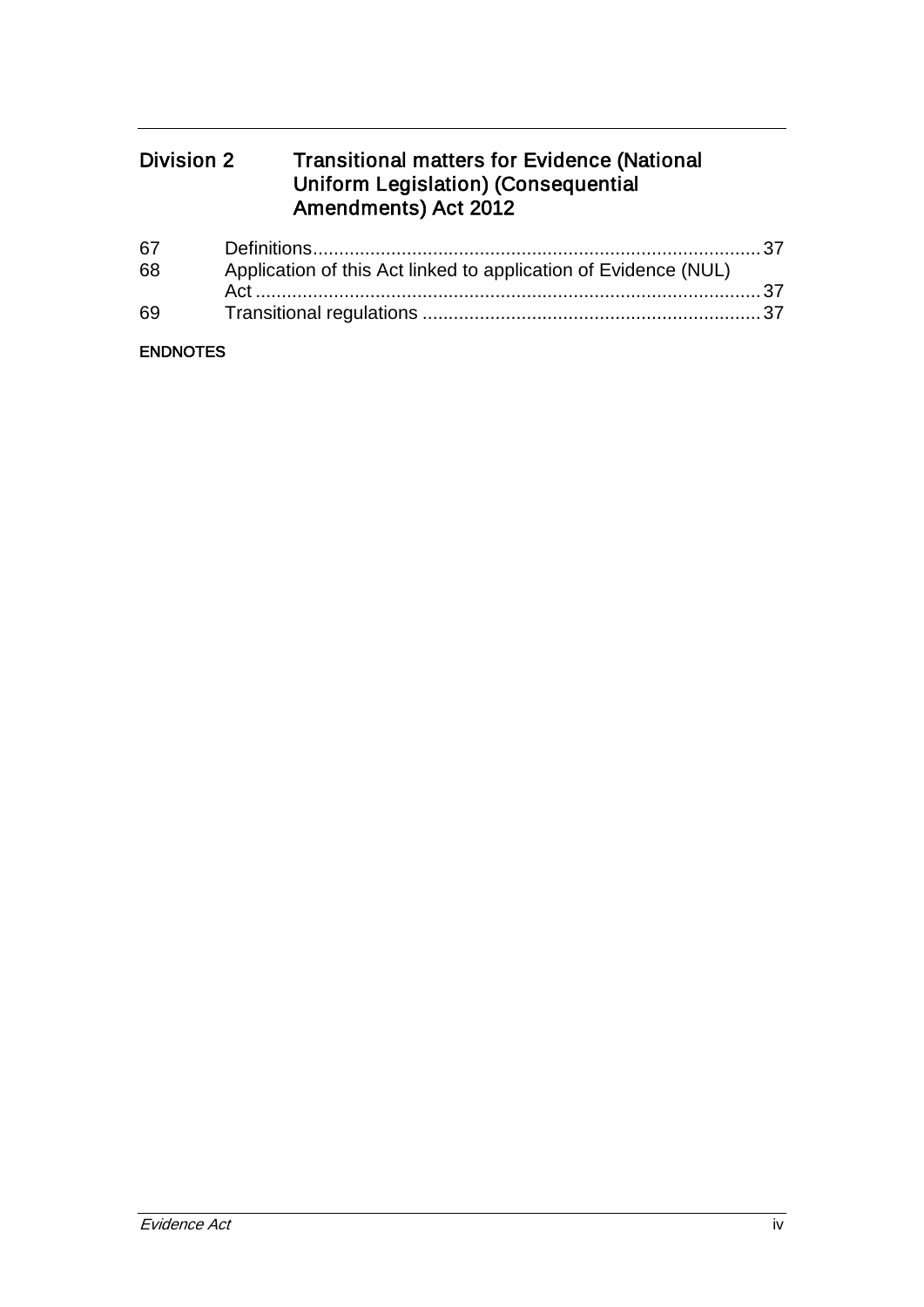# NORTHERN TERRITORY OF AUSTRALIA

As in force at 8 November 2013 \_\_\_\_\_\_\_\_\_\_\_\_\_\_\_\_\_\_\_\_

\_\_\_\_\_\_\_\_\_\_\_\_\_\_\_\_\_\_\_\_

# EVIDENCE ACT

## An Act to make provision for evidentiary matters in addition to the Evidence (National Uniform Legislation) Act

# Part 1 **Preliminary matters**

#### 1 Short title

This Act may be cited as the Evidence Act.

# 4 Definitions

In this Act:

audio link, for Part 5, see section 49.

audiovisual link, for Part 5, see section 49.

audiovisual record, for Part 3, see section 21A(1).

authorised person, for Part 3, see section 21A(1).

child, for Part 3, see section 21A(1).

committal proceedings, for Part 7, see section 56.

communication link, for Part 5, see section 49.

confidential communication, for Part 7, see section 56.

counsellor, for Part 7, see section 56.

court, see Part 1 of the Dictionary at the end of the Evidence (NUL) Act.

document, see Part 1 of the Dictionary at the end of the Evidence (NUL) Act.

Evidence (NUL) Act means the Evidence (National Uniform Legislation) Act.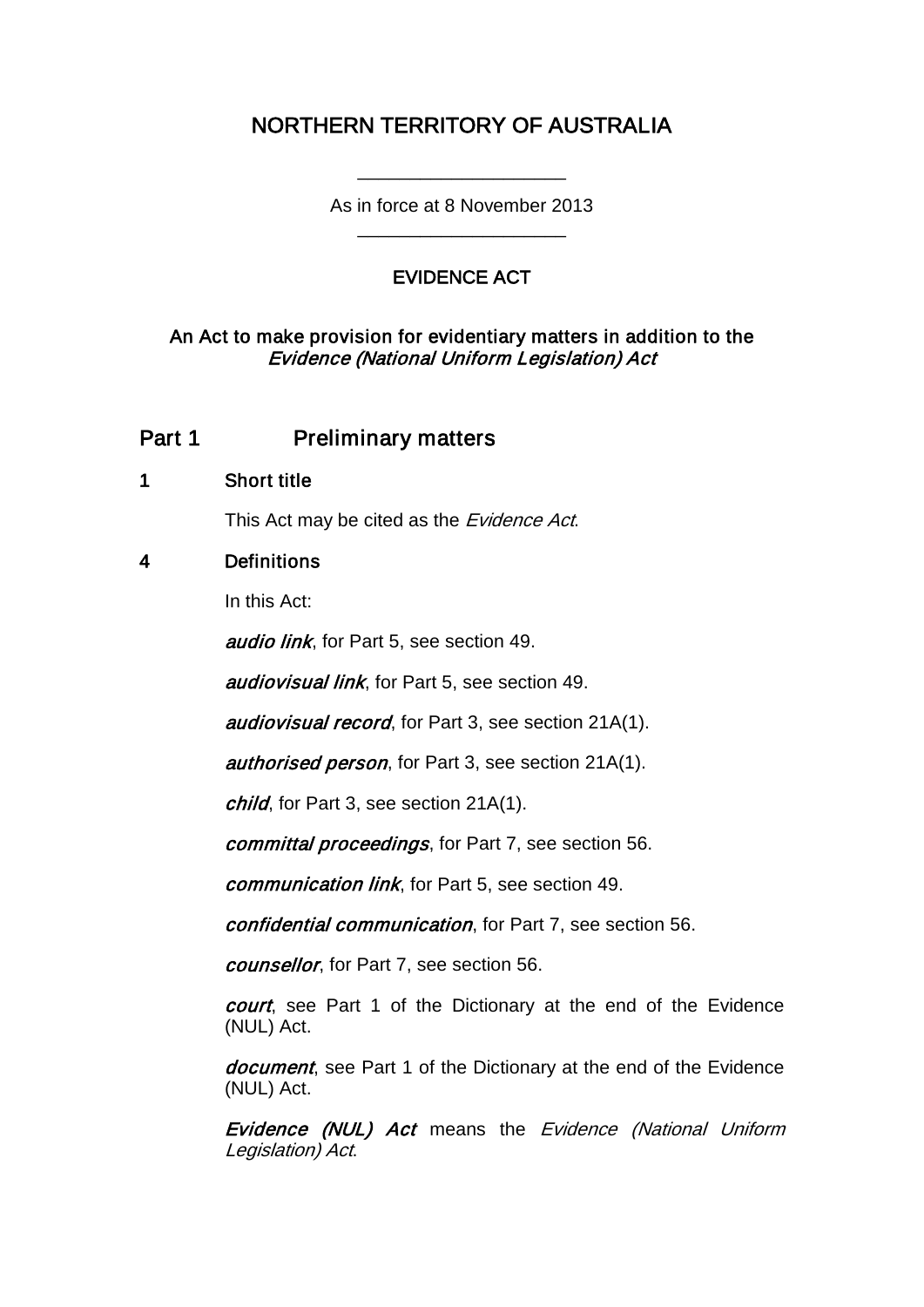examination, for Part 3, see section 21A(1).

harm, for Part 7, see section 56.

interstate entity, for Part 5, see section 49.

interstate proceeding, for Part 5, see section 49.

judge, see Part 1 of the Dictionary at the end of the Evidence (NUL) Act.

participating State, for Part 5, see section 49.

party to a confidential communication, for Part 7, see section 56.

proceeding means a civil proceeding or a criminal proceeding, each as defined in Part 1 of the Dictionary at the end of the Evidence (NUL) Act.

recorded statement, for Part 3, see section 21A(1).

serious violence offence, for Part 3, see section 21A(1).

sexual offence means a sexual offence within the meaning of the Sexual Offences (Evidence and Procedure) Act.

statement includes any representation of fact or opinion, whether made in words or otherwise.

**Territory entity, for Part 5, see section 49.** 

**Territory proceeding, for Part 5, see section 49.** 

victim, for Part 7, see section 56.

visual link, for Part 5, see section 49.

vulnerable witness, for Part 3, see section 21A(1).

#### 5 Application of Act

- (1) This Act applies to all proceedings to which the Evidence (NUL) Act applies.
- (2) Part 5 also applies to Territory proceedings and interstate proceedings (as defined in section 49).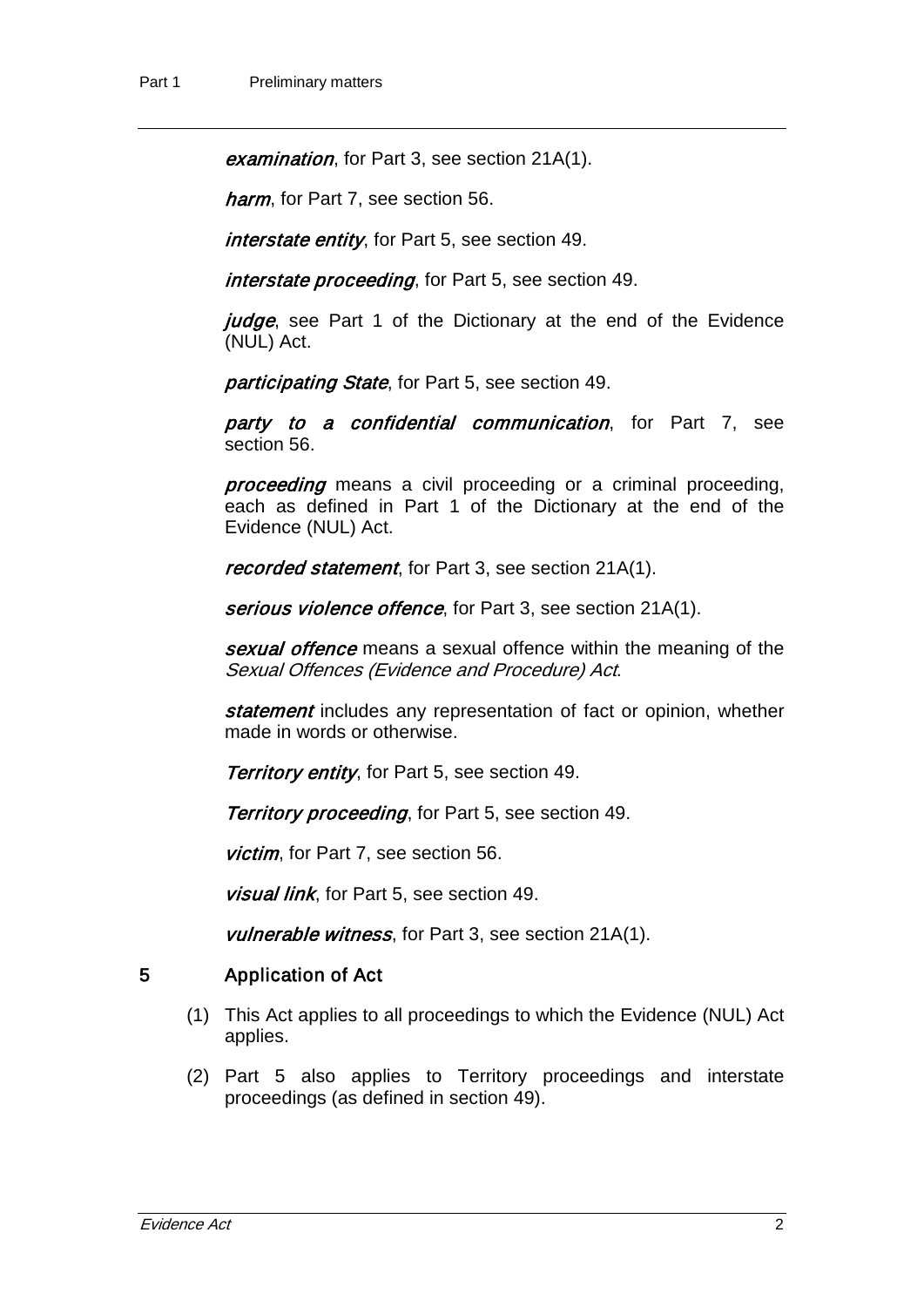# 6 Relationship with Evidence (NUL) Act

This Act applies in addition to, and does not affect the operation of, the Evidence (NUL) Act.

# Part 2 Privilege

## 12 Medical privilege

- (2) A medical practitioner shall not, without the consent of his or her patient, divulge in any civil proceeding (unless the sanity of the patient is the matter in dispute) any communication made to him or her in his or her professional character by the patient, and necessary to enable him or her to prescribe or act for the patient.
- (3) Nothing in this section shall protect any communication made for any criminal purpose, or prejudice the right to give in evidence any statement or representation at any time made to or by a medical practitioner in or about the effecting by any person of an insurance on the life of himself or herself or any other person.

# Part 3 Vulnerable witnesses

## 21A Evidence of vulnerable witnesses

(1) In this Part:

**audiovisual record** includes a recorded statement.

authorised person means any of the following:

- (a) a police officer with the rank of constable or above;
- (b) a member of the Australian Federal Police who is appointed as a special constable under the Police Administration Act,
- (c) a member of a police force of a State or another Territory who is appointed as a special constable under the Police Administration Act;
- (e) a person who is an authorised officer under section 304(1)(a) of the Care and Protection of Children Act;
- (f) a member of a police force of a State or another Territory with the rank of constable or above;
- (g) a person prescribed by regulation.

child means a person who is under 18 years of age.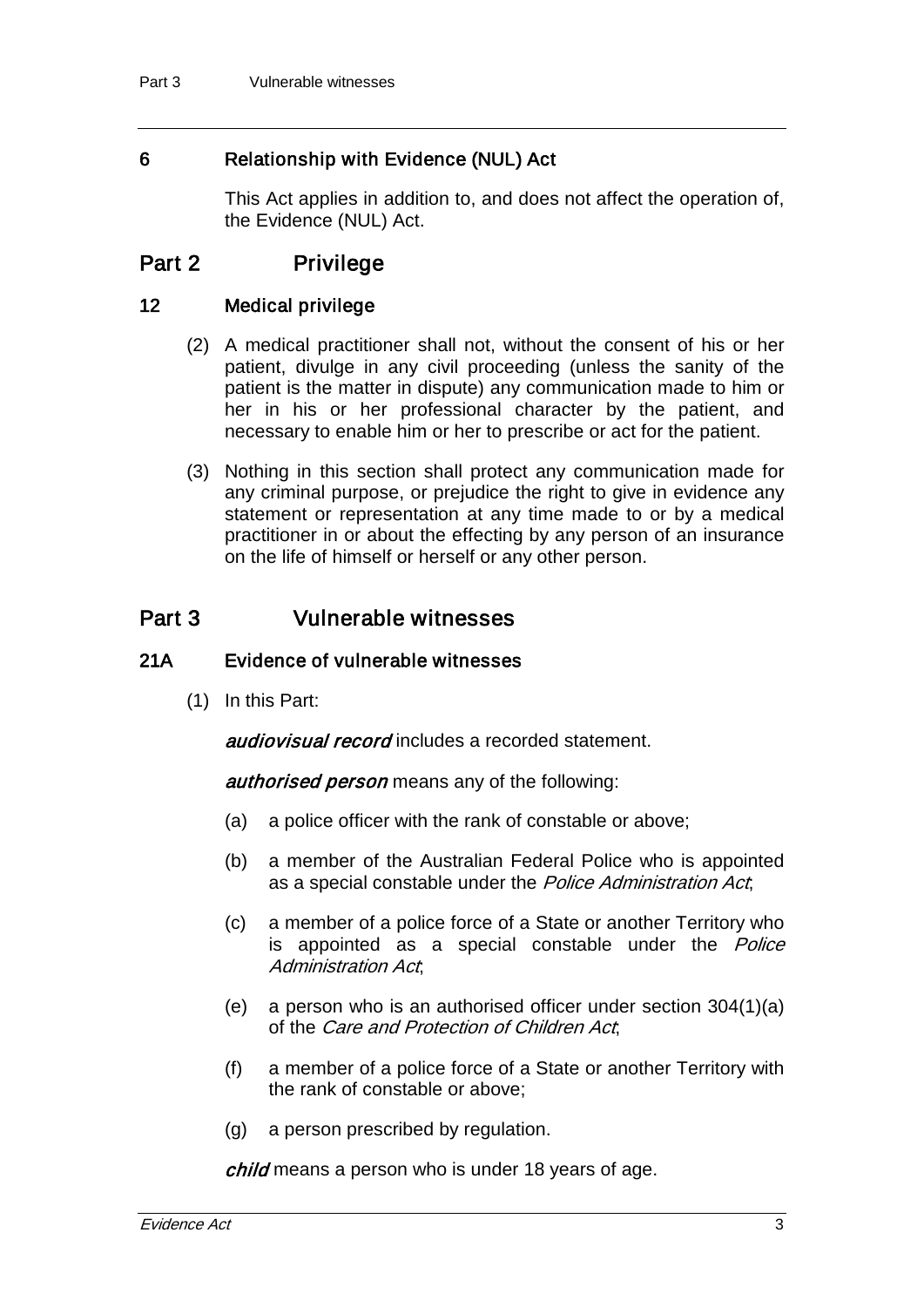**examination** of a witness includes cross-examination and re-examination.

recorded statement means an interview, recorded on video-tape or by other audiovisual means, in which an authorised person elicits from a vulnerable witness statements of fact which, if true, would be of relevance to a proceeding.

serious violence offence means an offence against any of the following provisions of the Criminal Code that is punishable by imprisonment for 5 or more years:

- (a) Part V, Division 2;
- (b) Part VI, Divisions 3 to 6A;
- (c) section 211 or 212;
- (d) another provision prescribed by the Regulations.

#### vulnerable witness means:

- (a) a witness who is a child; or
- (b) a witness who suffers from an intellectual disability; or
- (c) a witness who is the alleged victim of a sexual offence to which the proceedings relate; or
- (d) a witness who is, in the opinion of the court, under a special disability because of the circumstances of the case or the circumstances of the witness.
- (2) Subject to subsection (2A) and section 21B, a vulnerable witness is entitled to give evidence using one or more of the following arrangements as chosen by the witness:
	- (a) that the evidence of the vulnerable witness be given at a place outside the courtroom and transmitted to the courtroom by means of closed circuit television where that facility is available;
	- (b) that a screen, partition or one-way glass be placed to obscure the witness's view of a party to whom the evidence relates but not so as to obstruct the view of the witness by the judge and the jury (if any);
	- (c) that the vulnerable witness be accompanied by:
		- (i) a relative;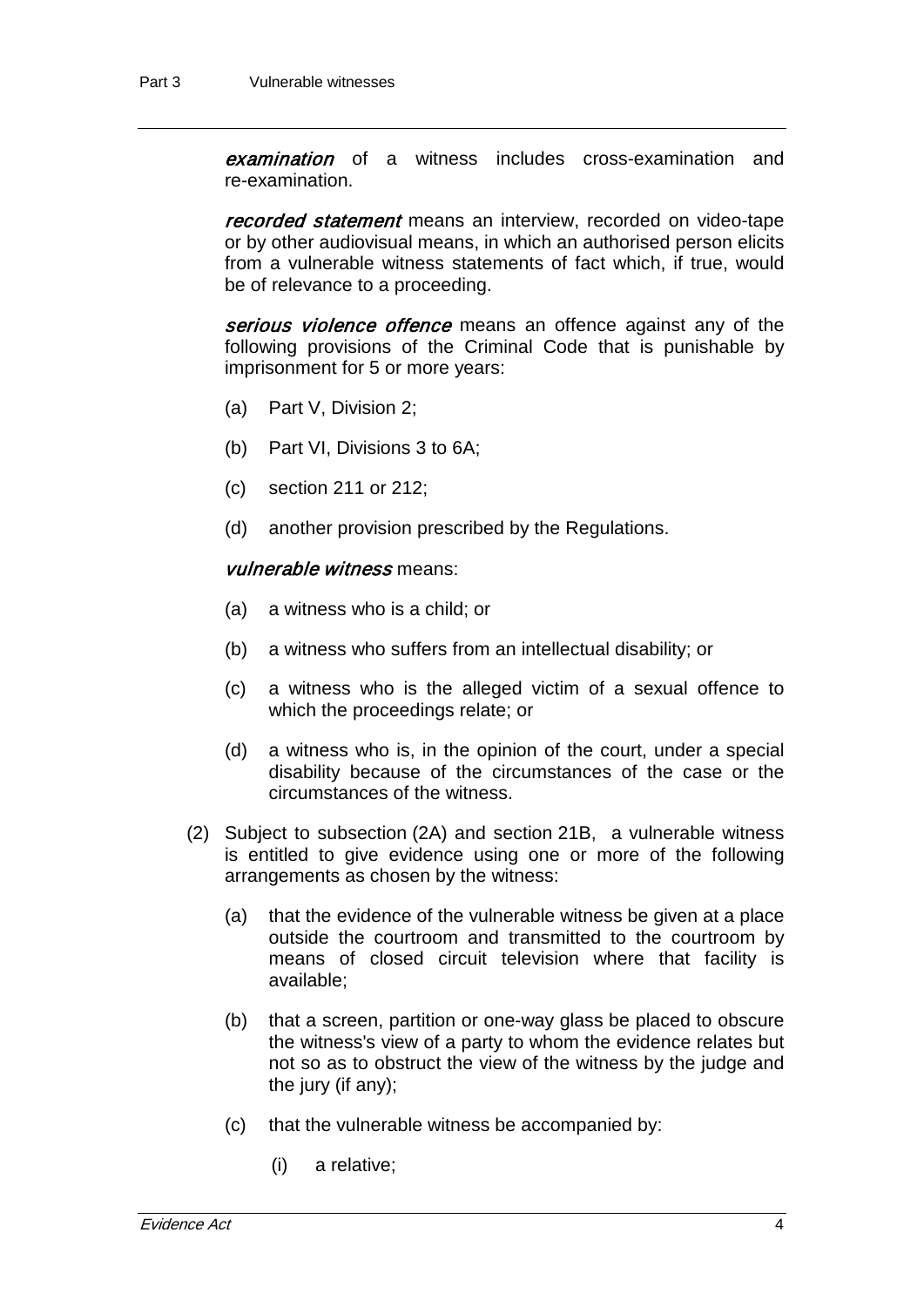- (ii) a friend; or
- (iii) any other person who the vulnerable witness requests to accompany him or her and whom the court considers is in the circumstances appropriate to accompany the vulnerable witness;

for the purpose of providing the vulnerable witness with emotional support;

- (d) that the court be closed while evidence is being given by the vulnerable witness in the proceeding (including evidence given under cross-examination) and that no persons remain in or enter a room or place in which the court is being held, or remain within the hearing of the court, without its permission.
- (2A) The court may make an order that the vulnerable witness is not to give evidence using an arrangement under subsection (2) if satisfied that:
	- (a) it is not in the interests of justice for the witness's evidence to be given using that arrangement; or
	- (b) the urgency of the proceeding makes the use of that arrangement inappropriate.
- (2B) In determining whether or not it is in the interests of justice to use an arrangement under subsection (2), the court must have regard to the following matters:
	- (a) the need to minimise the harm that could be caused to the vulnerable witness by giving evidence;
	- (b) the interest in the vulnerable witness being able to give evidence effectively.
- (2C) The court must state its reasons for making an order under subsection (2A).
	- (3) Where a vulnerable witness is to give evidence using an arrangement under subsection (2)(a) or (b), the judge must issue a warning to the jury (if any) to the effect that:
		- (a) the procedure is a routine practice of the court; and
		- (b) no adverse inference is to be drawn against the accused as a result of the use of the arrangement; and
		- (c) the evidence of the witness is not to be given any greater or lesser weight because of the use of the arrangement.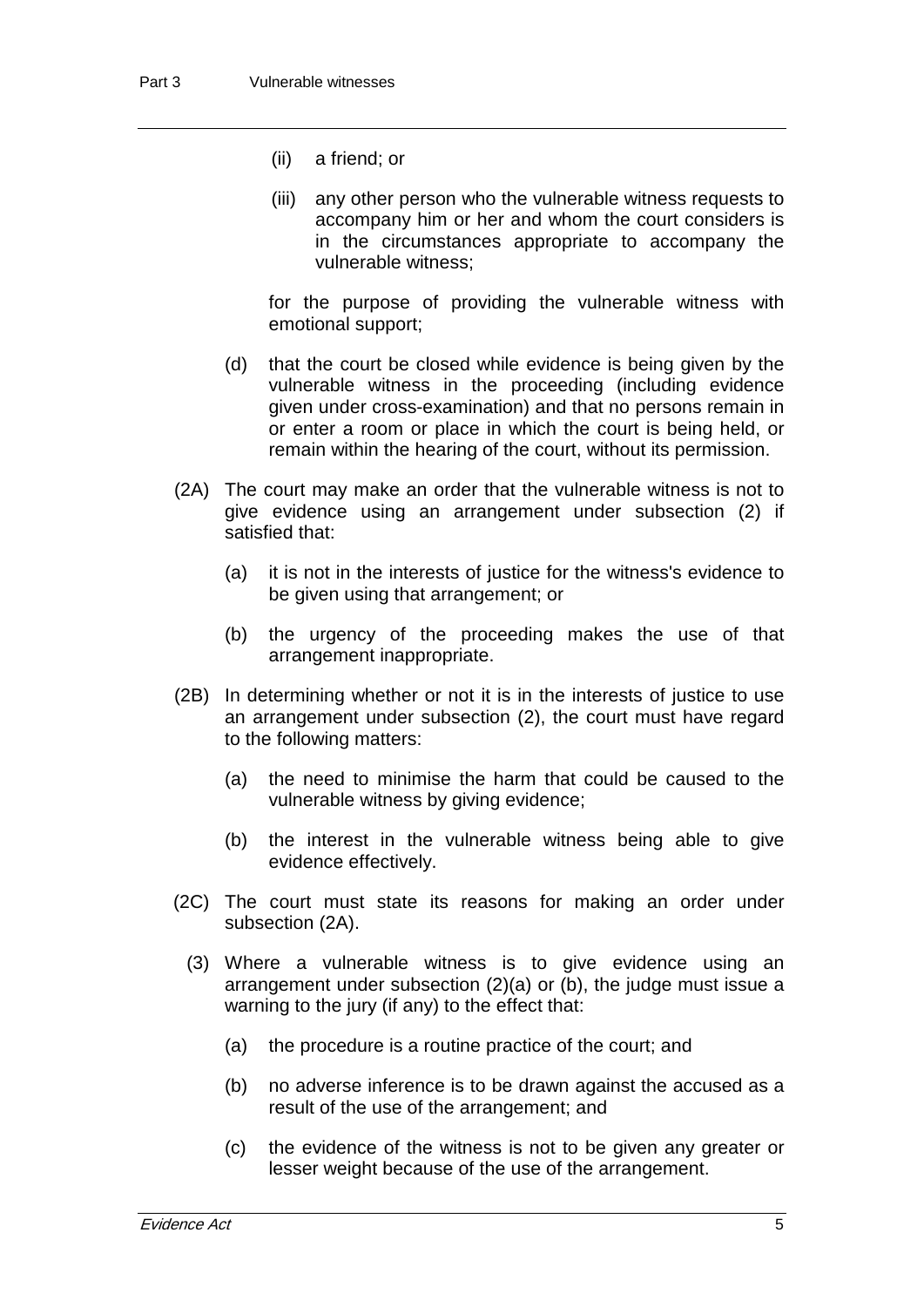- (4) If an arrangement under subsection (2)(c) is used, the person who accompanies the vulnerable witness is to be placed so he or she is visible to the judge and the jury (if any).
- (5) If an arrangement under subsection (2)(d) is used in a proceeding in which the defendant is or is apparently a child, nothing in subsection (2)(d) is to be taken to require the exclusion from the court or the place where the evidence is being given of a person who is required or permitted under the Youth Justice Act to be present.
- (6) If the court is requested to determine whether a witness is a vulnerable witness, the witness is to be taken to be a vulnerable witness until the court makes the determination.

#### 21B Evidence of vulnerable witnesses in cases of sexual or serious violence offences

- (1) This section applies to proceedings for the trial of a sexual offence or a serious violence offence.
- (2) If a vulnerable witness is to give evidence in proceedings to which this section applies, the court may exercise one or both of the following powers:
	- (a) the court may admit a recorded statement in evidence as the witness's evidence in chief or as part of the witness's evidence in chief;
	- (b) the court may:
		- (i) hold a special sitting for the purpose of conducting the examination, or part of the examination, of the witness; and
		- (ii) have an audiovisual recording made of the examination of the witness at the special sitting and admit the recording in evidence; and
		- (iii) re-play the recording to the jury as the witness's evidence or as part of the witness's evidence (as the case requires).
- (3) If the prosecutor asks the court to admit a recorded statement in evidence or to hold a special sitting under subsection (2), the court must accede to the request unless there is good reason for not doing so.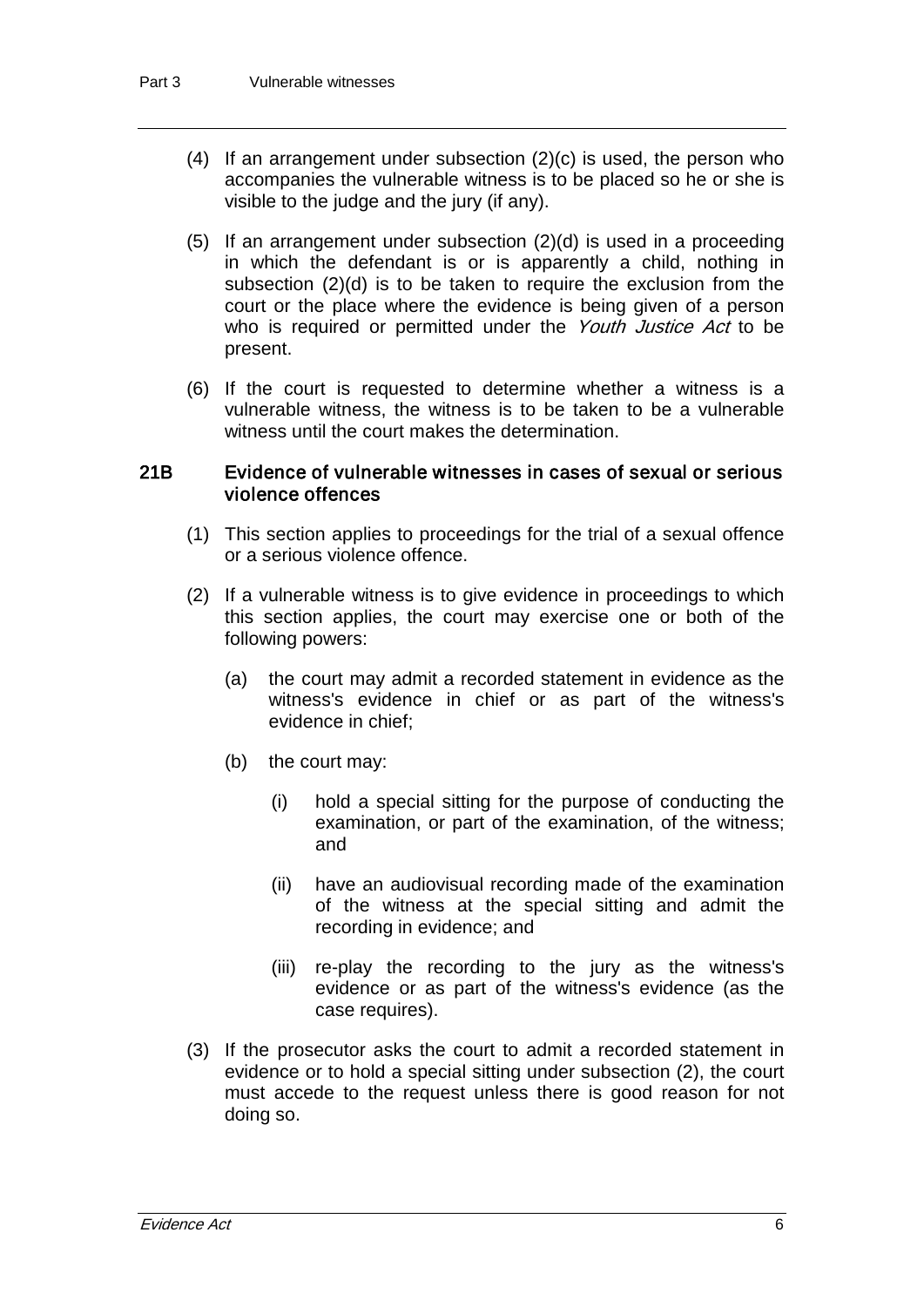- (4) Before the court admits a recorded statement, or the recording of an examination conducted at a special sitting, in evidence under this section, the court may have it edited to remove irrelevant or otherwise inadmissible material.
- (5) A vulnerable witness may (but need not) be present in the courtroom when a recorded statement of evidence of the witness, or an audiovisual recording of the examination (or part of the examination) of the witness, is re-played to the jury.
- (6) The vulnerable witness's demeanour, and words spoken or sounds made by the vulnerable witness, during the re-play of a recorded statement of evidence or an audiovisual recording of the examination (or part of the examination) of the witness, are not to be observed or overheard in the courtroom unless the vulnerable witness elects to be present in the courtroom for that part of the proceedings.

## 21C Evidence given outside the courtroom

- (1) If evidence is given outside the courtroom and contemporaneously transmitted to the courtroom, the following provisions apply:
	- (a) the place where the vulnerable witness gives the evidence is taken to be within the precincts of the court;
	- (b) the court will determine who is to be present in the same room as the witness while the evidence is given;
	- (c) the court may give directions:
		- (i) to ensure necessary communication between persons in the courtroom and the vulnerable witness; and
		- (ii) to ensure that images of the defendant are not transmitted to the place where the vulnerable witness is giving evidence; and
		- (iii) to ensure that the witness's evidence is audible in the courtroom and that the judge, counsel and jury can adequately observe the demeanour of the witness while giving evidence; and
		- (iv) to deal with any incidental matter.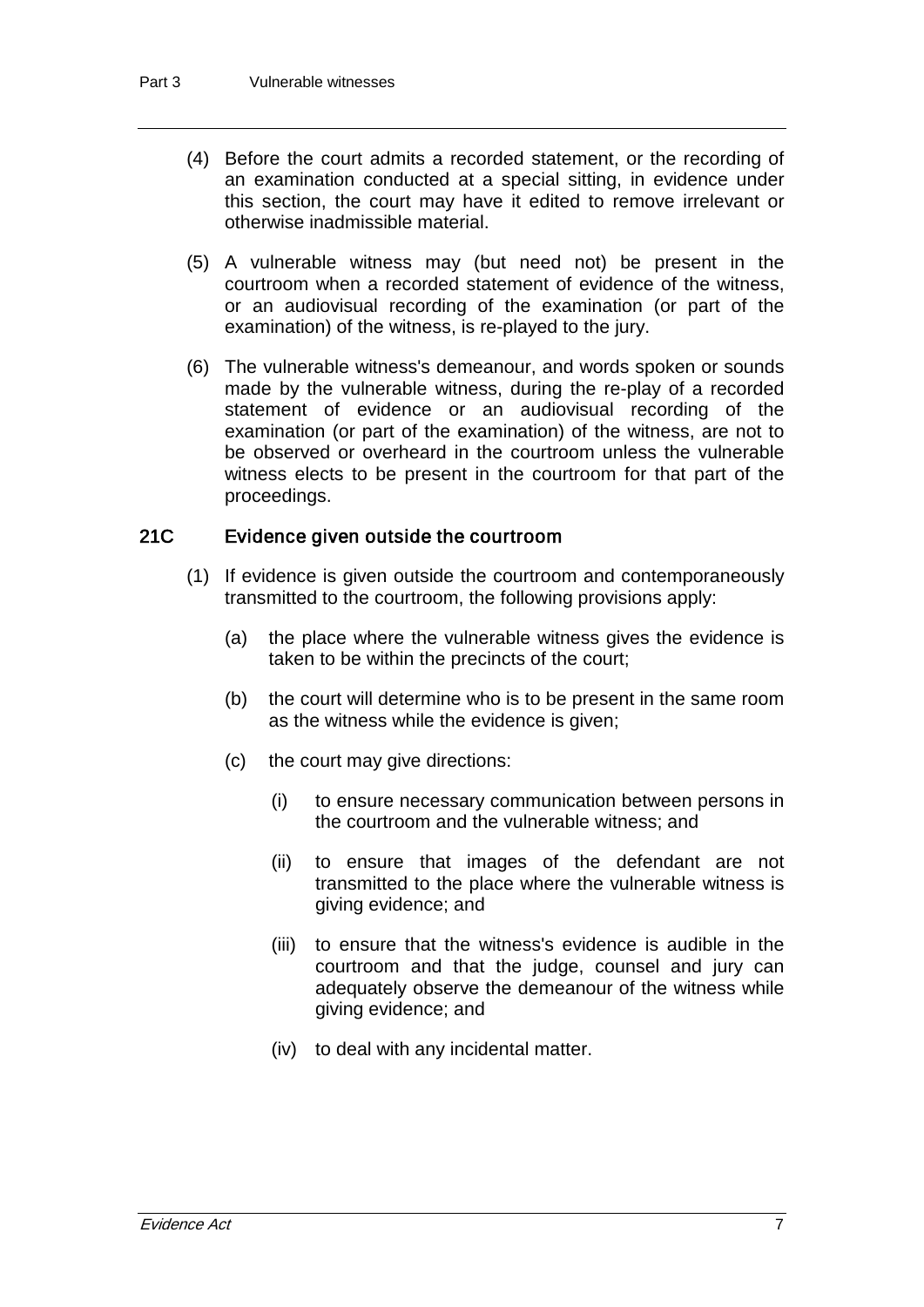- (2) If the court holds a special sitting to take evidence from a vulnerable witness, the following provisions apply:
	- (a) the court may hold the sitting wherever it thinks appropriate and, if it decides to sit outside the courtroom, the place where the sitting is held is taken to be within the precincts of the court;
	- (b) in the case of a trial by jury, the special sitting is to be held in the absence of the jury (and may be held before the jury is empanelled);
	- (c) during the examination of the witness, the defendant is not to be present in the same room as the witness, but, if the defendant wants to observe the examination, arrangements are to be made so that:
		- (i) the defendant can contemporaneously hear and observe the witness by audiovisual link; and
		- (ii) the defendant (if represented) can communicate with counsel for the defence during the course of the examination;
	- (d) the court will determine who is to be in the same room as the witness during the course of the examination;
	- (e) the court may give directions on any matter incidental to the examination or the recording of the examination.
- (3) If evidence is taken from a vulnerable witness from a place outside the courtroom, but it is necessary for the witness to attend in the courtroom to give identification evidence, the court must, unless there is good reason to the contrary, defer taking the identification evidence until the witness has completed giving all other evidence.

## 21D Principles in relation to child witnesses

- (1) It is the intention of the Legislative Assembly that, as children tend to be vulnerable in dealings with persons in authority (including courts and lawyers), child witnesses be given the benefit of special measures.
- (2) If a witness is a child, the court must have regard to the following principles:
	- (a) the court must take measures to limit, to the greatest extent practicable, the distress or trauma suffered (or likely to be suffered) by the child when giving evidence;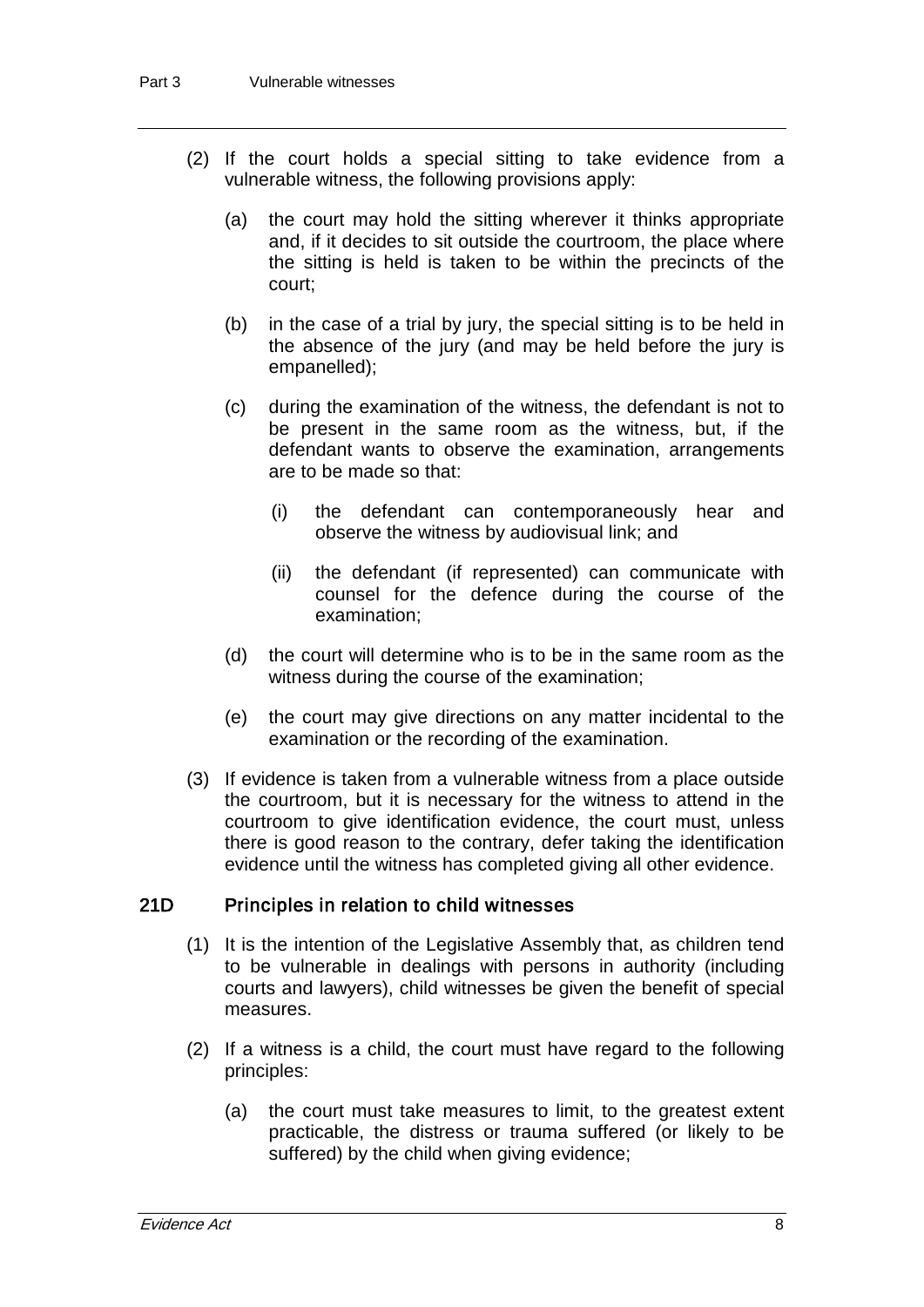- (b) the child must be treated with dignity, respect and compassion;
- (c) the child must not be intimidated when giving evidence;
- (d) proceedings in which a child is a witness should be resolved as quickly as possible.
- (3) However, if the court is satisfied that a child witness is able, and wants, to give evidence in the presence of the defendant, special measures are not to be taken, contrary to the wishes of the child, to protect the child from the apprehended distress or trauma of giving evidence in the presence of the defendant.

#### 21E Audiovisual record of evidence of vulnerable witness

- (1) If a vulnerable witness is to give evidence in criminal proceedings, and facilities are available for making an audiovisual record of the evidence, the court may direct that an audiovisual record be made of the witness's evidence.
- (2) An order may be made under this section whether or not special measures are taken for the protection of the witness.
- (3) An audiovisual record made under this section forms part of the records of the court.
- (4) If, in later civil or criminal proceedings, a court is satisfied that evidence of which an audiovisual record has been made under this section is relevant to the later proceedings, the court may admit the audiovisual record in evidence.
- (5) Before the court admits an audiovisual record in evidence, it may have the record edited to exclude irrelevant material or material that is otherwise inadmissible in the later proceedings.
- (6) If a court admits an audiovisual record in evidence under this section, the court may relieve the witness wholly or in part from an obligation to give evidence in the later proceedings.

#### 21F Closure of court in certain cases

- (1) The court is to be closed, in a case involving a charge of a sexual offence or a serious violence offence, while the evidence of a vulnerable witness is being taken.
- (2) This section extends both to the examination of the vulnerable witness and to the re-play before the court of an audiovisual record of the witness's evidence.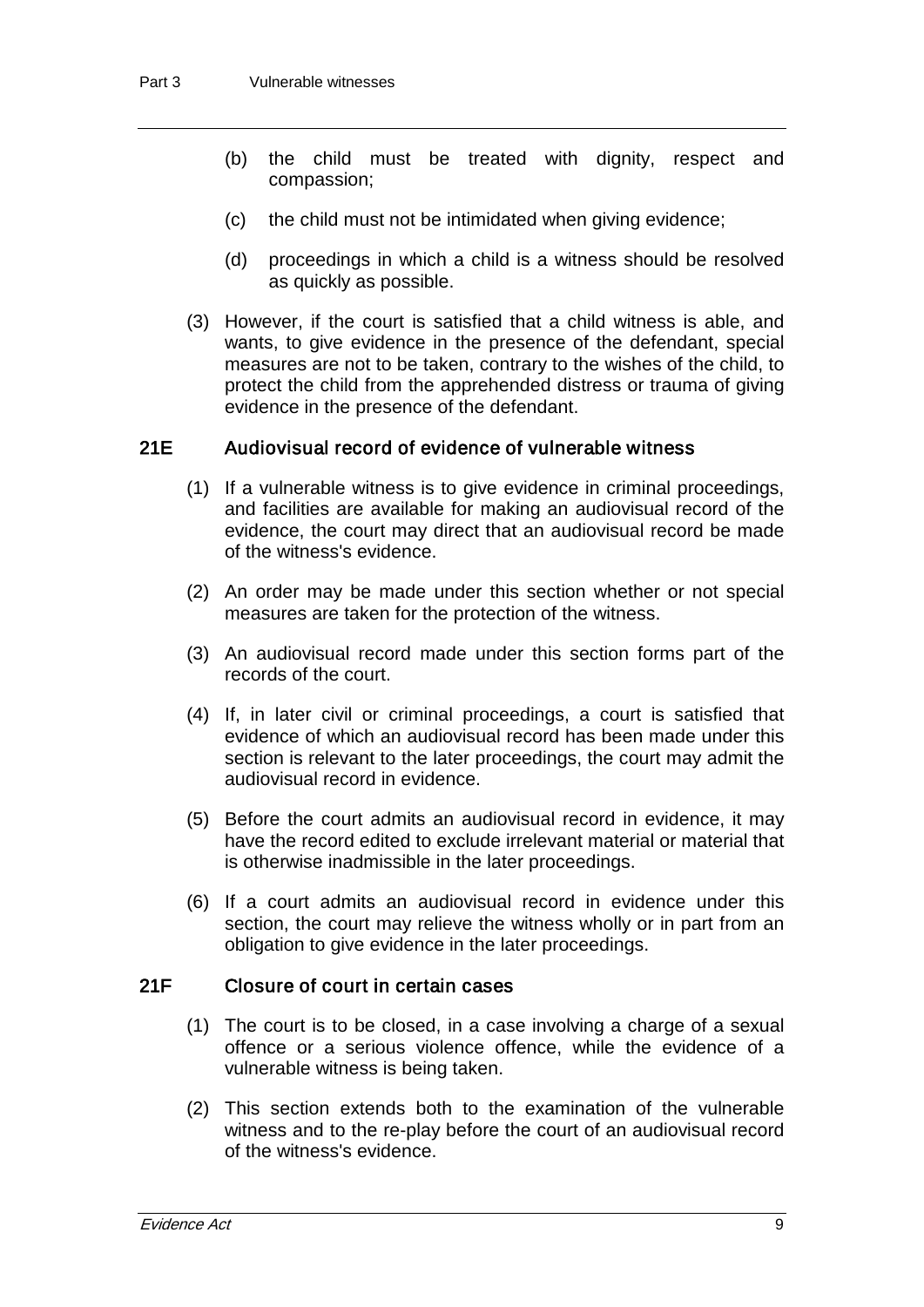(3) While the court is closed under this section, a person must not remain in the courtroom, or a place from which the person can overhear the proceedings in the courtroom, without the court's permission.

# Part 4 Miscellaneous rules of evidence

#### 24 Evidentiary certificate by reporting scientist

- (1) This section applies to a criminal proceeding.
- (2) A certificate purporting to be signed by a reporting scientist and stating any of the following matters is evidence of the matter:
	- (a) that a stated thing was received at a stated laboratory on a stated day;
	- (b) that the thing was tested at the laboratory on a stated day or between stated days;
	- (c) that a stated DNA profile has been obtained from the thing;
	- (d) that the reporting scientist:
		- (i) examined the laboratory's records relating to the receipt, storage and testing of the thing, including any test process that was done by someone other than the reporting scientist; and
		- (ii) confirms the records indicate all quality assurance procedures for the receipt, storage and testing of the thing that were in place in the laboratory at the time of the test were complied with.
- (3) If a party intends to rely on the certificate, the party must:
	- (a) at least 15 business days before the hearing day, give a copy of the certificate to each other party; and
	- (b) at the hearing, call the reporting scientist to give evidence unless the parties agree otherwise.
- (4) If the Commissioner of Police receives a written request from a party for a copy of the laboratory's records relating to the receipt, storage and testing of the thing, the Commissioner must give the party a copy of the records within 7 business days after receiving the request.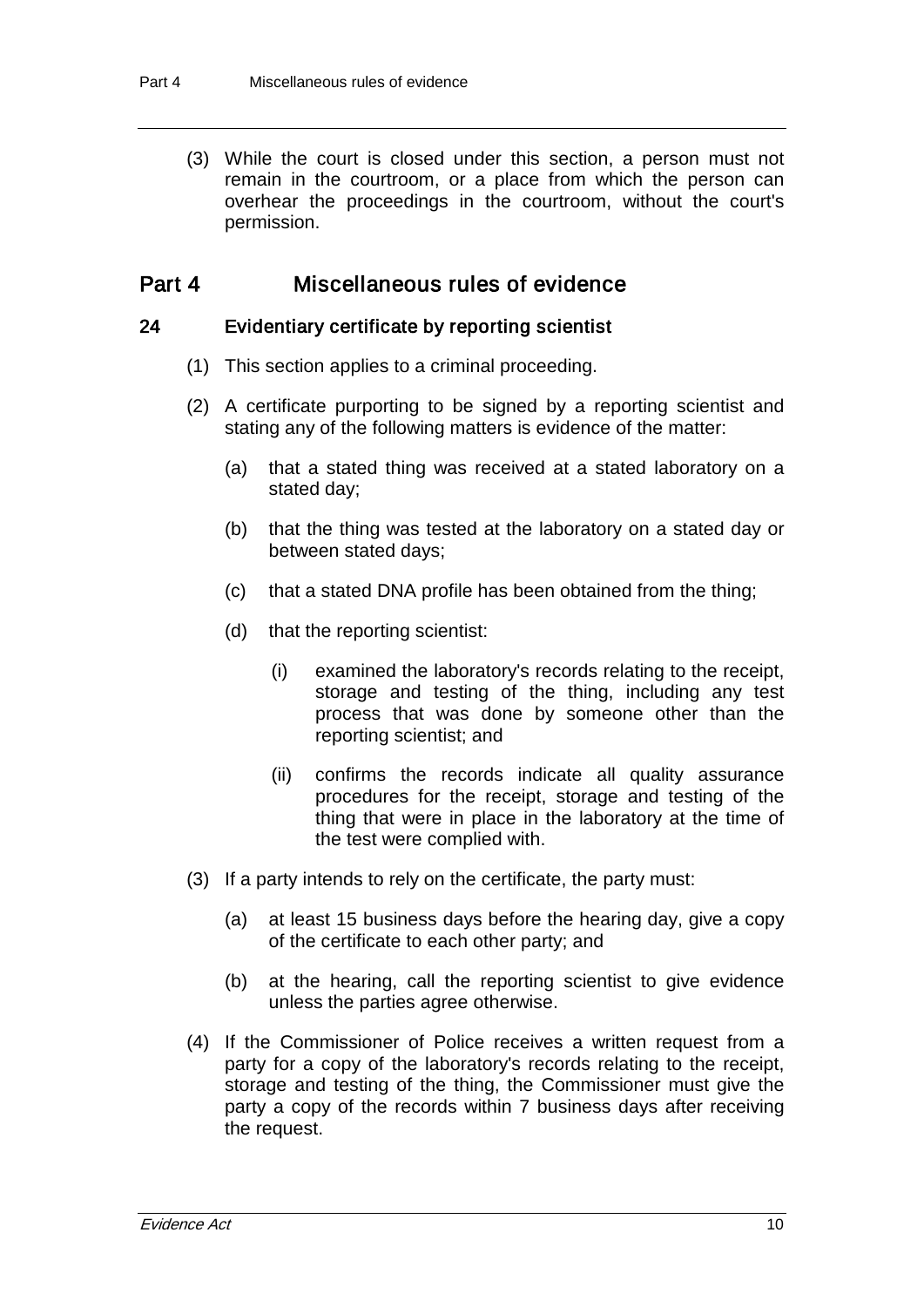- (5) If a party intends to challenge a matter stated in the certificate, the party must, at least 3 business days before the hearing day, give the Commissioner of Police and each other party written notice of the matter to be challenged.
- (6) A party challenging a matter stated in the certificate may, with the leave of the court, require the party relying on the certificate to call any person involved in the receipt, storage or testing of the thing to give evidence at the hearing.
- (7) The court may give leave only if satisfied:
	- (a) an irregularity may exist in relation to the receipt, storage or testing of the thing about which the person to be called is able to give evidence; and
	- (b) it is in the interests of justice that the person be called to give evidence.
- (8) Any equipment used in testing the thing at the laboratory is to be taken to have given accurate results in the absence of evidence to the contrary.
- (9) A document required to be given under this section may be given personally or by post, facsimile or another form of electronic communication.
- (10) On application made to it, the court may, before or after a time fixed under this section expires, extend or abridge the time by an order fixing, extending or abridging the time, whether or not the application is made before the time expires.
- (11) In this section:

**business day** means a day that is not:

- (a) a Saturday or Sunday; or
- (b) a day that is declared to be a public holiday under the *Public* Holidays Act.

criminal proceeding, see Part 1 of the Dictionary at the end of the Evidence (NUL) Act.

**DNA profile** means the result from a DNA analysis.

hearing day means the day fixed for the start of the hearing of a proceeding.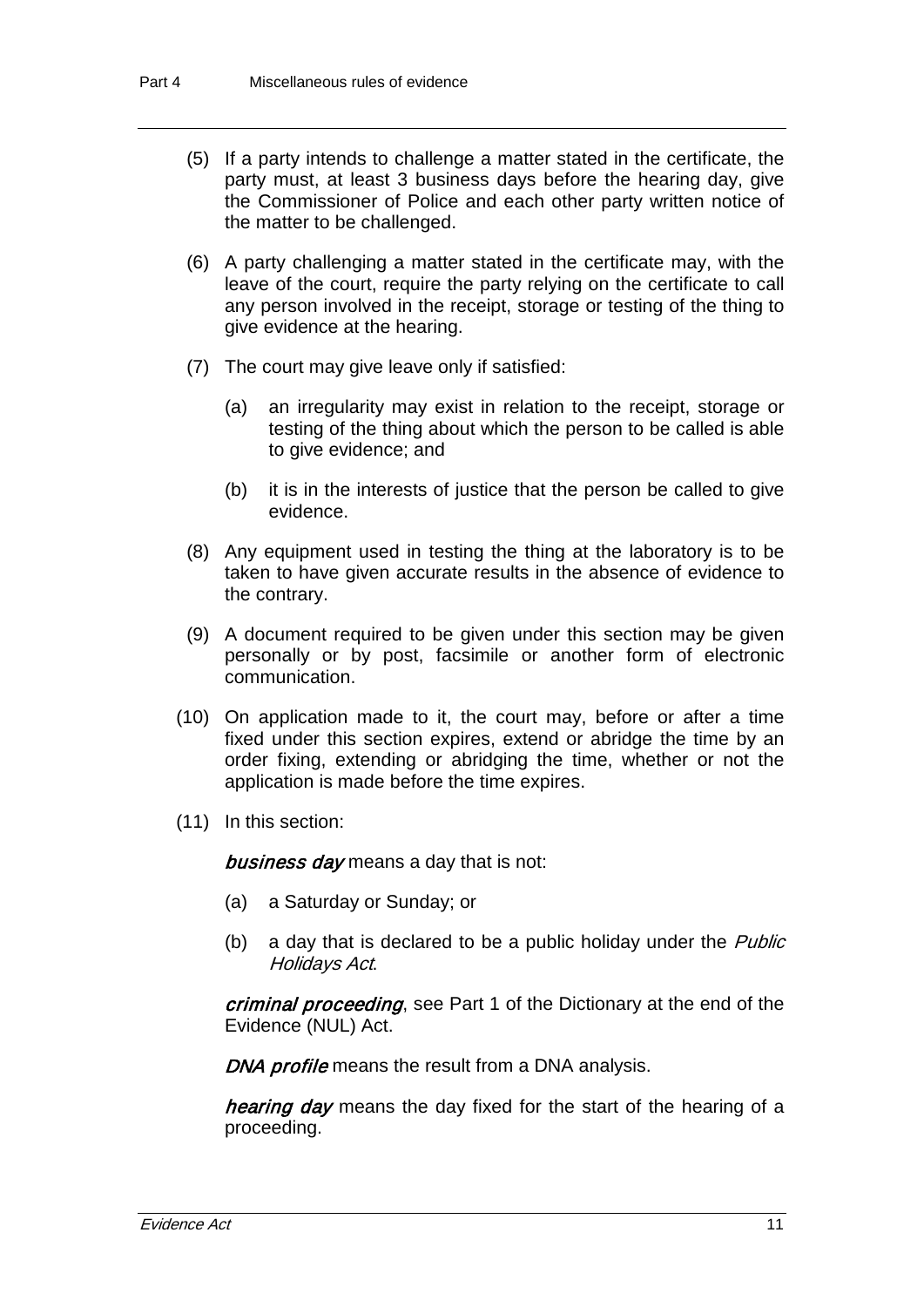laboratory means a forensic science laboratory of the Commonwealth or a State or Territory.

records, of a laboratory, means records in the possession of the Commissioner of Police or to which the Commissioner has access.

reporting scientist means a person who holds a prescribed qualification.

#### 26E Exception to rule against hearsay evidence

- (1) In a proceeding arising from a charge of a sexual offence or a serious violence offence, the court may, despite the rule against hearsay evidence, admit evidence of a statement made by a child to another person as evidence of facts in issue if the Court considers the evidence of sufficient probative value to justify its admission.
- (2) In a preliminary examination under Part V, Division 1 of the *Justices* Act, the child whose evidence is admitted under subsection (1) cannot be cross-examined in relation to the statement.
- (3) An accused person cannot be convicted solely on the basis of hearsay evidence admitted under subsection (1).

# Part 5 Communication links

## Division 1 Preliminary matters

#### 49 Interpretation

In this Part:

**audio link** means facilities (including telephone) that enable audio communication between persons at different places.

**audiovisual link** means facilities (including closed-circuit television) that enable audio and visual communication between persons at different places.

communication link means an audiovisual link, audio link or visual link.

#### interstate entity means:

- (a) a court of a participating State; or
- (b) a person or body authorised by or under a law of a participating State to take evidence on oath or affirmation;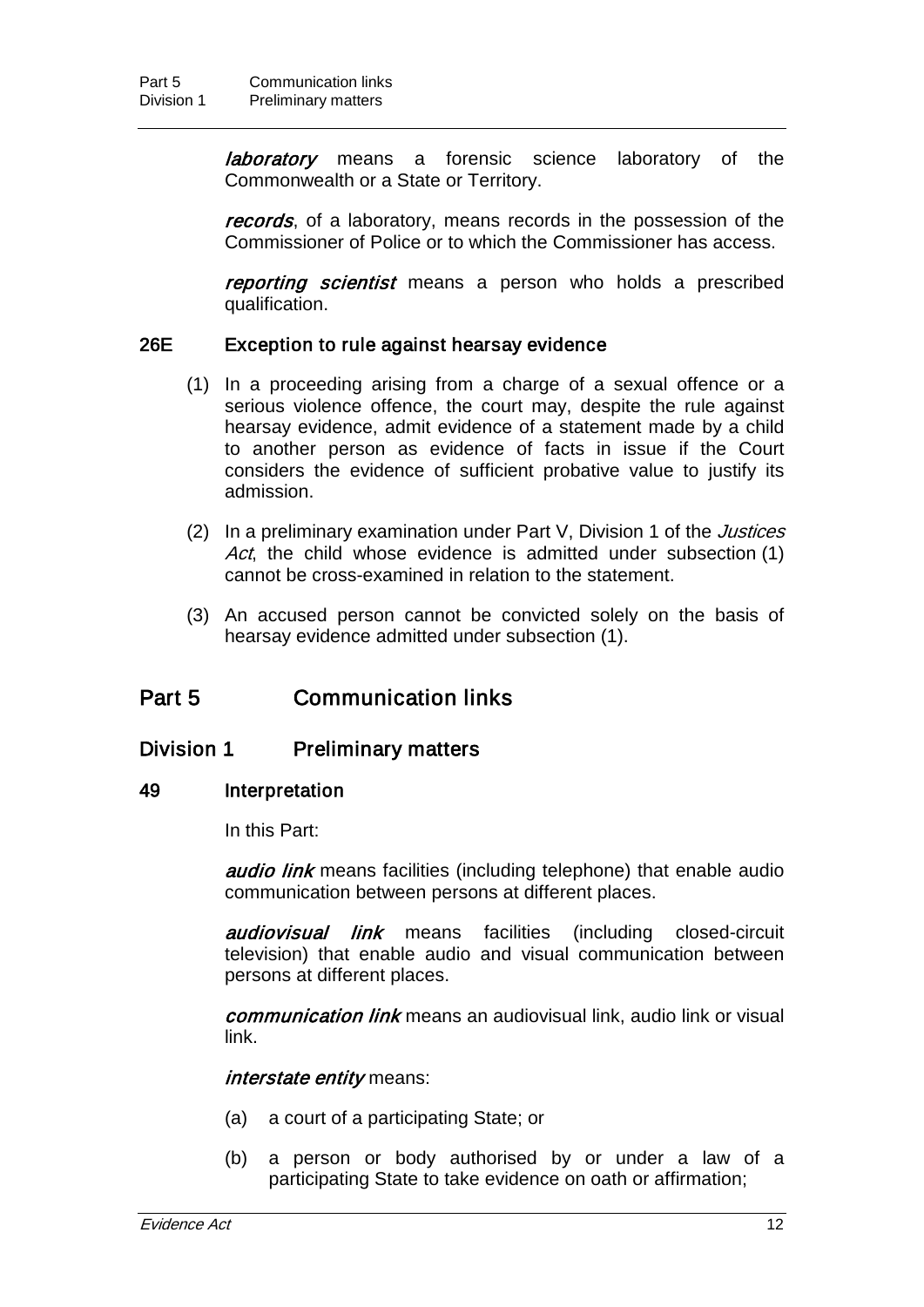that is authorised by the provisions of an Act of that State in terms substantially corresponding to Divisions 3 and 4 to direct that evidence be taken or submissions be made by audio link or audiovisual link from the Territory.

interstate proceeding means a proceeding in or before an interstate entity.

**participating State** means a State or Territory in which provisions of an Act in terms substantially corresponding to Divisions 3 and 4 are in force.

**Territory entity** means any of the following:

- (a) a court;
- (b) a coroner;
- (c) a person or body authorised by or under a law of the Territory to take evidence on oath;
- (d) in this Division and Division  $2 a$  person acting judicially, including the holder of a statutory office or a public sector employee with authority to examine evidence.

**Territory proceeding** means a proceeding in or before a Territory entity.

**visual link** means facilities that enable visual communication between persons at different places.

#### 49B Application of Part

Nothing in this Part prevents a person who is within or outside the Territory or Australia from appearing before or giving evidence or making submissions to a Territory entity for the purposes of a proceeding in the Territory in a manner provided for under:

- (a) another law of the Territory; or
- (b) a rule, regulation or matter of practice made under a law of the Territory.

#### 49C Procedural rules

A Territory entity may make rules or otherwise determine procedures for or with respect to:

(a) appearance; or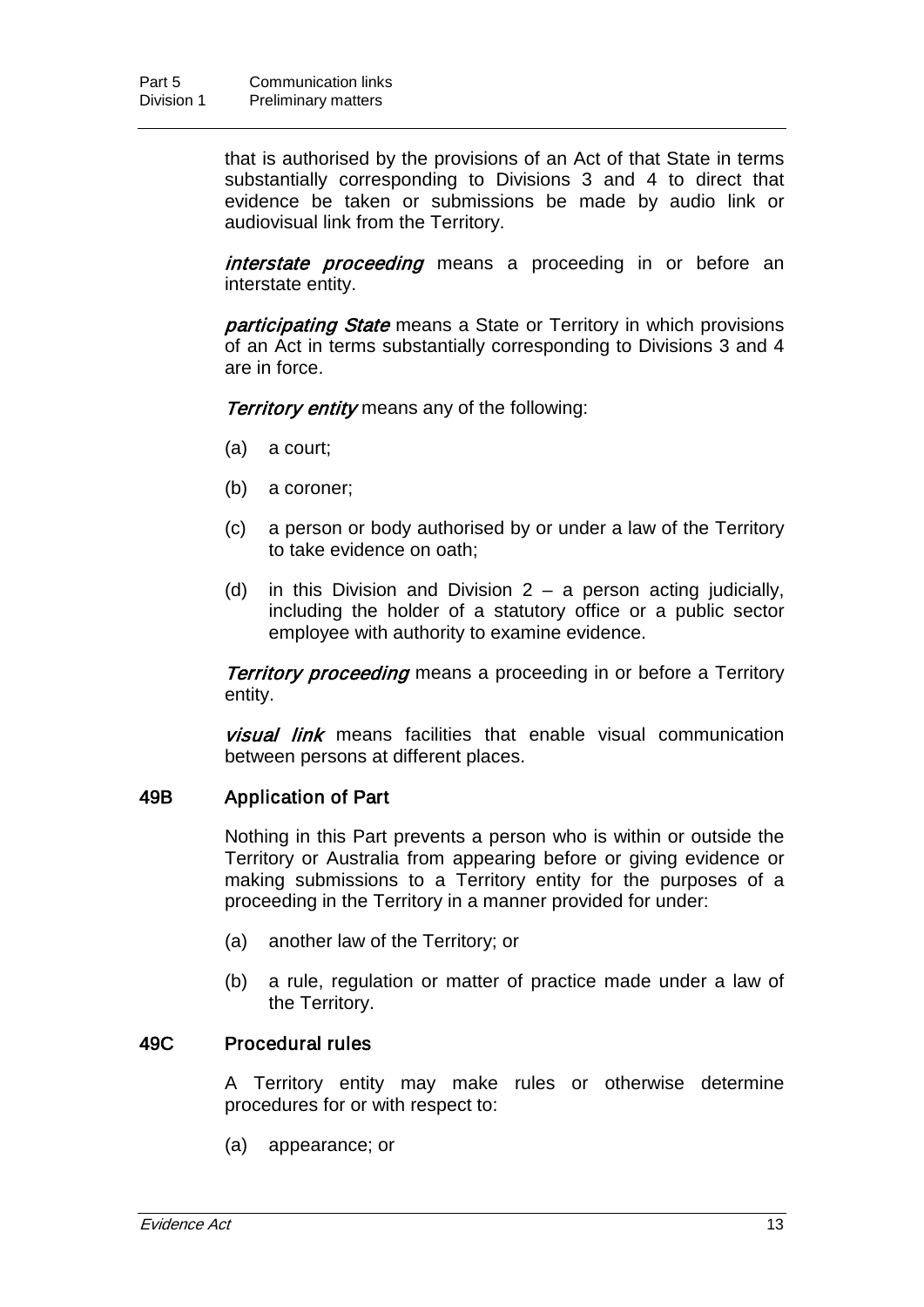- (b) giving of evidence in a proceeding; or
- (c) making a submission in a proceeding;

by a communication link provided for in this Part, including rules or procedures in respect of failure of a link.

## Division 2 Use of communication links generally

#### 49D Application of Division

- (1) This Division applies to any Territory proceeding.
- (2) Nothing in this Division limits the application of Division 3 or 4 to a proceeding.
- (3) Nothing in Division 3 or 4 limits the application of this Division to a proceeding.

#### 49E Territory entity may take evidence from another place

- (1) A Territory entity may, of its own motion or on the application of a party to a proceeding, direct (conditionally or unconditionally) that a person (whether or not a party to the proceeding) appear before, or give evidence or make a submission to, the entity by a communication link from any place within or outside the Territory (including outside Australia) that is outside the place where the entity is sitting.
- (2) The entity must not make the direction unless it is satisfied that:
	- (a) the necessary facilities are available or can reasonably be made available; and
	- (b) the evidence can more conveniently be given, or the appearance or submission can more conveniently be made, from the other place.
- (3) Without limiting the matters to which the entity may have regard, the entity must have regard to whether the making of the direction would be unfair to any person.
- (4) The entity may at any time vary or revoke an order made under this Division, either of its own motion or on application of a party to the proceeding.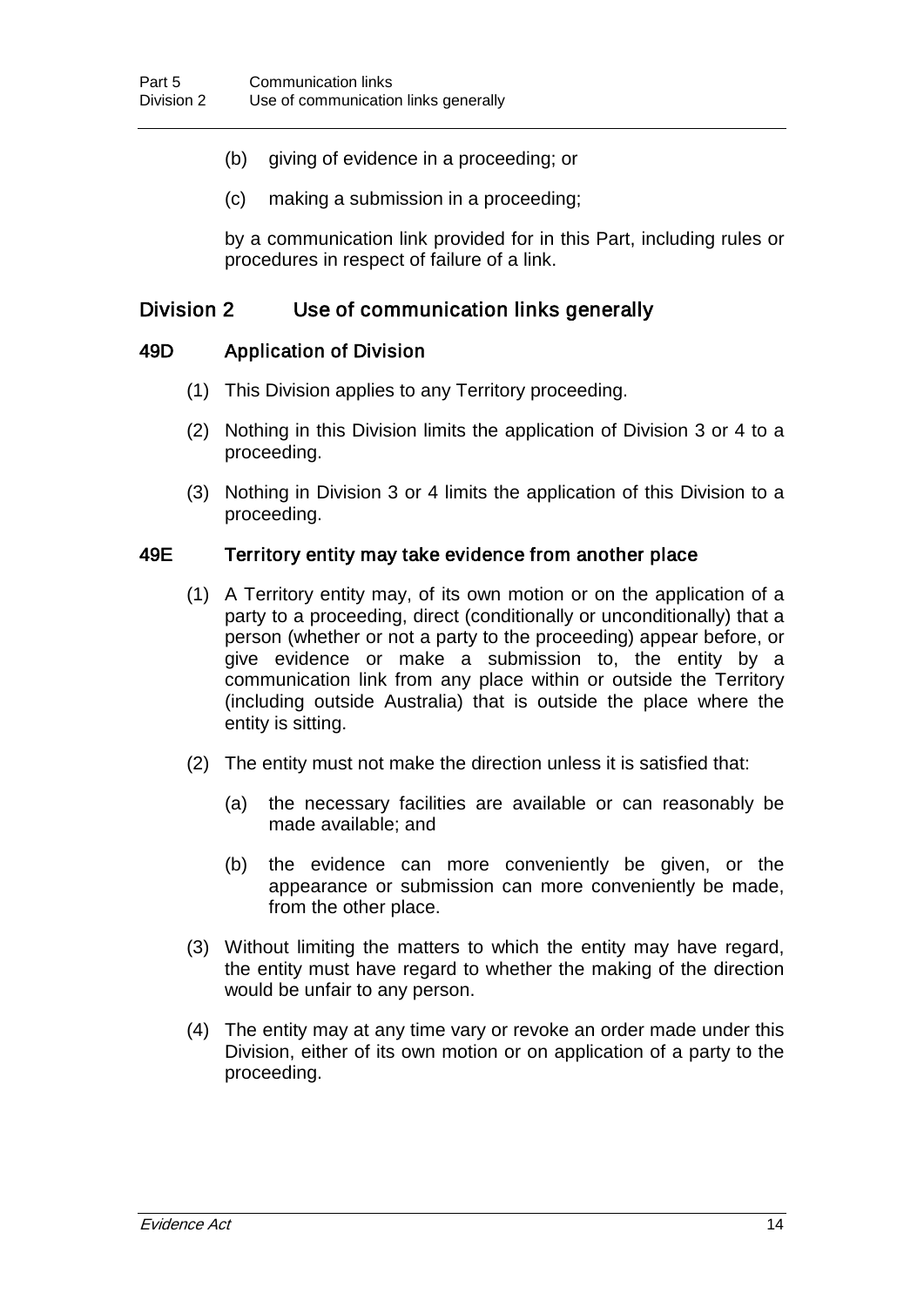(5) A requirement by or under an Act that a person is to be present, or is to attend or be brought, before a Territory entity is to be taken to be satisfied if he or she is present, attends or is brought before the entity by way of a communication link in accordance with this Division.

#### 49F Appearance, giving evidence or making submissions by audiovisual link

A person must not appear, evidence must not be given and a submission must not be made, by audiovisual link under this Division unless:

- (a) the place where a Territory entity is sitting  $(\textit{place A})$ ; and
- (b) the place where the person would appear, the evidence would be given or the submission would be made  $(\textit{place } B)$ ;

are equipped with audiovisual link facilities that enable:

- (c) all appropriate persons who are at place A to see and hear all appropriate persons at place B; and
- (d) all appropriate persons who are at place B to see and hear all appropriate persons at place A.

#### 49G Appearance, giving evidence or making submissions by audio link

A person must not appear, evidence must not be given and a submission must not be made, by audio link under this Division, unless:

- (a) the place where a Territory entity is sitting  $(\textit{place A})$ ; and
- (b) the place where the person would appear, evidence would be given or the submission would be made  $(\textit{place } B)$ ;

are equipped with audio link facilities that enable:

- (c) all appropriate persons who are at place A to hear all appropriate persons at place B; and
- (d) all appropriate persons who are at place B to hear all appropriate persons at place A.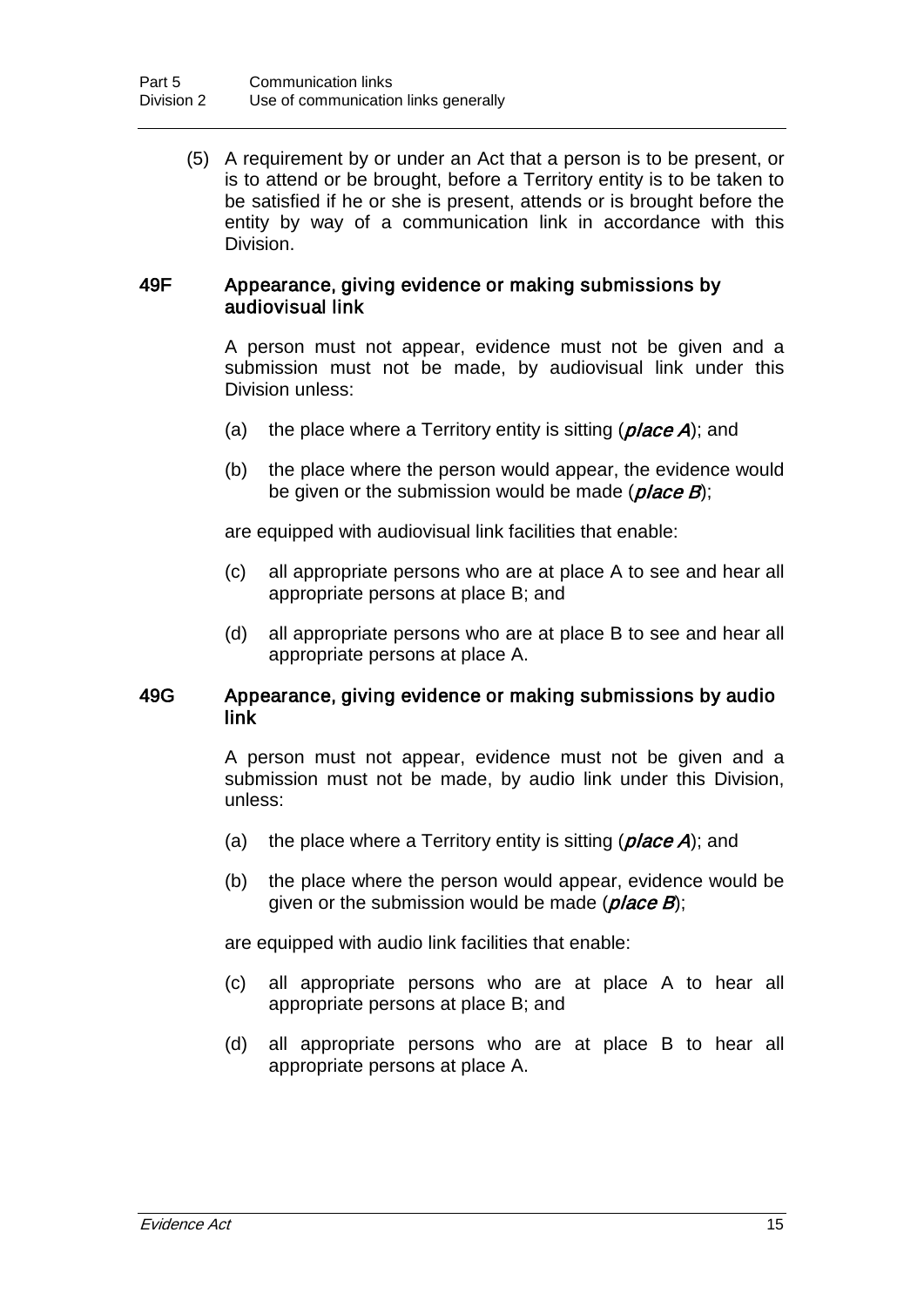#### 49H Appearance, giving evidence or making submissions by visual link

A person must not appear, evidence must not be given and a submission must not be made, by visual link under this Division unless:

- (a) the place where a Territory entity is sitting  $(\rho|ace\,A)$ ; and
- (b) the place where the person would appear, the evidence would be given or the submission would be made (*place B*):

are equipped with visual link facilities that enable:

- (c) all appropriate persons who are at place A to see all appropriate persons at place B; and
- (d) all appropriate persons who are at place B to see all appropriate persons at place A.

#### 49I Premises to be considered part of place where entity is sitting

- (1) Despite any provision to the contrary, any place at which a communication link is being used in accordance with this Division for the purpose of a person appearing before, or giving evidence or making a submission to, a Territory entity is taken to be part of the place where the entity is sitting for the purpose of conducting the proceeding.
- (2) Subsection (1) has effect, for example, for the purposes of the laws relating to evidence, procedure, contempt of court and perjury.
- (3) Subsection (1) also has the effect that any offence committed at the place where the person appearing before the entity or giving the evidence or making the submission is located is to be taken to have been committed at the place where the entity is sitting for the purposes of the laws in force in the Territory.
- (4) If a communication link fails in relation to a proceeding, the entity may:
	- (a) adjourn the proceeding; or
	- (b) make other orders as are appropriate in the circumstances as if a person present at the place at which the communication link is located were in the presence of the entity.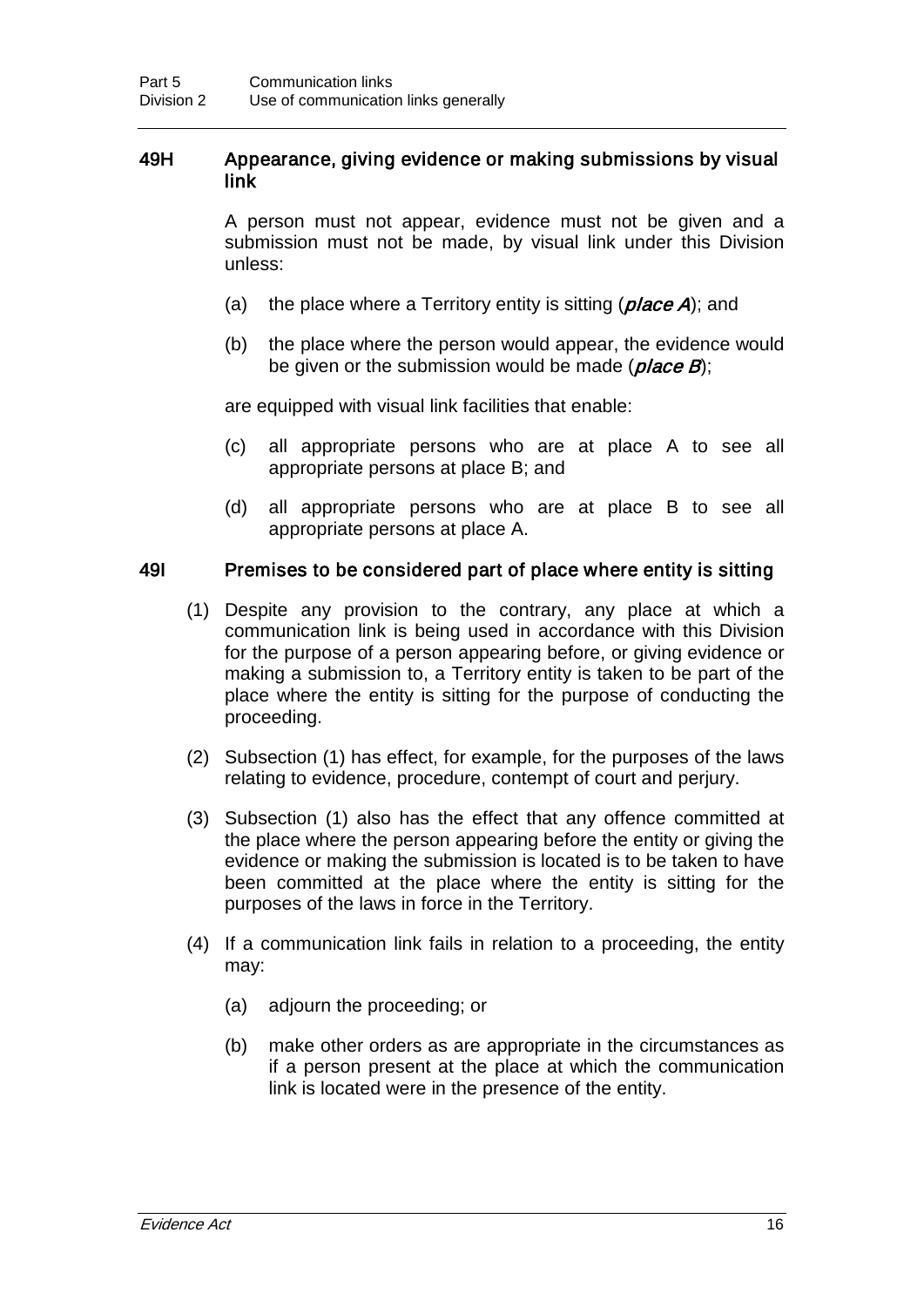#### 49J Expenses

If a Territory entity directs that a person appear, evidence be taken, or submissions be made, by a communication link from a person under this Division, the entity may make the orders it considers just for payment of the expenses incurred.

#### 49K Administration of oaths

An oath to be taken by a person giving evidence by a communication link under this Division may be administered:

- (a) by means of a communication link, as nearly as practicable in the same way as if the person were to give evidence in the place where the Territory entity is sitting; or
- (b) at the direction of, or on behalf of, the entity at the place where the person is giving the evidence, by a person authorised by the entity.

#### 49L Putting documents to remote person

- (1) If in the course of examination of a person by a communication link it is necessary to put a document to the person, a Territory entity may permit the document to be put to the person:
	- (a) if the document is at the place where the entity is sitting:
		- (i) by transmitting by any means (including by the communication link itself) a video, electronic or other image of it to the place where the person is giving evidence or making a submission; and
		- (ii) by the image transmitted being then put to the person; or
	- (b) if the document is at the place where the person is giving evidence or making a submission:
		- (i) by putting the document to the person; and
		- (ii) by then transmitting by any means (including by the communication link itself) a video, electronic or other image of the document to the place where the entity is sitting.
- (2) A document put to a person in accordance with subsection (1) is admissible as evidence without proof that the transmitted video, electronic or other image of the document is a true copy of the document.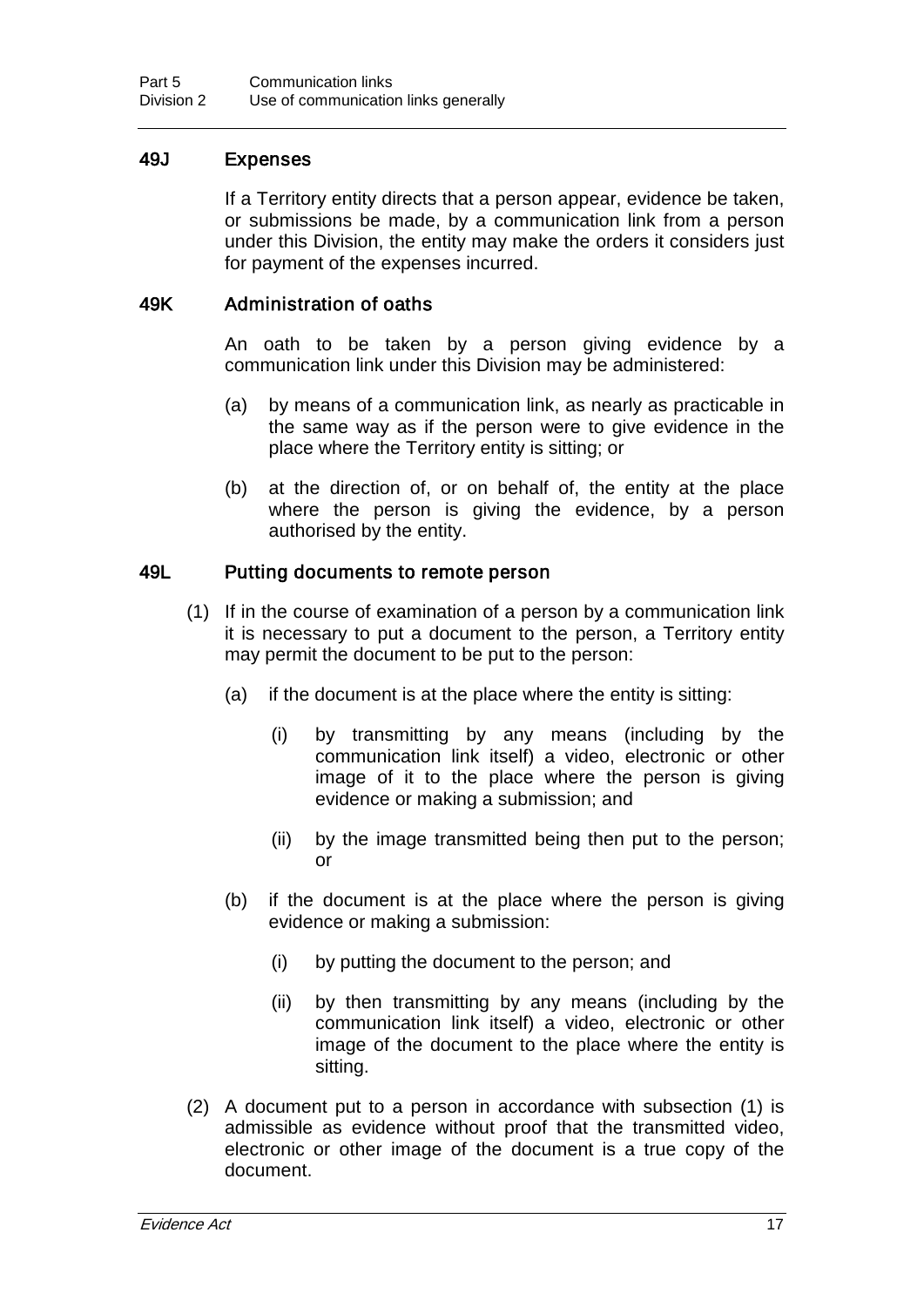## 49M Putting objects to remote person

- (1) If in the course of examination of a person by a communication link it is necessary to put an object, other than a document, to the person, a Territory entity may permit the object to be put to the person:
	- (a) if the object is at the place where the entityis sitting:
		- (i) by transmitting by any means (including by the communication link itself) a video, electronic or other image of the object to the place where the person is giving evidence or making a submission; and
		- (ii) by the image transmitted being then put to the person; or
	- (b) if the object is at the place where the person is giving evidence or making a submission:
		- (i) by putting the object to the person; and
		- (ii) by then transmitting by any means (including by the communication link itself) a video, electronic or other image of the object to the place where the entity is sitting.
- (2) The entity may permit the video, electronic or other image of the object transmitted to the place where the entity is sitting, or any copy of that image, to be admissible as evidence of the object.

# Division 3 Use of interstate audiovisual links or audio links in Territory proceedings

#### 49N Application of Division

This Division applies to any Territory proceeding.

#### 49P Territory entity may take evidence and submissions from outside Territory

- (1) A Territory entity may, on the application of a party to a proceeding, direct that evidence be taken or submissions be made, by audiovisual link or audio link, from a participating State.
- (2) The entity must not make the direction unless it is satisfied that:
	- (a) the necessary facilities are available or can reasonably be made available; and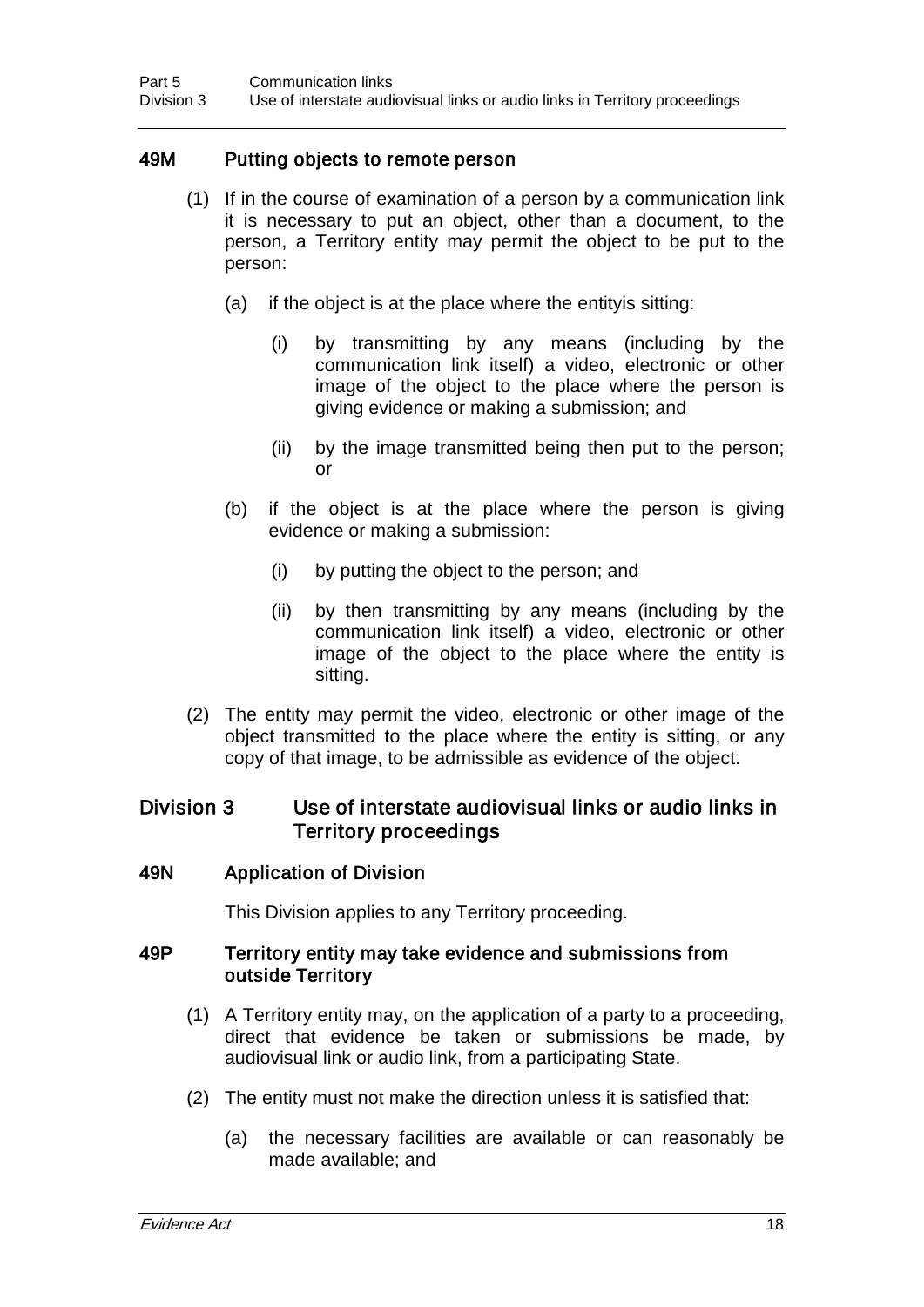- (b) the evidence or submission can more conveniently be given or made from the participating State.
- (3) Without limiting the matters to which the entity may have regard, the entity must have regard to whether the making of the direction would be unfair to any person.
- (4) The entity may exercise in the participating State, in connection with taking evidence or receiving submissions by audiovisual link or audio link, any of its powers that the court is permitted under the law of the participating State to exercise in the participating State.

#### 49Q Giving evidence or making submissions by audiovisual link

Evidence must not be given, and a submission must not be made, by audiovisual link under this Division unless:

- (a) the place where a Territory entity is sitting  $(\textit{place A})$ ; and
- (b) the place where the evidence would be given or the submission would be made  $(\textit{place } B)$ ;

are equipped with audiovisual link facilities that enable:

- (c) all appropriate persons who are at place A to see and hear all appropriate persons at place B; and
- (d) all appropriate persons who are at place B to see and hear all appropriate persons at place A.

#### 49R Giving evidence or making submissions by audio link

Evidence must not be given, and a submission must not be made, by audio link under this Division, unless:

- (a) the place where a Territory entity is sitting  $(\textit{place A})$ ; and
- (b) the place where the evidence would be given or the submission would be made  $(\rho| \text{face } B)$ ;

are equipped with audio link facilities that enable:

- (c) all appropriate persons who are at place A to hear all appropriate persons at place B; and
- (d) all appropriate persons who are at place B to hear all appropriate persons at place A..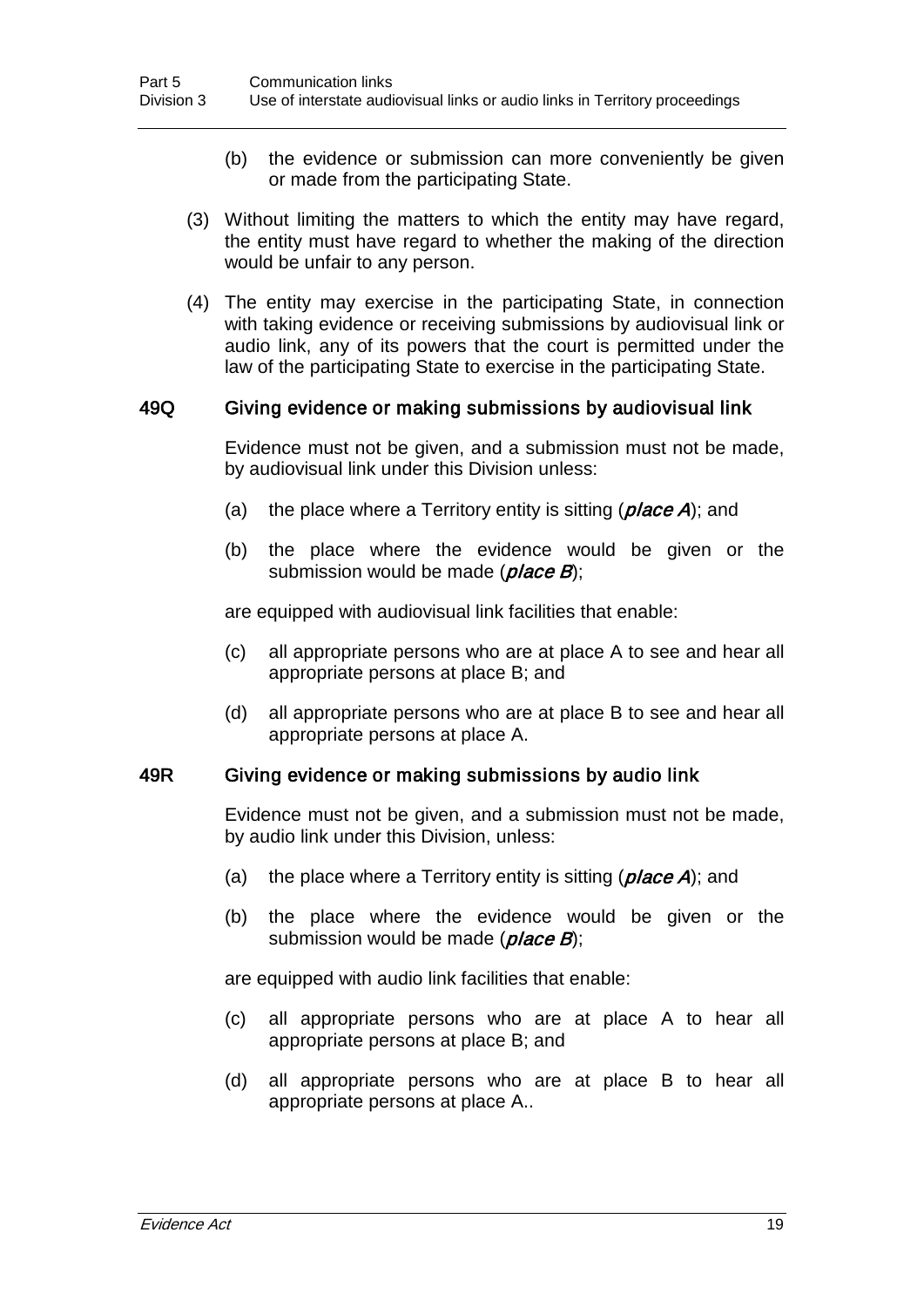#### 49S Expenses

If a Territory entity directs evidence to be taken, or submissions to be made, by audiovisual link or audio link from a person in a participating State, the entity may make the orders it considers just for payment of expenses incurred in connection with taking the evidence or making the submissions.

#### 49T Counsel entitled to practise

A person who is entitled to practise as a legal practitioner in a participating State is entitled to practise as a barrister, solicitor or both:

- (a) in relation to the examination-in-chief, cross-examination or re-examination of a witness in the participating State whose evidence is being given by audiovisual link or audio link in a Territory proceeding; and
- (b) in relation to the making of submissions by audiovisual link or audio link from the participating State in a Territory proceeding.

# Division 4 Use of interstate audiovisual links or audio links in interstate proceedings

#### 49U Application of Division

This Division applies to any interstate proceeding.

#### 49V Interstate entity may take evidence or receive submissions from persons in Territory

An interstate entity may, for the purposes of an interstate proceeding, take evidence or receive submissions, by audiovisual link or audio link from a person in the Territory.

#### 49W Powers of interstate entity

- (1) The interstate entity may, for the purposes of the proceeding, exercise in the Territory, in connection with taking evidence or receiving submissions by audiovisual link or audio link, any of its powers, except its powers:
	- (a) to punish for contempt; and
	- (b) to enforce or execute its judgments or process.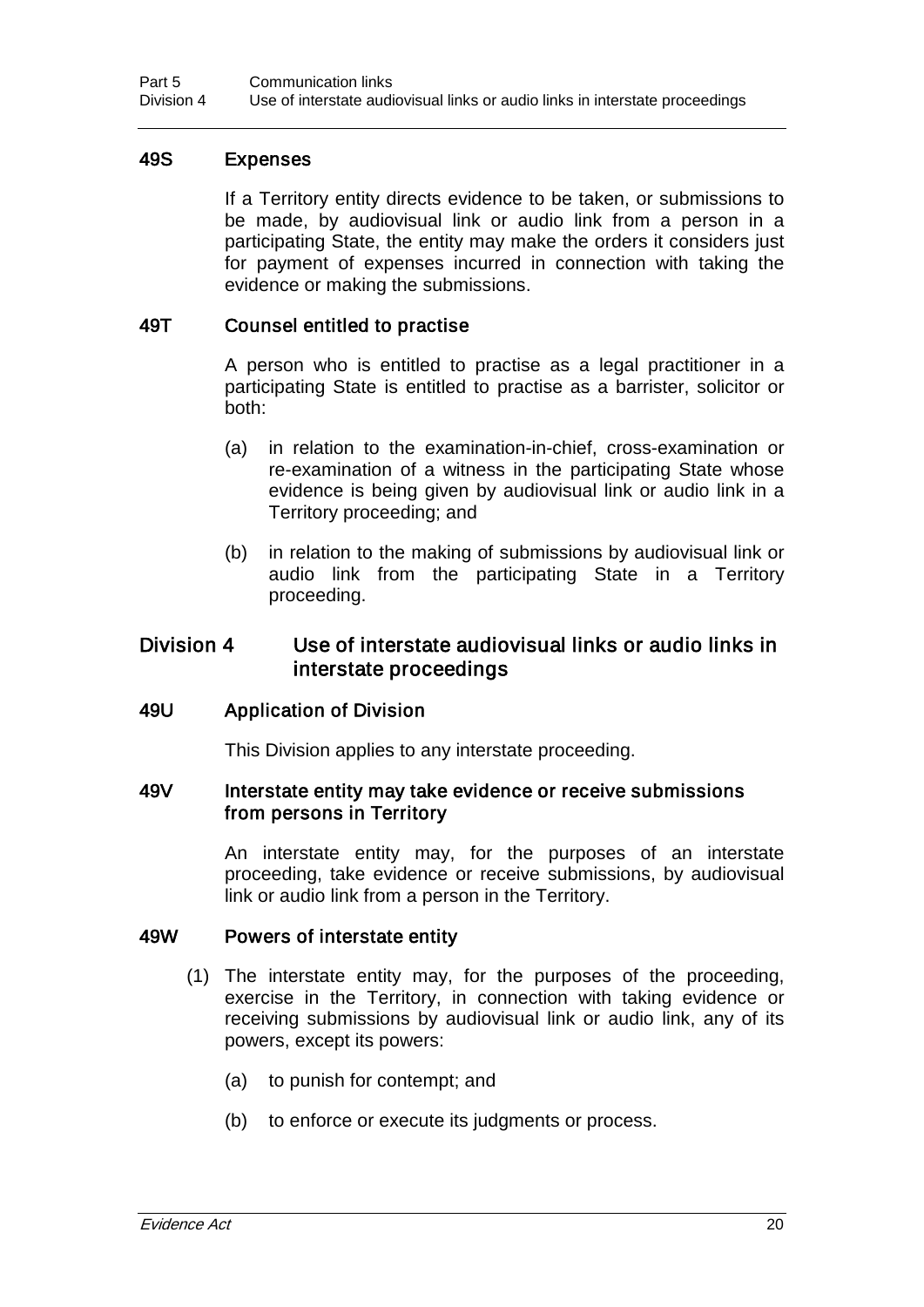- (2) The laws of the participating State (including rules of court) that apply to the proceeding in that State also apply, by force of this subsection, to the practice and procedure of the interstate entity in taking evidence or receiving submissions, by audiovisual link or audio link from a person in the Territory.
- (3) For the purposes of the interstate entity exercising its powers, the place in the Territory where evidence is given or submissions are made is taken to be part of the place where the entity is sitting.

#### 49X Orders made by interstate entity

Without limiting section 49W, the interstate entity may, by order:

- (a) direct that the proceeding, or a part of the proceeding, be conducted in private; or
- (b) require a person to leave a place in the Territory where the giving of evidence or the making of submissions is taking place or is going to take place; or
- (c) prohibit or restrict the publication of evidence given in the proceeding or of the name of a party to, or a witness in, the proceeding.

#### 49Y Enforcement of order

- (1) An order of an interstate entity under this Division must be complied with.
- (2) Subject to rules of court, the order may be enforced by the Supreme Court of the Northern Territory as if the order were an order of that court.
- (3) Without limiting subsection (2), a person who contravenes the order:
	- (a) is taken to be in contempt of the Supreme Court of the Northern Territory; and
	- (b) is punishable accordingly;

unless the person establishes that the contravention should be excused.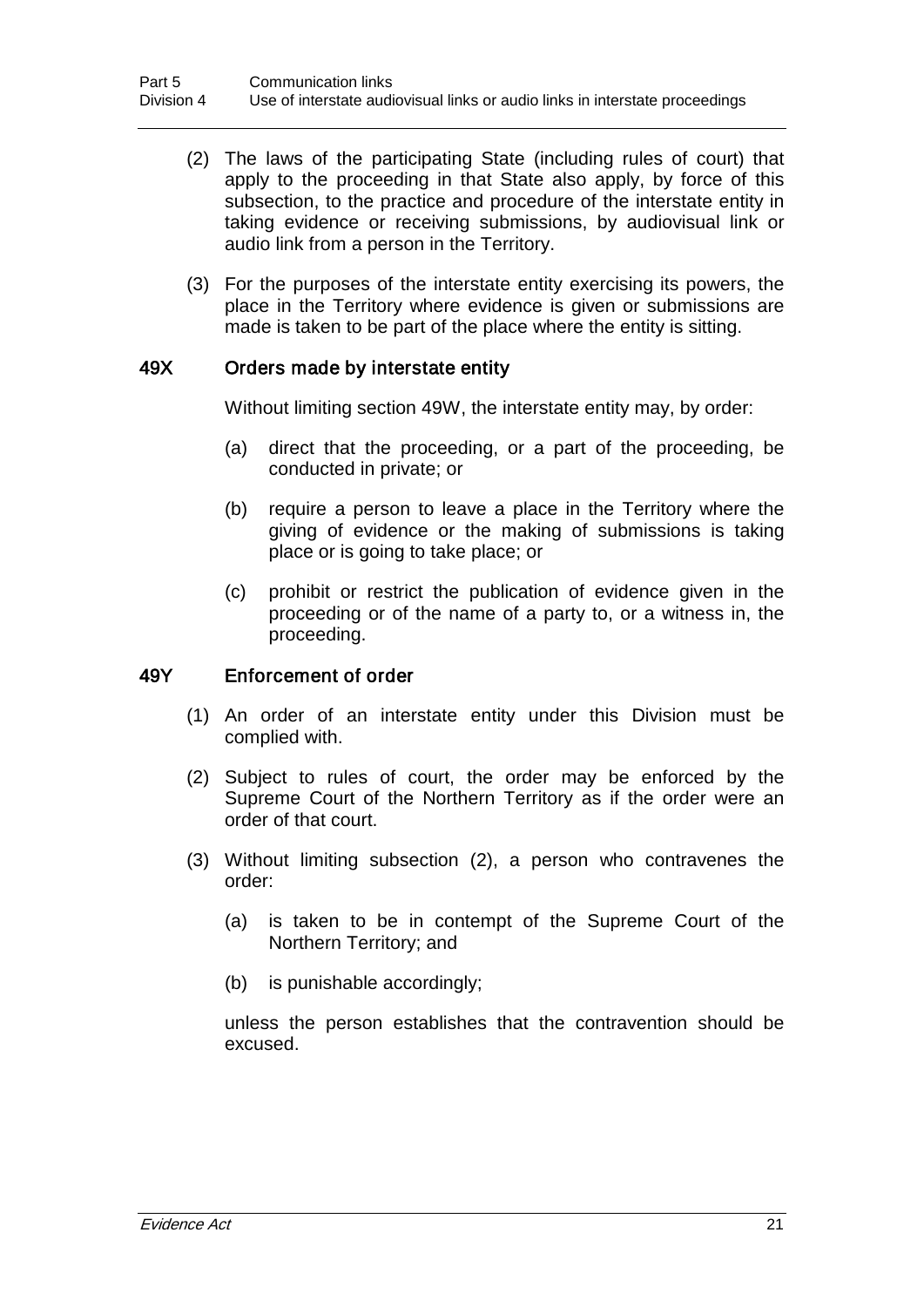#### 49Z Privileges, protection and immunity of participants in interstate proceedings

- (1) A judge or other person presiding at or otherwise taking part in an interstate proceeding has, in connection with evidence being taken or submissions being received by audiovisual link or audio link from a person in the Territory, the same privileges, protection and immunity as a judge of the Supreme Court of the Northern Territory.
- (2) A person appearing as a legal practitioner in an interstate proceeding has, in connection with evidence being taken or submissions being received by audiovisual link or audio link from a person in the Territory, the same protection and immunity as a barrister has in appearing for a party in a proceeding in the Supreme Court of the Northern Territory.
- (3) A person appearing as a witness in an interstate proceeding by audiovisual link or audio link from the Territory has the same protection as a witness in a proceeding in the Supreme Court of the Northern Territory.

## 49ZA Interstate entity may administer oath in Territory

- (1) An officer of an interstate entity may, for the purpose of obtaining in the proceeding, by audiovisual link or audio link, the testimony of a person in the Territory, administer an oath or affirmation in accordance with the practice and procedure of the interstate entity.
- (2) Evidence given by a person on oath or affirmation so administered is, for the purposes of the law of the Territory, testimony given in a judicial proceeding.

#### 49ZB Assistance to interstate entity

An officer of a Territory entity may, at the request of an interstate entity:

- (a) attend at the place in the Territory where evidence is to be or is being taken, or submissions are to be or are being made, in the proceeding; and
- (b) take the action that the interstate entity directs to facilitate the proceeding; and
- (c) assist with the administering by an officer of the interstate entity of an oath or affirmation.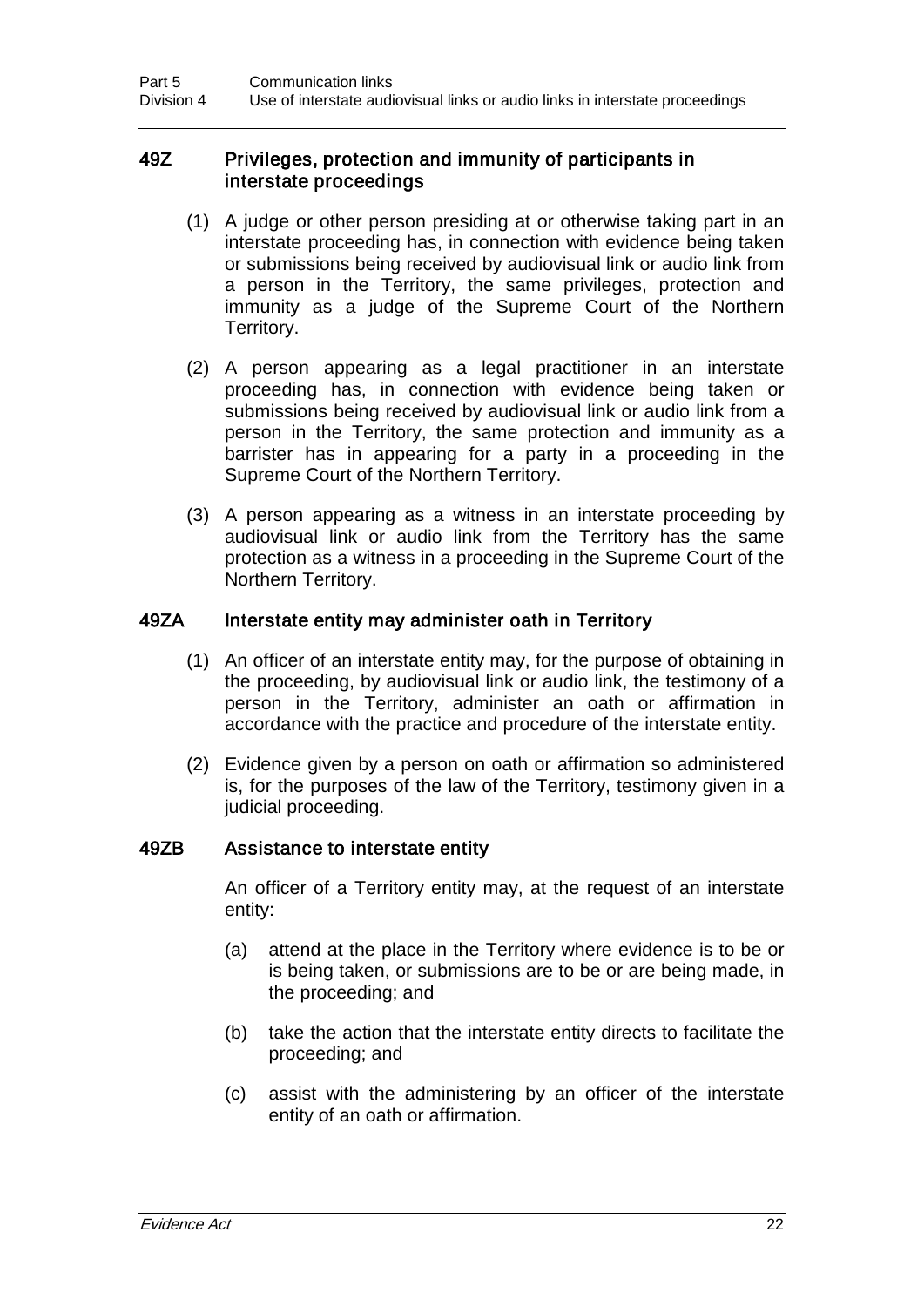# 49ZC Contempt of interstate entity

A person must not, while evidence is being given or a submission is being made in the Territory, by audiovisual link or audio link, in an interstate proceeding:

- (a) threaten, intimidate or wilfully insult any of the following:
	- (i) a judge or other person presiding at or otherwise taking part in the proceeding;
	- (ii) a Master, Registrar, Deputy Registrar or other officer of the interstate entity who is taking part in or assisting in the proceeding;
	- (iii) a person appearing in the proceeding as a legal practitioner;
	- (iv) a witness in the proceeding;
	- (v) a juror in the proceeding;
- (b) wilfully interrupt or obstruct the proceeding; or
- (c) wilfully and without lawful excuse disobey an order or direction of the interstate entity.

Maximum penalty: Imprisonment for 3 months.

# Part 6 Evidence on commission

# Division 1 Taking outside Territory of evidence for Territory proceedings

#### 50 Order for taking of evidence

- (1) This section applies to any proceeding before the Supreme Court, the Local Court or the Court of Summary Jurisdiction, other than a proceeding in which the court in question is exercising jurisdiction conferred on or vested in it by an Act of the Commonwealth.
- (2) Where on the application of a party to any proceeding to which this section applies it appears to the court that it is in the interests of justice to do so, the court may in its discretion make in relation to a person outside the Territory an order:
	- (a) for the examination of the person on oath at any place outside the Territory before a judge or justice of the court, an officer of the court, or such other person as the court may appoint; or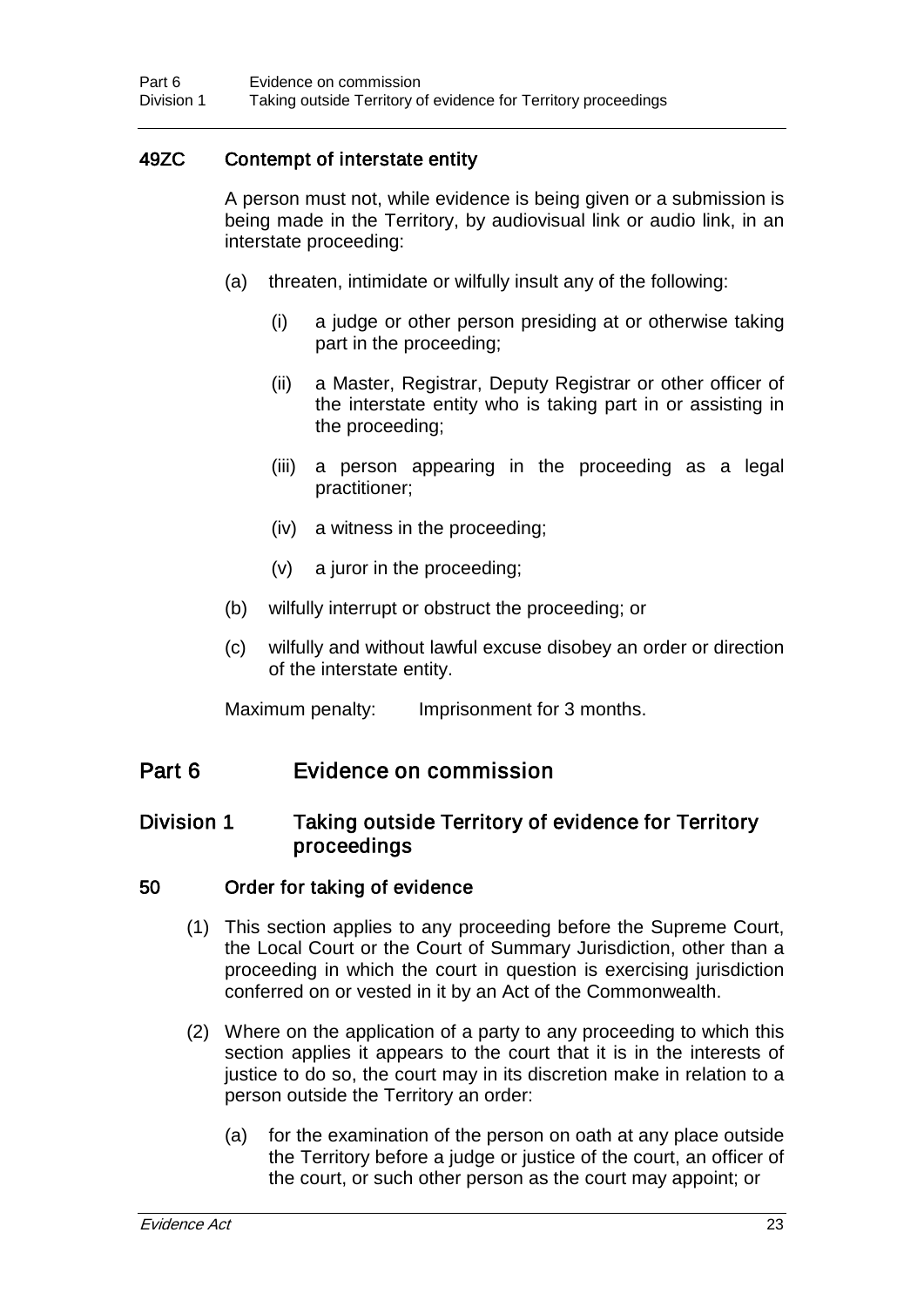- (b) for the issue of a commission for the examination of the person on oath at any place outside the Territory; or
- (c) for the issue to an appropriate judicial authority of a place outside the Territory of a letter of request to take, or cause to be taken, the person's evidence.
- $(3)$  In subsection  $(2)(c)$ :

appropriate judicial authority means:

- (a) in relation to a place in Australia (including a place in any external Territory of the Commonwealth for the government of which as a Territory provision is made by any Act of the Commonwealth) – a court or authority prescribed as such for that place; and
- (b) in relation to any other place an authority appearing to the court to be appropriate having regard to the law of that place.
- (4) In determining whether it is in the interests of justice to make an order under subsection (2) in relation to the taking of evidence of a person, the matters to which the court shall have regard include:
	- (a) whether the person is willing or able to come to the Territory to give evidence in the proceeding; and
	- (b) whether the person will be able to give evidence material to any issue to be tried in the proceeding; and
	- (c) whether, having regard to the interests of the parties to the proceeding, justice will be better served by granting the order or refusing it.
- (5) Where a court makes an order within subsection (2)(a) or (b), it may in its discretion (at the time of making the order or at a subsequent time) give such directions as it thinks just relating to the procedure to be followed in and in relation to the examination, including directions as to the time, place and manner of the examination and any other matter that the court thinks relevant.
- (6) Where a court makes an order within subsection (2)(c), it may in its discretion include in the order a request as to any matter relating to the taking of the person's evidence, including:
	- (a) the examination, cross-examination or re-examination of the person, whether his or her evidence is given orally, upon affidavit or otherwise; and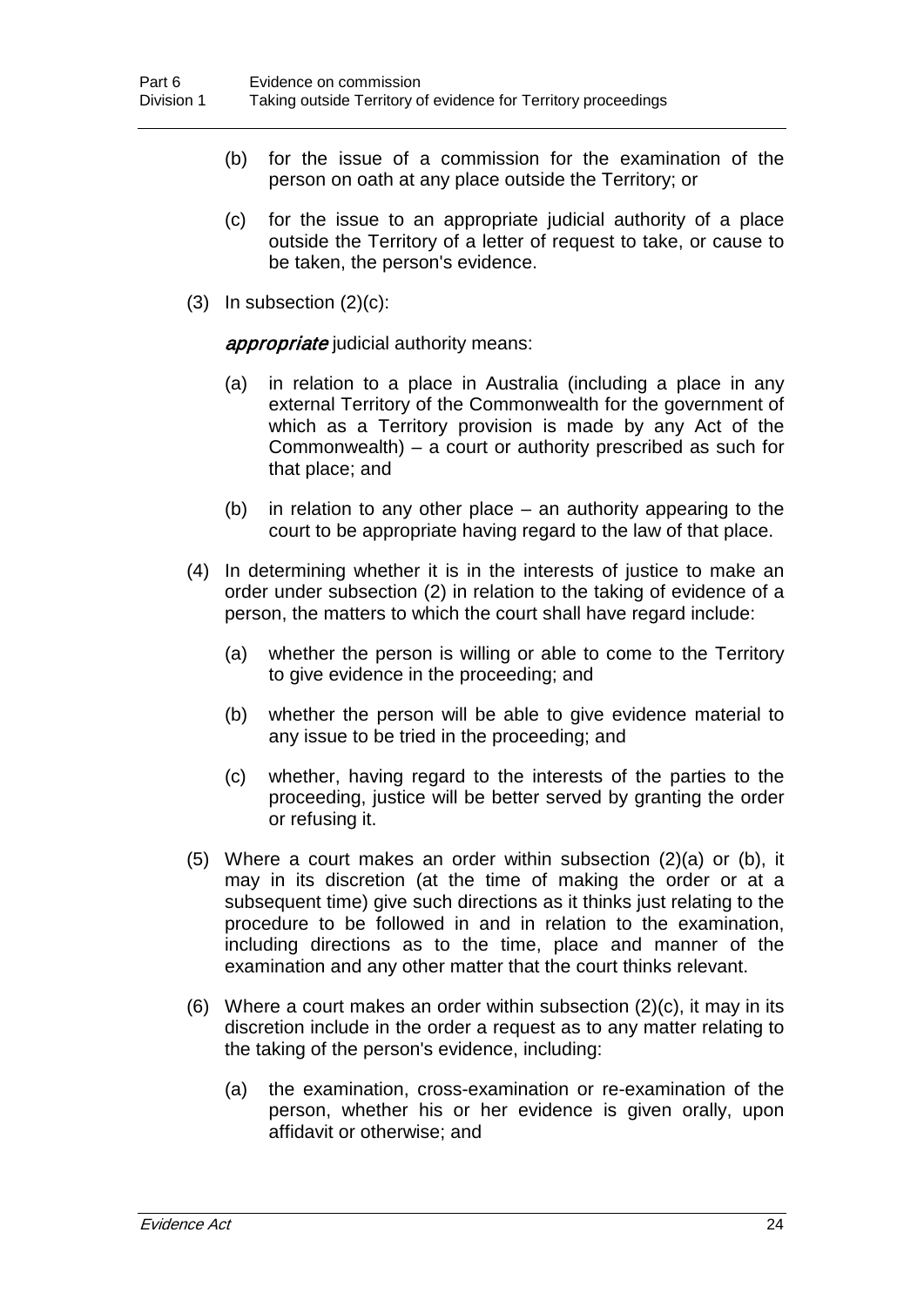- (b) the attendance of the legal representative of each party to the proceeding in which the order is made, and the participation of those persons in the examination in appropriate examination in circumstances; and
- (c) any prescribed matter.

## 51 Admissibility of evidence

- (1) Subject to subsection (2), the court by which an order is made under section 50(2) may on such terms as it thinks fit permit a party to the proceeding in which the order is made to tender as evidence in the proceeding:
	- (a) the evidence of a person taken in an examination held as a result of the order; or
	- (b) a record of that evidence.
- (2) Evidence of a person so tendered is not admissible if:
	- (a) it appears to the satisfaction of the court at the hearing of the proceeding that the person is in the Territory and able to attend the hearing; or
	- (b) the evidence would not have been admissible had it been given or produced at the hearing of the proceeding.
- (3) Where it is in the interests of justice to do so, the court may in its discretion exclude from a proceeding evidence taken in an examination held as a result of an order under section 50(2), notwithstanding that the evidence is otherwise admissible.
- (4) This section does not affect the power of a court in a criminal proceeding to exclude evidence that has been obtained illegally or would, if admitted, operate unfairly against the defendant.
- (5) In this section:

**examination** includes any proceeding for the taking of a person's evidence conducted in relation to a letter of request issued pursuant to an order within section 50(2)(c), and a reference to evidence taken in an examination includes a reference to:

- (a) a document produced at the examination; and
- (b) answers made, whether in writing or orally and reduced to writing, to any written interrogatories presented at the examination.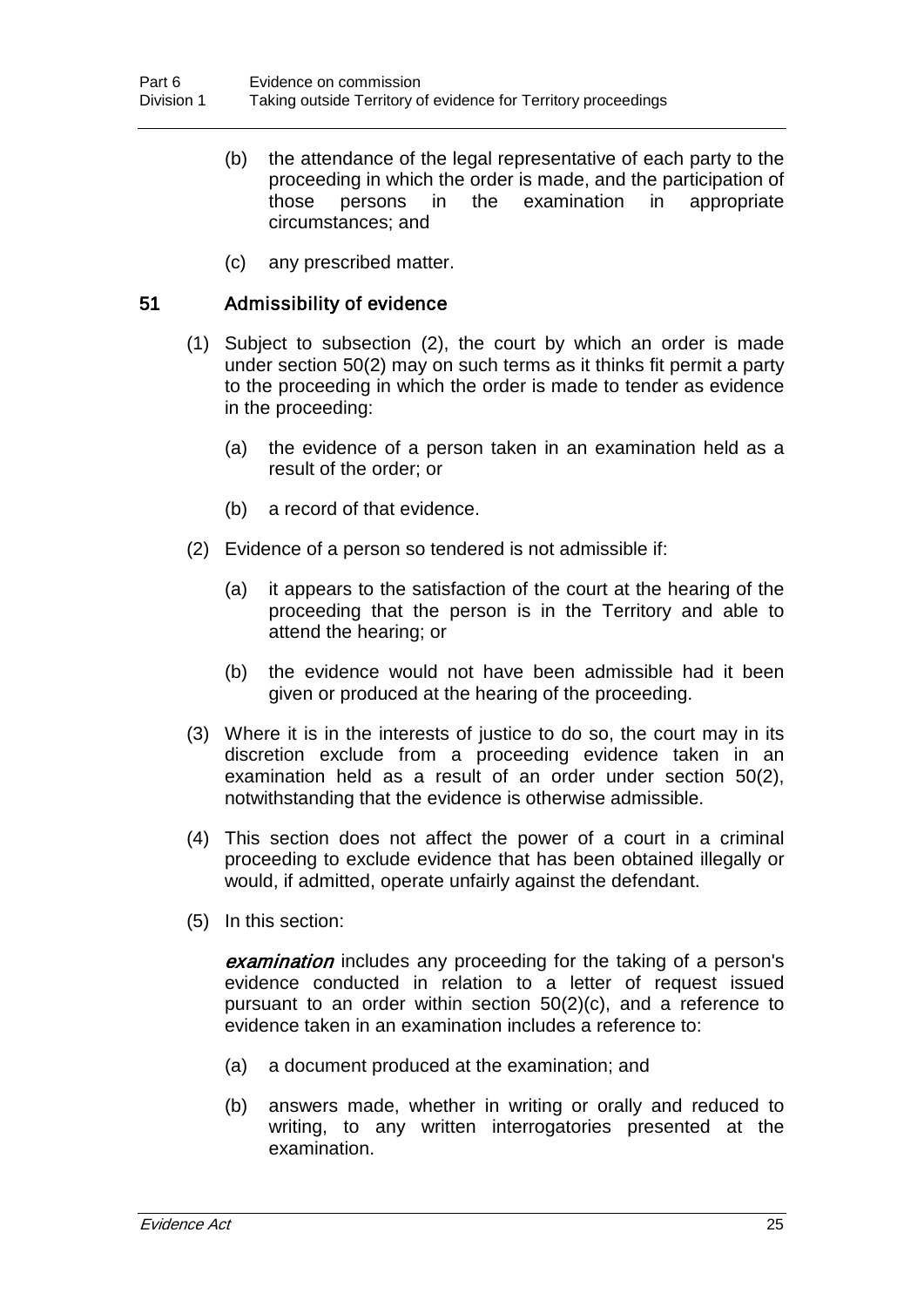# Division 2 Taking within Territory of evidence for proceedings elsewhere

## 52 Application to Supreme Court for order to obtain evidence

- (1) Where an application is made to the Supreme Court for an order for evidence to be obtained in the Territory, and the Supreme Court is satisfied:
	- (a) that the application is made in pursuance of a request issued by or on behalf of a court or tribunal exercising jurisdiction in a place outside the Territory, and relates to evidence to be obtained for the purposes of proceedings in a civil or commercial matter which have been instituted before that court or tribunal, or whose institution before that court or tribunal is contemplated; or
	- (b) that the application is made in pursuance of a request issued by or on behalf of a court of a place elsewhere in Australia (including a place in any external Territory of the Commonwealth for the government of which as a Territory provision is made by any Act of the Commonwealth), or by or on behalf of a court in New Zealand, and relates to evidence to be obtained for the purposes of proceedings in relation to the commission of an offence or alleged offence which have been instituted in or before that court, or whose institution in or before that court is contemplated;

the Supreme Court may give effect to the application in accordance with section 53.

(2) The references in subsection (1) to a request issued by or on behalf of a court or tribunal include references to any commission, order or other process so issued.

## 53 Power of Supreme Court to give effect to application

- (1) The Supreme Court has power on any such application as is mentioned in section 52(1) to make by order such provision for obtaining evidence in the Territory as may appear to the Supreme Court to be appropriate for the purpose of giving effect to the request in pursuance of which the application is made.
- (2) An order under this section may require a specified person to take such steps as the Supreme Court may consider appropriate for that purpose.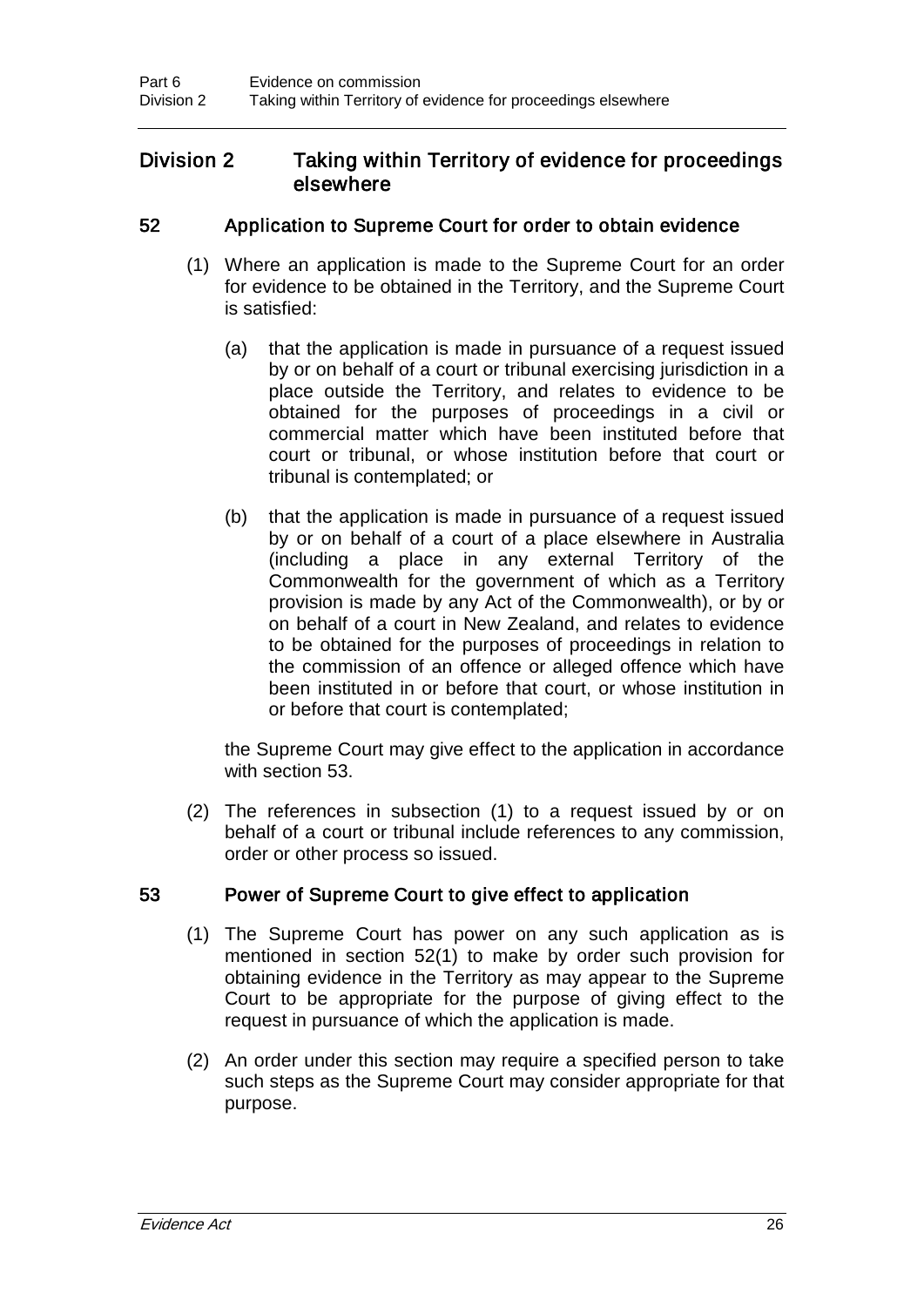- (3) Without limiting the generality of subsections (1) and (2), an order under this section may in particular make provision for:
	- (a) the examination of witnesses, either orally or in writing; and
	- (b) the production of documents; and
	- (c) the inspection, photographing, preservation, custody or detention of any property, the taking of samples of any property, and the carrying out of any experiments on or with any property (*property* including in this paragraph any land, chattel or other corporeal property of any description); and
	- (d) the medical examination of any person; and
	- (e) without limiting paragraph (d), the taking and testing of samples of blood from any person.
- (4) An order under this section shall not require any particular steps to be taken unless they are steps which can be required to be taken by way of obtaining evidence for the purposes of proceedings in the Supreme Court (whether or not proceedings of the same description as those to which the application for the order relates).
- (5) Subsection (4) does not preclude the making of an order requiring a person to give testimony (either orally or in writing) otherwise than on oath, where this is asked for by the court or tribunal pursuant to whose request the application for the order was made.
- (6) An order under this section shall not require a person:
	- (a) to state what documents relevant to the proceedings to which the application for the order relates are or have been in his or her possession, custody or power; or
	- (b) to produce any documents other than particular documents specified in the order and appearing to the Supreme Court to be, or to be likely to be, in his or her possession, custody or power.
- (7) If an order under this section requires a person to attend at a place:
	- (a) section 194 of the *Evidence (NUL) Act* applies as if the order were a summons to attend; and
	- (b) the person is entitled to payment for other expenses and loss of time on attendance as a witness in a proceeding before the Supreme Court.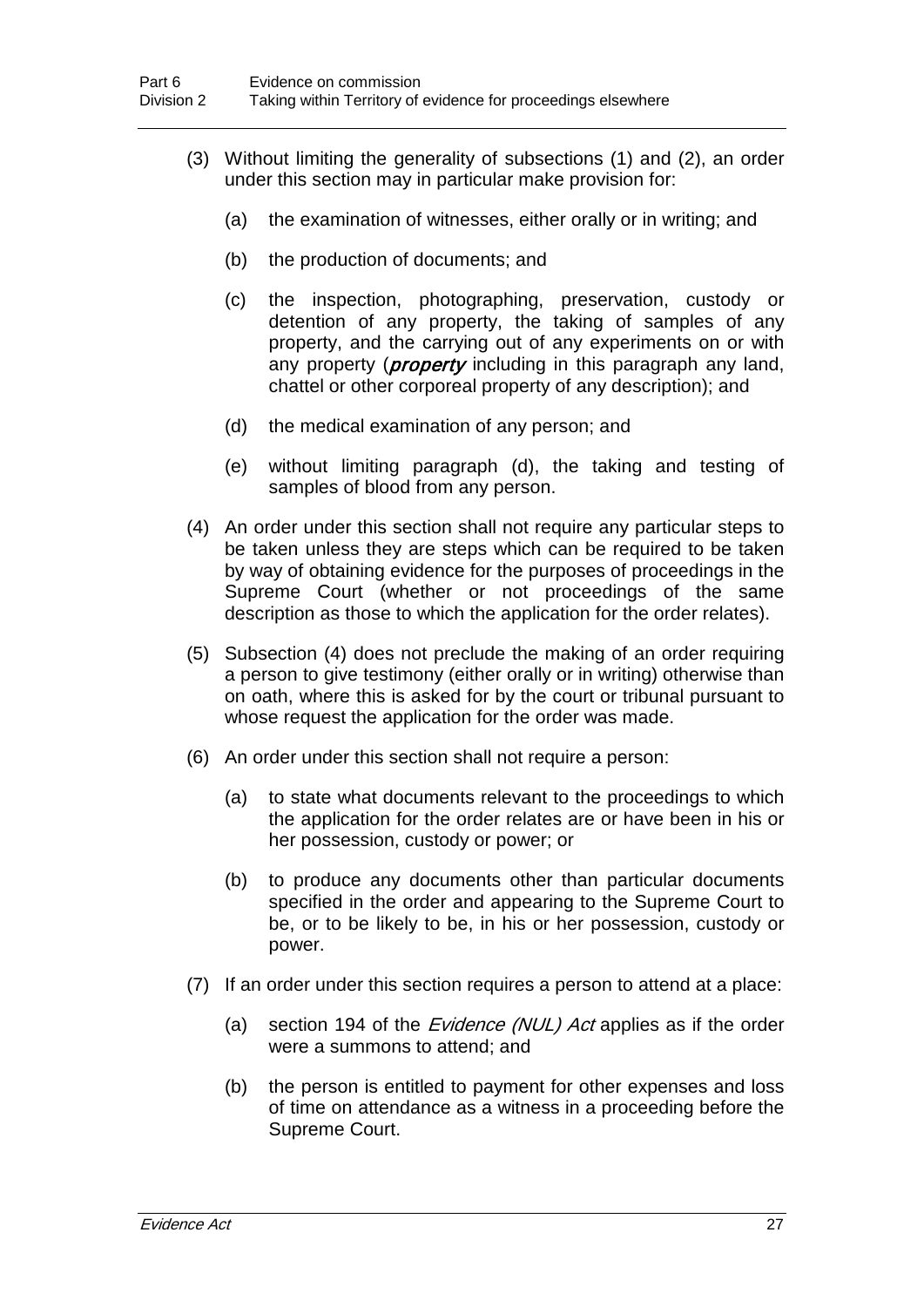### 54 Privilege of witnesses

- (1) A person shall not be compelled by virtue of an order under section 53 to give any evidence which he or she could not be compelled to give:
	- (a) in similar proceedings in the Territory; or
	- (b) in similar proceedings in the place in which jurisdiction is exercised by the court or tribunal pursuant to whose request the application for the order was made.
- (2) Subsection (1)(b) does not apply unless the claim of the person in question to be exempt from giving evidence is:
	- (a) supported (whether unconditionally or subject to conditions that are fulfilled) by a statement contained in the request; or
	- (b) conceded by the applicant for the order.
- (3) Where such a claim by a person is not so supported or conceded, he or she may (subject to the other provisions of this section) be required to give the evidence to which the claim relates, but that evidence shall not be transmitted to the court or tribunal in question if that court or tribunal, on the matter being referred to it, upholds the claim.
- (4) In this section, references to giving evidence include references to answering any question and producing any document, and the reference in subsection (3) to the transmission of evidence given by a person shall be construed accordingly.

#### 55 Offence of giving false evidence

A person who, in giving any testimony (either orally or in writing) otherwise than on oath where required to do so by an order under section 53, makes a statement:

- (a) which he or she knows to be false in a material particular; or
- (b) which is false in a material particular and which he or she does not believe to be true;

is guilty of an offence.

Maximum penalty: Imprisonment for 14 years.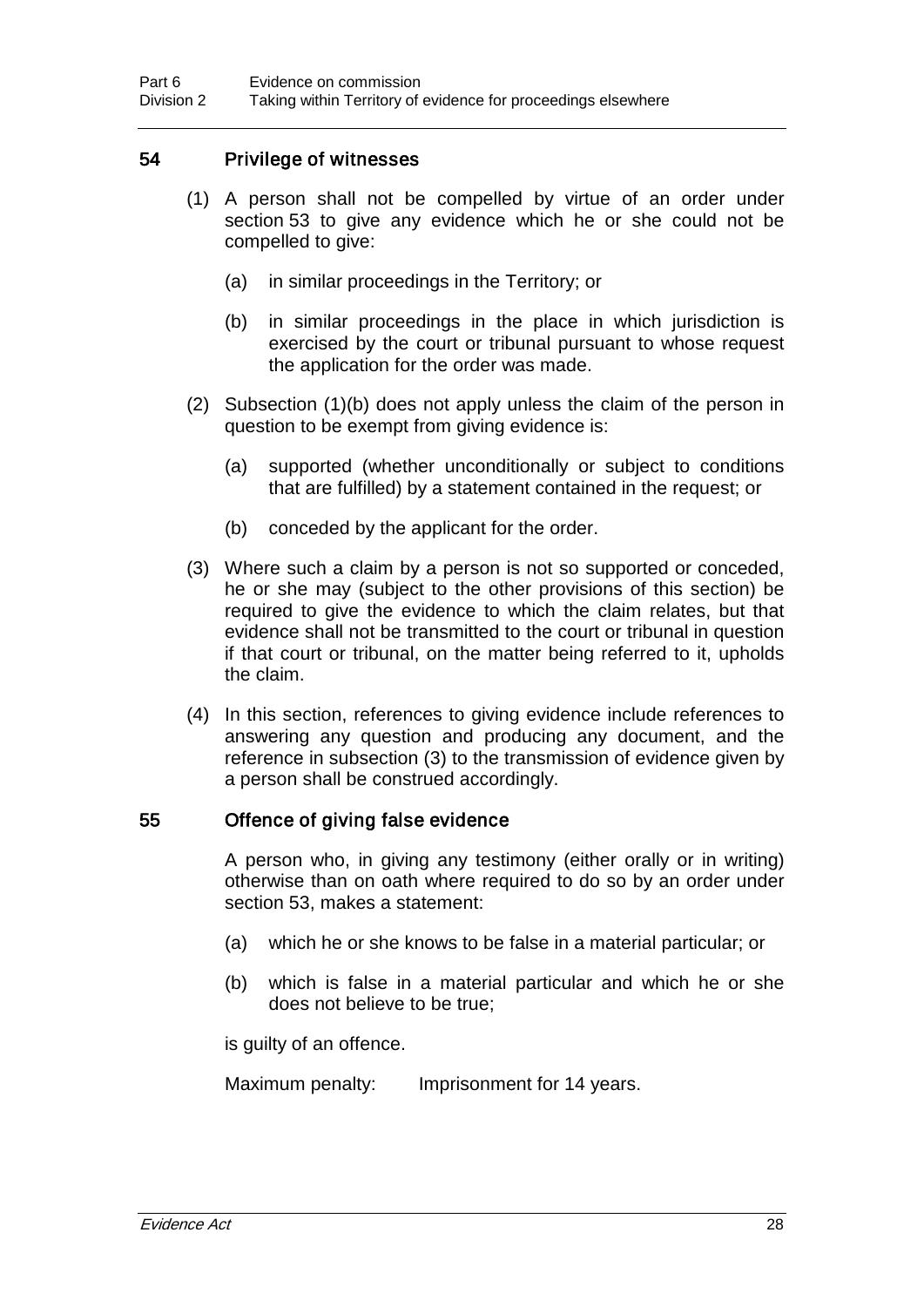# Part 7 Confidential information

#### 56 Definitions

In this Part:

committal proceedings means the examination of an accused by a Justice, and other procedures relating to the examination, under Part V of the *Justices Act*.

#### confidential communication means:

- (a) a communication, whether oral or written, made in confidence by a victim to a counsellor or to a victim by a counsellor in the course of the relationship of counsellor and client and includes:
	- (i) a communication that is not made in connection with the sexual offence or alleged sexual offence or a condition arising from the sexual offence or alleged sexual offence; and
	- (ii) a communication made in the presence of a parent or carer of the victim or any other person who is present to facilitate communication between the victim and the counsellor or to otherwise further the counselling of the victim; or
- (b) a communication, whether oral or written, made about the victim to the counsellor by the parent, carer or other person referred to in paragraph (a)(ii) or by the counsellor to the parent, carer or other person; or
- (c) a communication referred to in paragraph (a) or (b) that is made before or after the acts constituting the sexual offence committed against the victim occurred or are alleged to have occurred; or
- (d) a record (including an electronic record) kept by a party to a confidential communication or any other person of the confidential communication or of any observation, opinion, advice, recommendation or other matter relating to the confidential communication; or
- (e) part of a confidential communication.

counsellor means a person who is treating a victim for an emotional, psychological or psychiatric condition.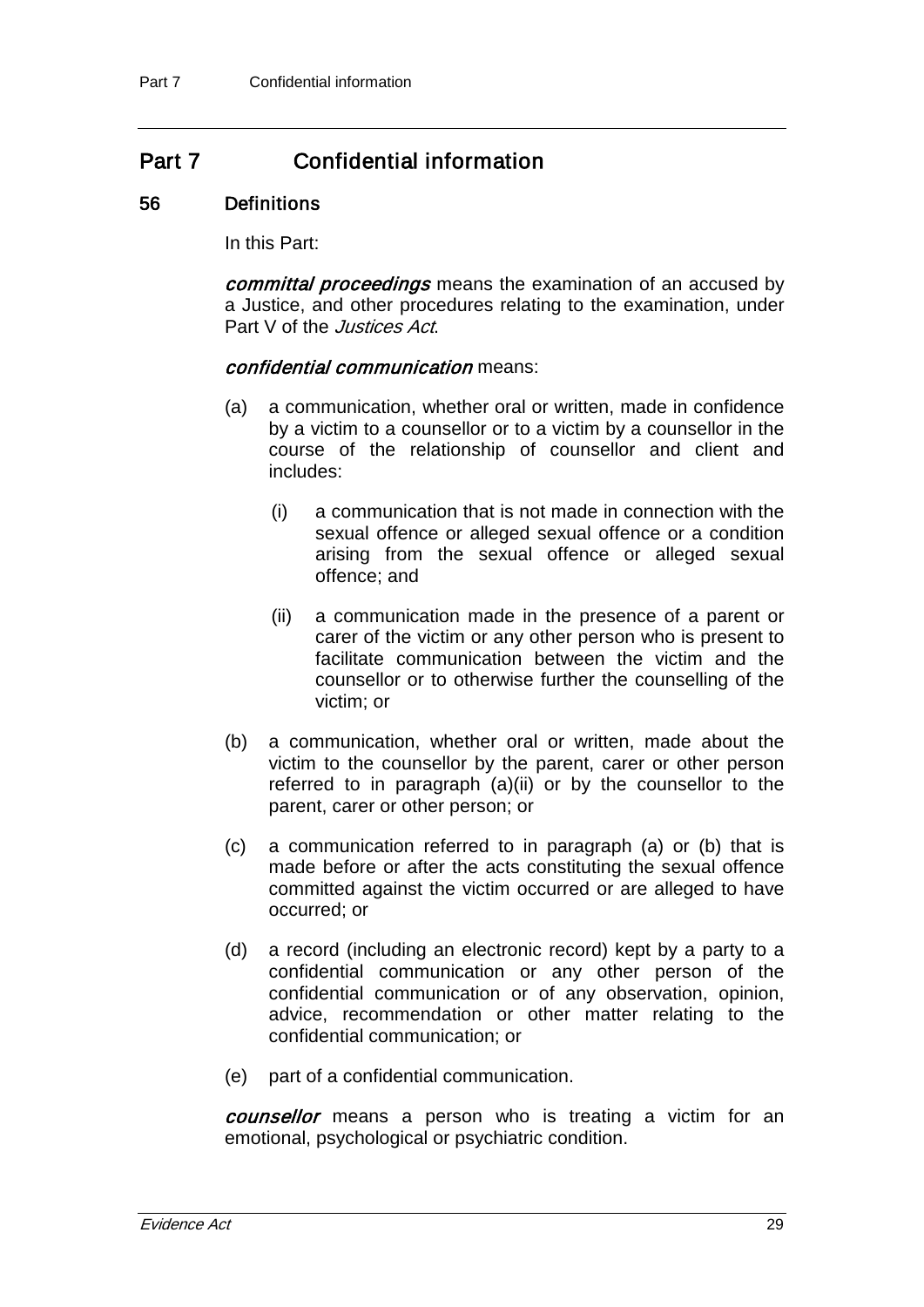harm includes physical bodily harm, financial loss, stress or shock, damage to reputation or shame, humiliation, fear or other emotional, psychological or psychiatric harm.

#### party to a confidential communication means:

- (a) the victim to whom the confidential communication relates; or
- (b) the counsellor to whom or by whom the confidential communication is made; or
- (c) a parent, carer or other person referred to in paragraph (a)(ii) of the definition of *confidential communication*.

**victim** means a victim or alleged victim of a sexual offence.

#### 56A Application of Part

- (1) Subject to subsection (2), this Part applies in relation to a confidential communication whenever made.
- (2) This Part applies in relation to the following criminal proceedings:
	- (a) committal proceedings in respect of a sexual offence;
	- (b) the hearing of a charge for a sexual offence;
	- (c) a trial in respect of a sexual offence;

where those proceedings are commenced after the commencement of this Part, regardless of when the offence is alleged to have been committed.

- (3) For the purposes of subsection (2):
	- (a) committal proceedings commence on the committal mention date; and
	- (b) the hearing of a charge commences on the taking of a formal plea from the accused; and
	- (c) a trial commences on the arraignment of the accused.

#### 56B Protection of confidential communications

(1) A confidential communication is a privileged communication to the extent provided by this section.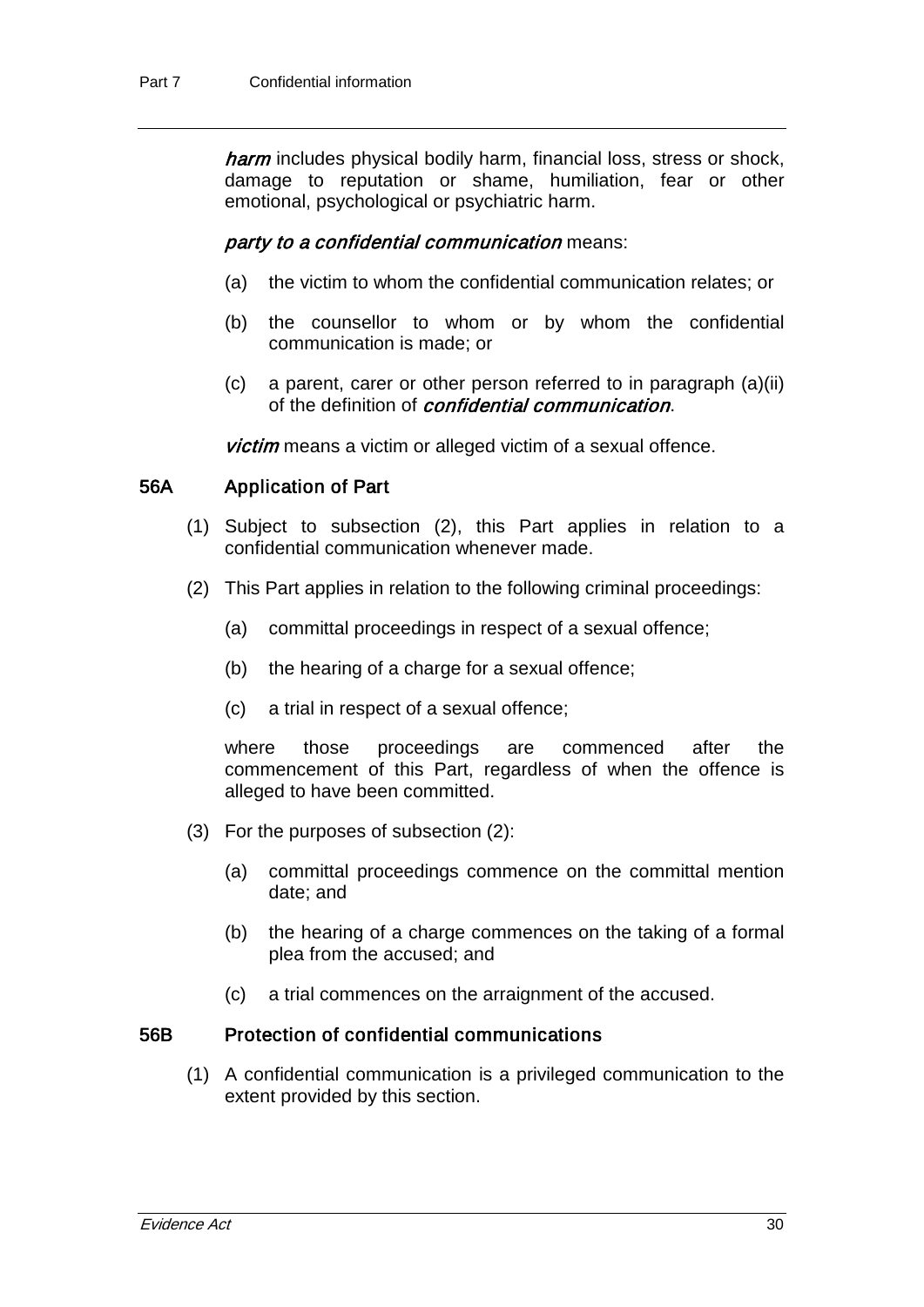- (2) Evidence that discloses a confidential communication:
	- (a) is not to be subject to discovery or any other form of pre-hearing or pre-trial disclosure or inspection; and
	- (b) is not admissible in committal proceedings; and
	- (c) is not to be adduced or produced as evidence at the hearing of a charge or at a trial except with the leave of the court.

#### 56C Notice of intention to apply for leave to adduce or produce evidence of confidential communication

A party to criminal proceedings who intends to apply for leave to adduce or produce evidence of a confidential communication must give reasonable notice in writing of that intention to:

- (a) the court; and
- (b) each other party to the proceedings; and
- (c) each party to the confidential communication who is not a party to the proceedings.

#### 56D Procedural matters relating to application for leave

- (1) An application for leave to adduce or produce evidence of a confidential communication is to be heard in the absence of the jury (if any).
- (2) A party to the confidential communication may appear at the hearing of the application for leave if the party:
	- (a) is not also a party to the criminal proceedings in which the evidence is sought to be adduced or produced; and
	- (b) is unlikely to be a witness in those proceedings; and
	- (c) is given leave by the court to appear at the hearing.
- (3) If the evidence to which the application for leave relates is a document or record, the court may order that the document or record be produced to it and may inspect the document or record but the court must not make the document or record available to, or disclose its contents to, the applicant for leave.
- (4) For the purposes of determining the application for leave, the court may order the counsellor:
	- (a) to provide written answers to questions; or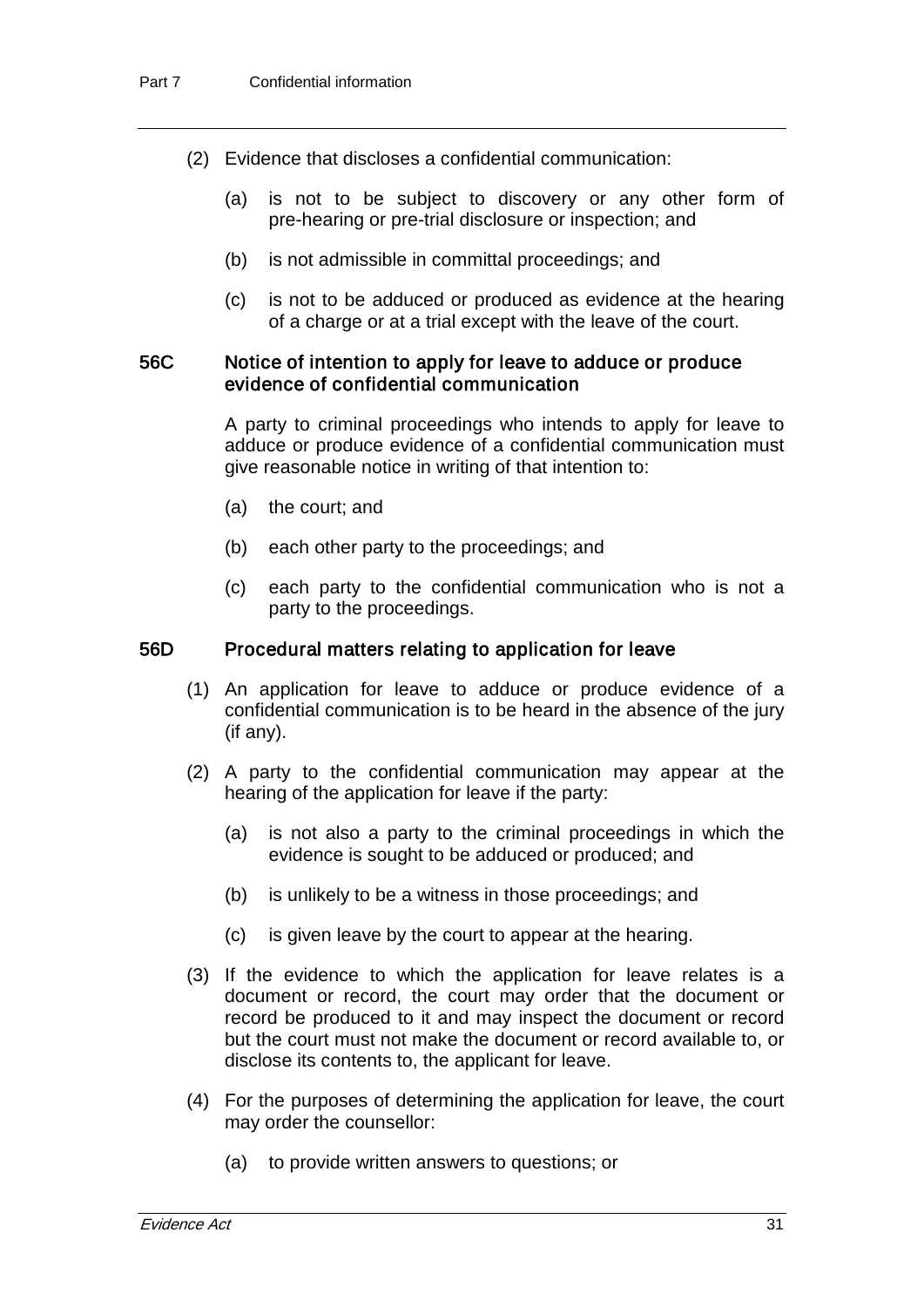- (b) to produce documents or records relating to the confidential communication; or
- (c) to appear for oral examination.
- (5) Evidence that is not to be adduced or produced in a criminal proceeding because of section 56A(2) is not admissible in the hearing of an application for leave.

#### 56E Giving leave to adduce or produce evidence of confidential communication

- (1) A court must not give leave to adduce or produce evidence of a confidential communication unless satisfied:
	- (a) that the evidence will, either by itself or together with other evidence that has been or will be adduced or produced, have substantial probative value in respect of a fact in issue; and
	- (b) that other evidence of a similar or greater probative value in respect of the matters to which the confidential communication relates is not available; and
	- (c) that the public interest in preserving the confidentiality of confidential communications and protecting the victim from harm is substantially outweighed by the public interest in admitting into evidence information, or the contents of a document or record, that is of substantial probative value.
- (2) Without limiting the matters the court may take into account for the purposes of subsection (1)(c), the court must take into account the likelihood, nature and extent of the harm that could be caused to the victim if the evidence is adduced or produced.
- (3) In giving leave to adduce or produce evidence of a confidential communication, the court may:
	- (a) allow evidence of part only of the confidential communication to be adduced or produced; or
	- (b) specify the manner in which the evidence is to be adduced or produced.
- (4) The court must state its reasons for giving or refusing to give leave to adduce or produce evidence of a confidential communication.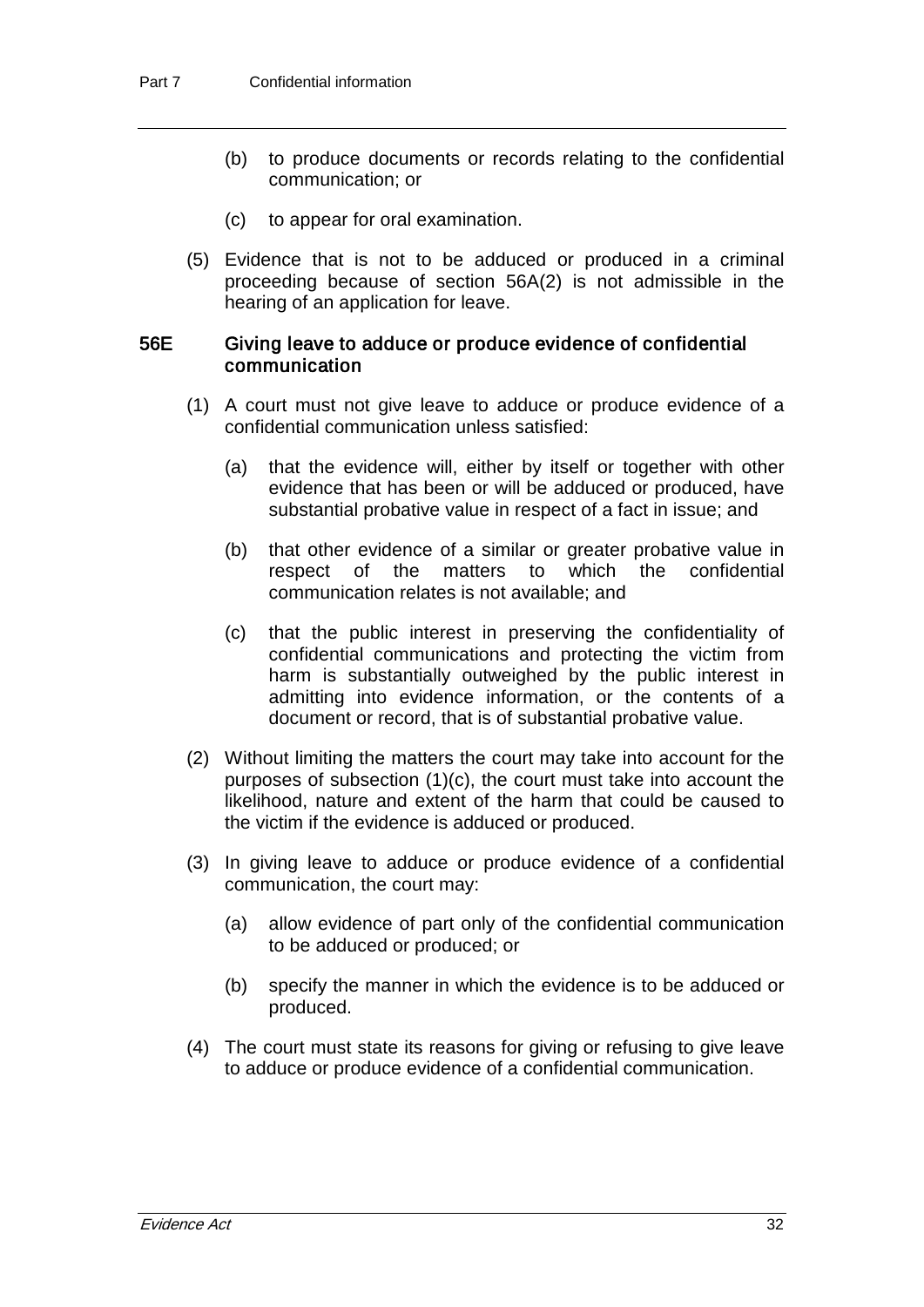## 56F Limitation on privilege under this Part

- (1) Nothing in this Part prevents the adducing or producing of:
	- (a) evidence with the consent of a victim or, if the victim is under 14 years of age, the consent of a person the court considers appropriate to give consent; or
	- (b) evidence of information acquired by a medical practitioner or a registered nurse from a physical examination of a victim in connection with the commission or alleged commission of the sexual offence, including evidence of communications between the practitioner or nurse and the victim during the examination; or
	- (c) evidence of a criminal fraud or perjury.
- (2) In this section:

registered nurse means a person registered under the Health Practitioner Regulation National Law:

- (a) to practise in the nursing and midwifery profession as a nurse (other than as a student); and
- (b) in the registered nurses division of that profession.

#### 56G Ancillary orders where evidence of confidential communication to be adduced or produced

- (1) Where the leave of the court or consent under section 56F(a) is given to adduce or produce evidence of a confidential communication, the court may take action to limit the harm likely to be caused to the victim or any other person because of the disclosure of the confidential communication.
- (2) The action the court may take includes but is not limited to making one or more of the following orders:
	- (a) an order that all or part of the evidence of the confidential communication be adduced or produced in camera;
	- (b) an order relating to the production and inspection of a document that in the opinion of the court is necessary to protect the safety and welfare of the victim, the counsellor or any other person who was a party to the confidential communication;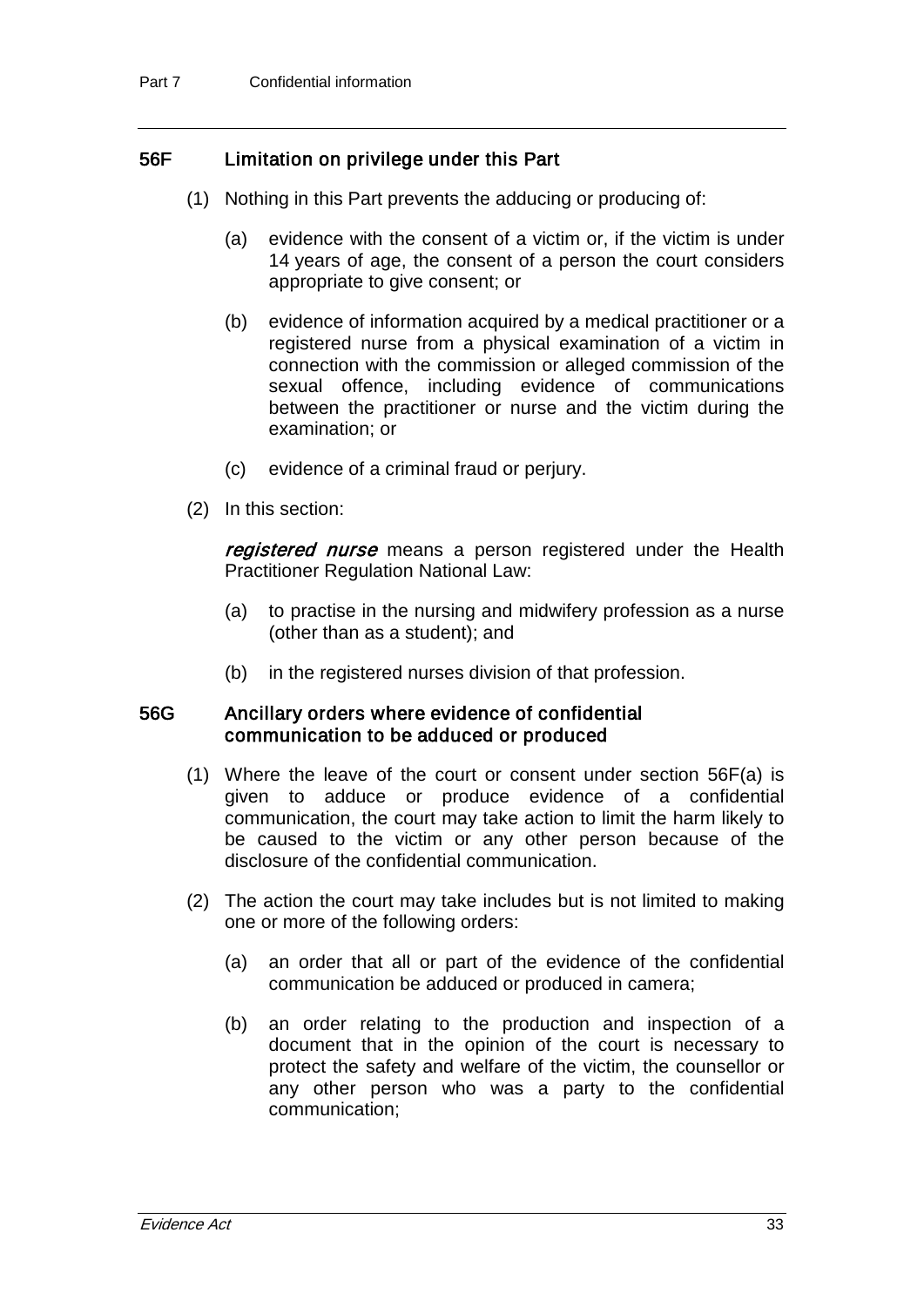- (c) an order relating to the suppression of publication of all or part of the evidence of the confidential communication that in the opinion of the court is necessary to protect the safety and welfare of the victim, the counsellor or any other person who was a party to the confidential communication;
- (d) an order relating to the disclosure of information about the victim, the counsellor or any other person who was a party to the confidential communication (including information that enables a person to ascertain the party's private, business or official address, email address or telephone number) that in the opinion of the court is necessary to protect the party's safety and welfare.

# Part 8 Publication of evidence

#### 57 Prohibition of the publication of evidence and of names of parties and witnesses

- (1) Where it appears to any court:
	- (a) that the publication of any evidence given or used or intended to be given or used, in any proceeding before the court, is likely to offend against public decency; or
	- (b) that, for the furtherance of, or otherwise in the interests of, the administration of justice, it is desirable to prohibit the publication of the name of any party or intended party to, or witness or intended witness in, the proceeding;

the court may, either before or during the course of the proceeding or thereafter, make an order:

- (i) directing that the persons specified (by name or otherwise) by the court, or that all persons, except the persons so specified, shall absent themselves from the place wherein the Court is being held while the evidence is being given; or
- (ii) forbidding the publication of the evidence, or any specified part thereof, or of any report or account of the evidence, or any specified part thereof, either absolutely or subject to such conditions, or in such terms or form, or in such manner, or to such extent, as the court approves; or
- (iii) forbidding the publication of the name of any such party or witness.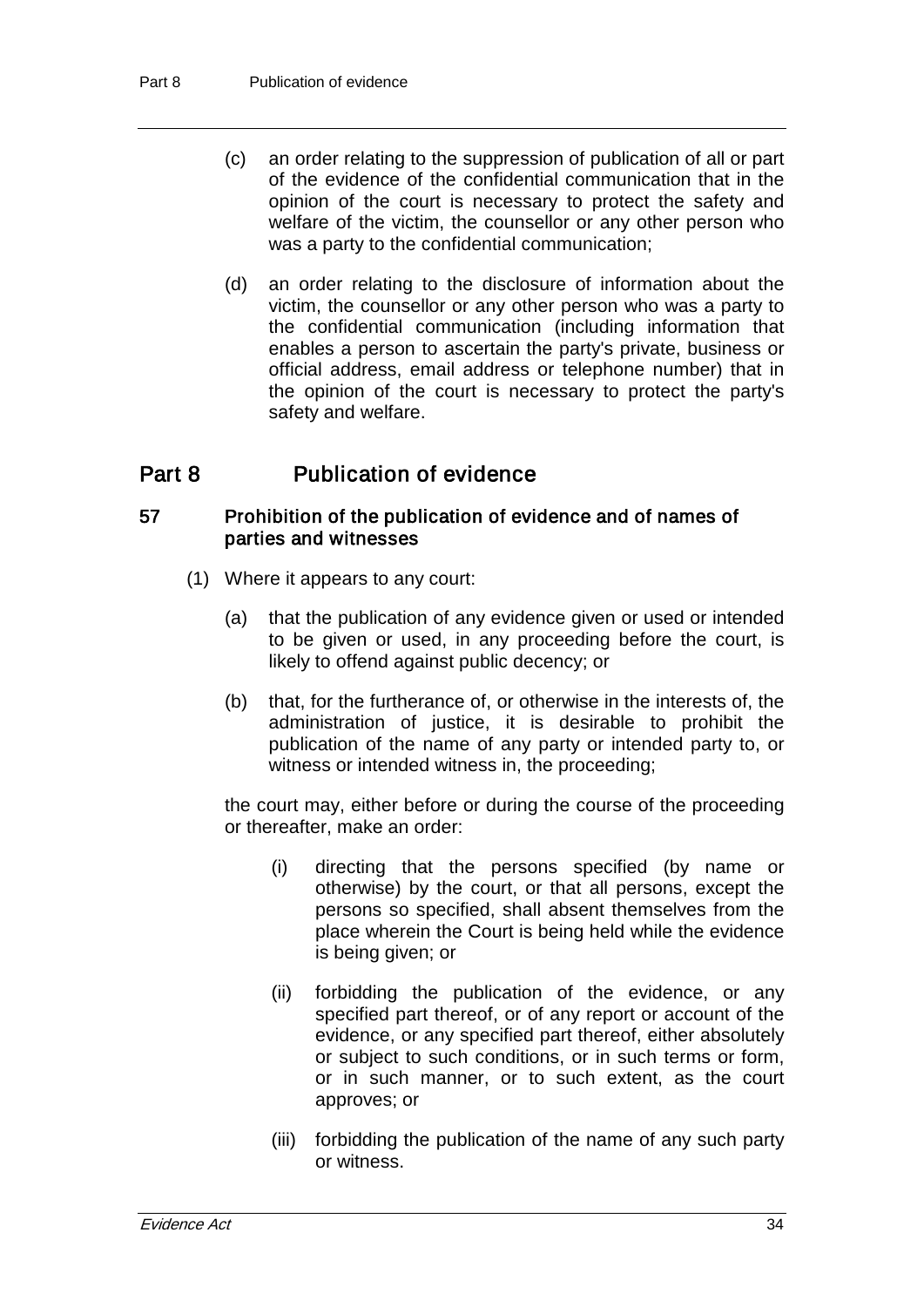- (2) Where the court makes an order under subsection (1)(iii), the publication of any reference or allusion to any party or witness, the name of whom is by the order forbidden to be published, shall, if the reference or allusion is, in the opinion of the court hearing the complaint for the alleged offence, intended or is sufficient to disclose the identity of the party or witness, be deemed to be a publication of the name of the party or witness.
- (3) When the court makes an order under subsection (1)(ii) or (iii), forbidding the publication of any evidence or any report or account of any evidence, or the publication of any name, the court shall report the fact to the Director of Public Prosecutions, and shall embody in its report a statement of:
	- (a) the evidence or name, as the case may be, by the order forbidden to be published; and
	- (b) the circumstances in which the order was made.

#### 58 Temporary prohibition of the publication of evidence where witnesses ordered out of court

Where, in the course of any proceeding before any court, witnesses are ordered out of court, and it appears to the court that, for the furtherance or otherwise in the interests of the administration of justice, it is desirable to prohibit for any period the publication of any evidence given or used in the proceeding, the court may make an order forbidding, for such period as the court thinks fit, the publication of the evidence or any specified part thereof.

## 59 Penalty for breach of order under section 57 or 58

A person who contravenes or fails to comply with an order under section 57 or 58 is guilty of an offence.

Maximum penalty: 40 penalty units or imprisonment for 12 months.

# Part 9 Other matters

#### 62 Proof of *public place* in certain cases

(1) Whenever in any proceeding before Justices, in respect of any offence, it is an essential ingredient of the offence that the place (where any fact or matter occurred or was done) should be a public place, an allegation, in the complaint or information, that the place (specified as that in which the fact or matter charged occurred or was done) was a public place, shall be prima facie evidence that the place was a public place.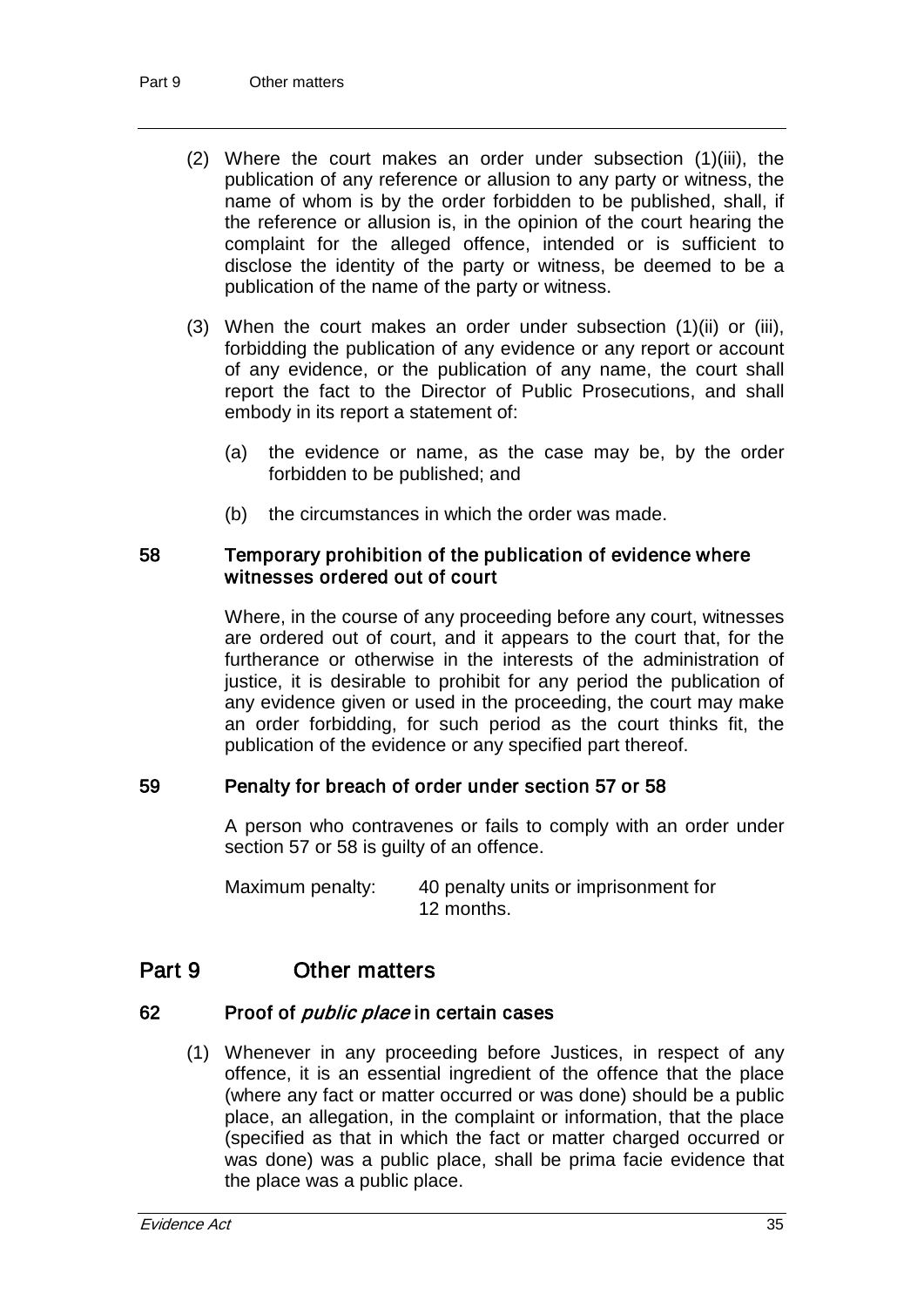| Part 10    | Transitional provisions |  |  |                                                                    |  |
|------------|-------------------------|--|--|--------------------------------------------------------------------|--|
| Division 1 | Amendment Act 2009      |  |  | Transitional matters for Evidence Legislation (Authorised Persons) |  |

(2) The court may, if it thinks fit, and at any stage of the proceeding, permit evidence to be called with respect to the question whether the place was a public place.

## 62A Proof of place being within municipality etc.

- (1) In any complaint or information an allegation that any place is within a local government area or a town is prima facie evidence of the fact so alleged.
- (2) In this section:

## place includes:

- (a) any place, public or private, however described in the complaint or information; and
- (b) the whole or any part of:
	- (i) a street, road or other thoroughfare; or
	- (ii) a building or structure.

## 65 Regulations

The Administrator may make regulations, not inconsistent with this Act, prescribing matters:

- (a) required or permitted by this Act to be prescribed; or
- (b) necessary or convenient to be prescribed for carrying out or giving effect to this Act.

# Part 10 Transitional provisions

# Division 1 Transitional matters for Evidence Legislation (Authorised Persons) Amendment Act 2009

#### 66 Savings – authorised officers

- (1) An act of a person purportedly done as an authorised person because of an approval mentioned in the repealed regulation is taken to have been validly done by an authorised person for Part IIA of this Act.
- (2) The amendments made to this Act by the *Evidence Legislation* (Authorised Persons) Amendment Act 2009 do not affect any decision of a court made before the commencement of this section.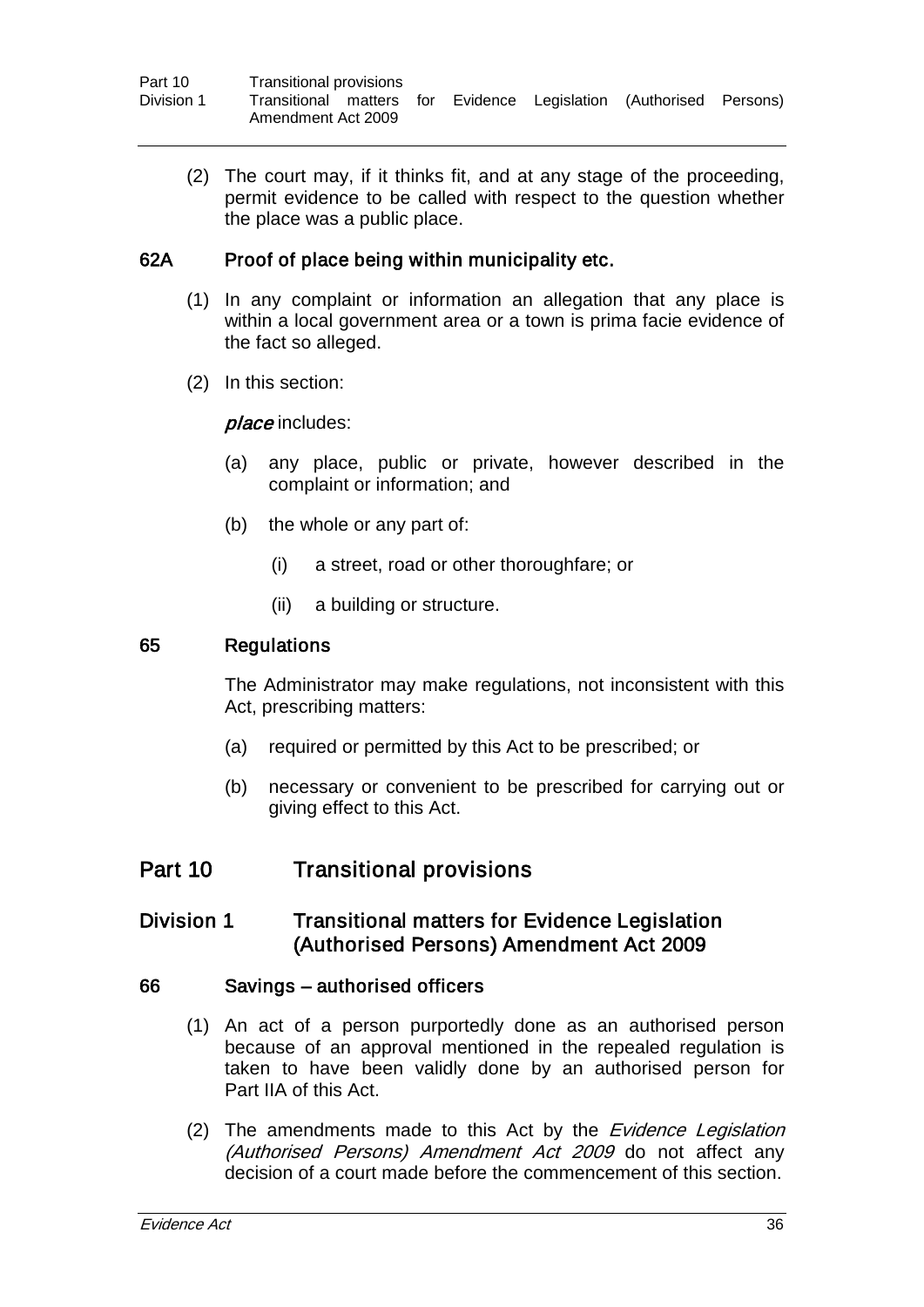(3) In this section:

repealed regulation means regulation 4 of the Evidence Regulations as in force before its repeal by section 7 of the Evidence Legislation (Authorised Persons) Amendment Act 2009.

# Division 2 Transitional matters for Evidence (National Uniform Legislation) (Consequential Amendments) Act 2012

## 67 Definitions

In this Division:

commencement day means the day on which section 4 of the Evidence (NUL) Act commences.

Consequentials Act means the Evidence (National Uniform Legislation) (Consequential Amendments) Act 2012.

**proceeding** includes part of a proceeding or something relating to a proceeding.

#### 68 Application of this Act linked to application of Evidence (NUL) Act

- (1) If the Evidence (NUL) Act applies in relation to a proceeding, this Act, as amended by the Consequentials Act, applies in relation to the proceeding.
- (2) If the Evidence (NUL) Act does not apply in relation to a proceeding, this Act as in force immediately before the commencement day applies in relation to the proceeding as if the Consequentials Act had not commenced.
- (3) If subsection (2) applies in relation to a proceeding, any law amended or repealed by Part 4 or 5 of the Consequentials Act that is relevant to the proceeding continues to apply in relation to the proceeding as it was in force immediately before the commencement day as if the Consequentials Act had not commenced.

#### Note for section 68

Chapter 6, and in particular section 199, of the Evidence (NUL) Act sets out the proceedings in relation to which the Evidence (NUL) Act does and does not apply.

## 69 Transitional regulations

(1) A regulation may provide for a matter of a transitional nature: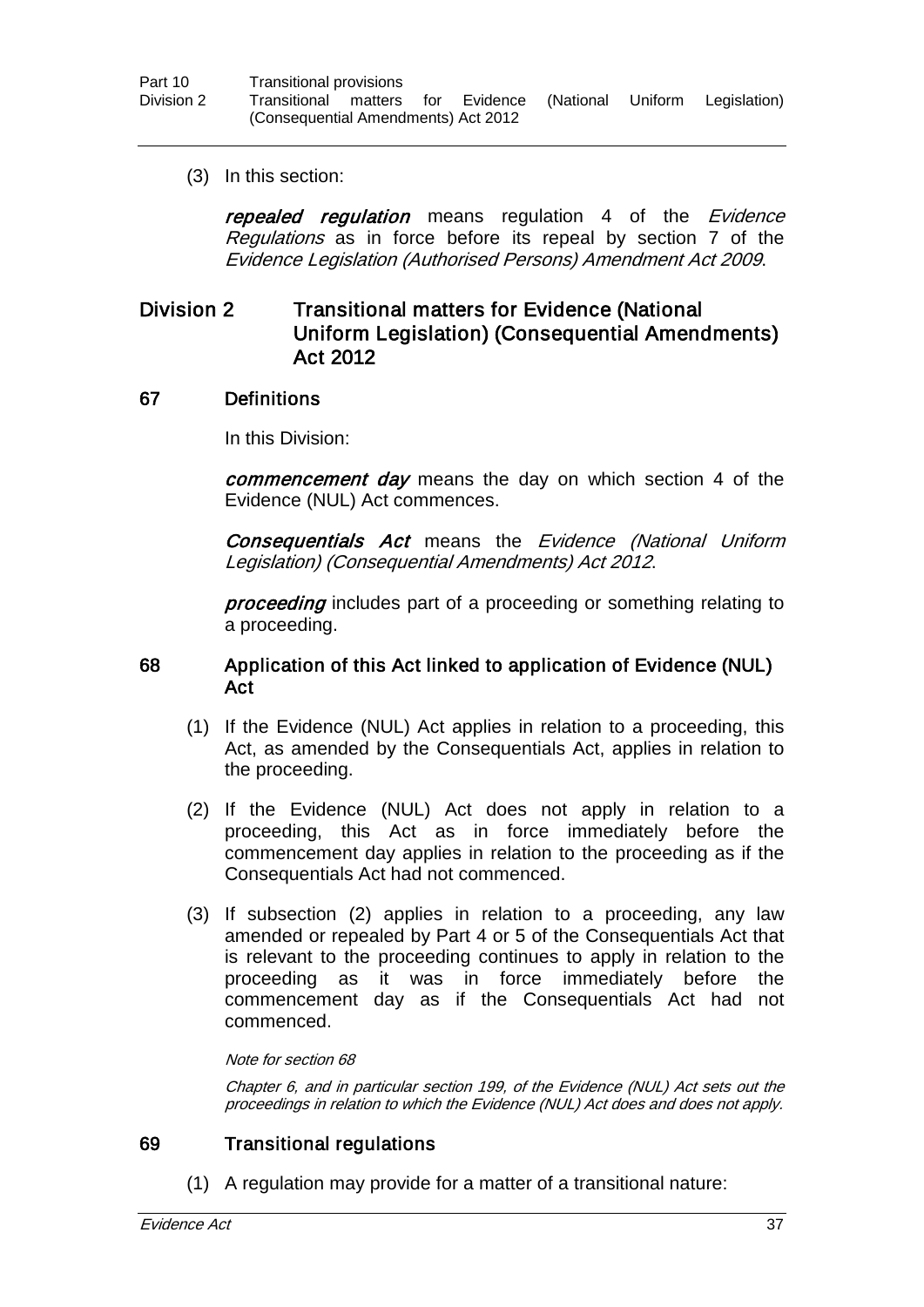- (a) because of the enactment of the Evidence (NUL) Act or the Consequentials Act; or
- (b) to otherwise allow or facilitate the transition:
	- (i) from the operation of this Act as in force immediately before the commencement day;
	- (ii) to the operation of the Evidence (NUL) Act and this Act as amended by the Consequentials Act.
- (2) The regulation may have retrospective operation to a day not earlier than the commencement day.
- (3) However, to the extent to which the regulation has retrospective operation, it does not operate to the disadvantage of a person (other than the Territory or a Territory authority) by:
	- (a) decreasing the person's rights; or
	- (b) imposing liabilities on the person.
- (4) The regulation must declare it is made under this section.
- (5) This section, and each regulation made under it, expires 1 year after the commencement day.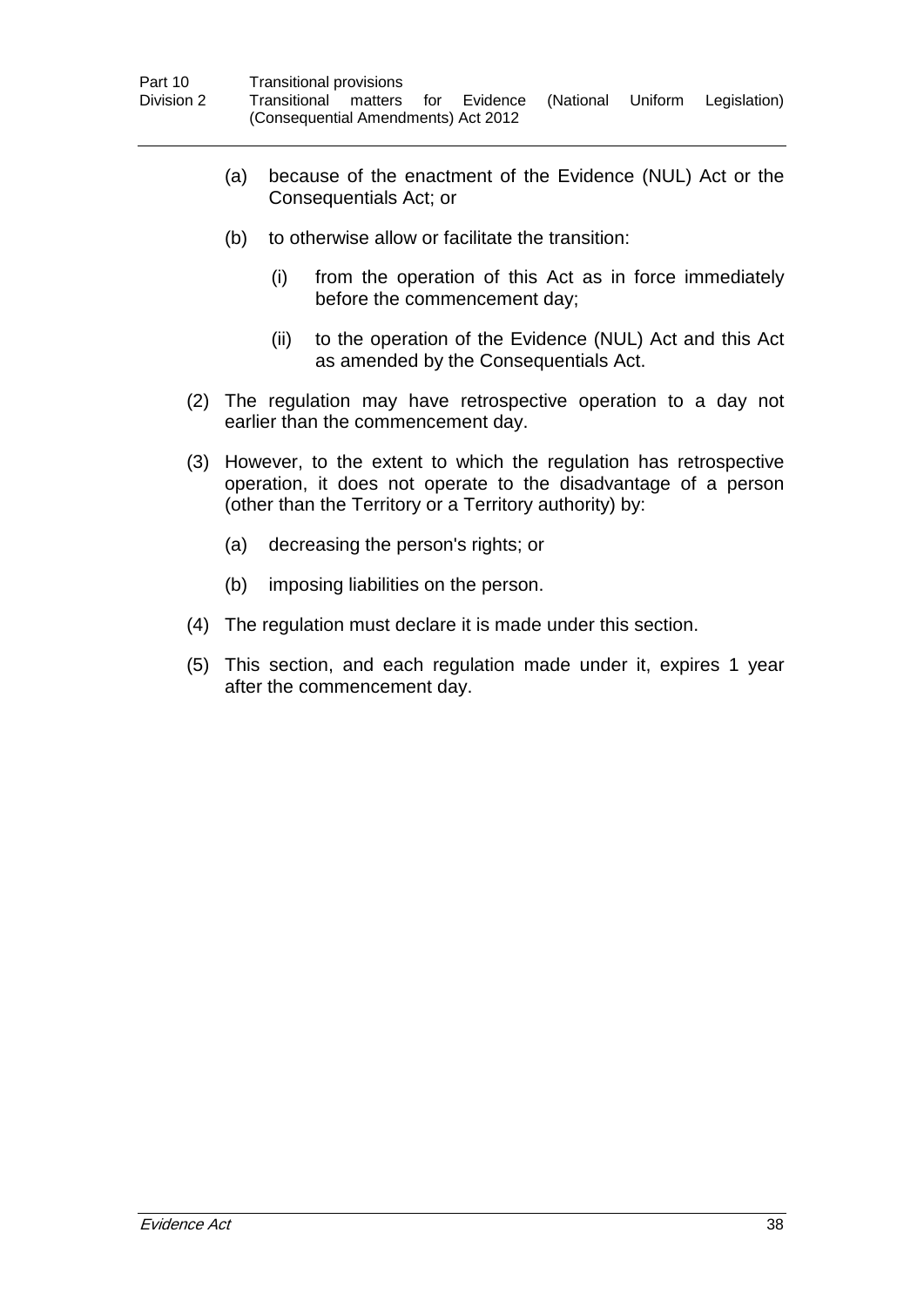## ENDNOTES

## 1 KEY

Key to abbreviations

 $\mathsf{and} = \mathsf{amended}$   $\mathsf{ood} = \mathsf{order}$ <br> $\mathsf{app} = \mathsf{appendix}$   $\mathsf{om} = \mathsf{omitted}$  $app = appendix$  om = om<br>  $bl = by-law$  by the py-law  $bl = by-law$ <br>ch = Chapter  $ch = Chapter$ <br>  $cl = clause$ <br>  $cl = clause$ cl = clause rem = remainder<br>div = Division renum = renumb  $exp = expires/expired$ <br>f = forms  $Gaz = Gazette$ <br>hdg = heading hdg = heading sdiv = Subdivision<br>ins = inserted state solution<br>SL = Subordinate L nc = not commenced

 $renum = renumbered$ <br> $rep = repeated$  $s = section$ <br> $sch = Schedule$ ins = inserted SL = Subordinate Legislation<br>
It = long title substituted sub = substituted  $sub =$  substituted

# 2 LIST OF LEGISLATION

#### Evidence Ordinance 1939 (Act No. 18, 1939)

| Assent date | 3 August 1939 |
|-------------|---------------|
| Commenced   | 3 August 1939 |

# Evidence Ordinance (No. 2) 1939 (Act No. 24, 1939)

Assent date 16 November 1939<br>Commenced 16 November 1939 16 November 1939 (s 2)

# **Evidence Ordinance 1960 (Act No. 1, 1961)**<br>Assent date 8 February 19

#### Assent date 8 February 1961<br>Commenced 8 February 1961 8 February 1961

14 February 1966 (s 2)

# **Evidence Ordinance 1965 (Act No. 64, 1965)**<br>Assent date 17 December 1

Assent date 17 December 1965<br>Commenced 14 February 1966 (s

#### Evidence Ordinance 1967 (Act No. 30, 1967)

Assent date 23 August 1967<br>Commenced 23 August 1967 23 August 1967

# Evidence Ordinance 1970 (Act No. 47, 1970)<br>Assent date 3 December 19

Assent date 3 December 1970<br>Commenced 18 Dec 1970 (s 2. 18 Dec 1970 (s 2, s 2 Records of Depositions Ordinance 1970 (Act No. 44, 1970) and *Gaz* No. 50A, 18 December 1970, p 365)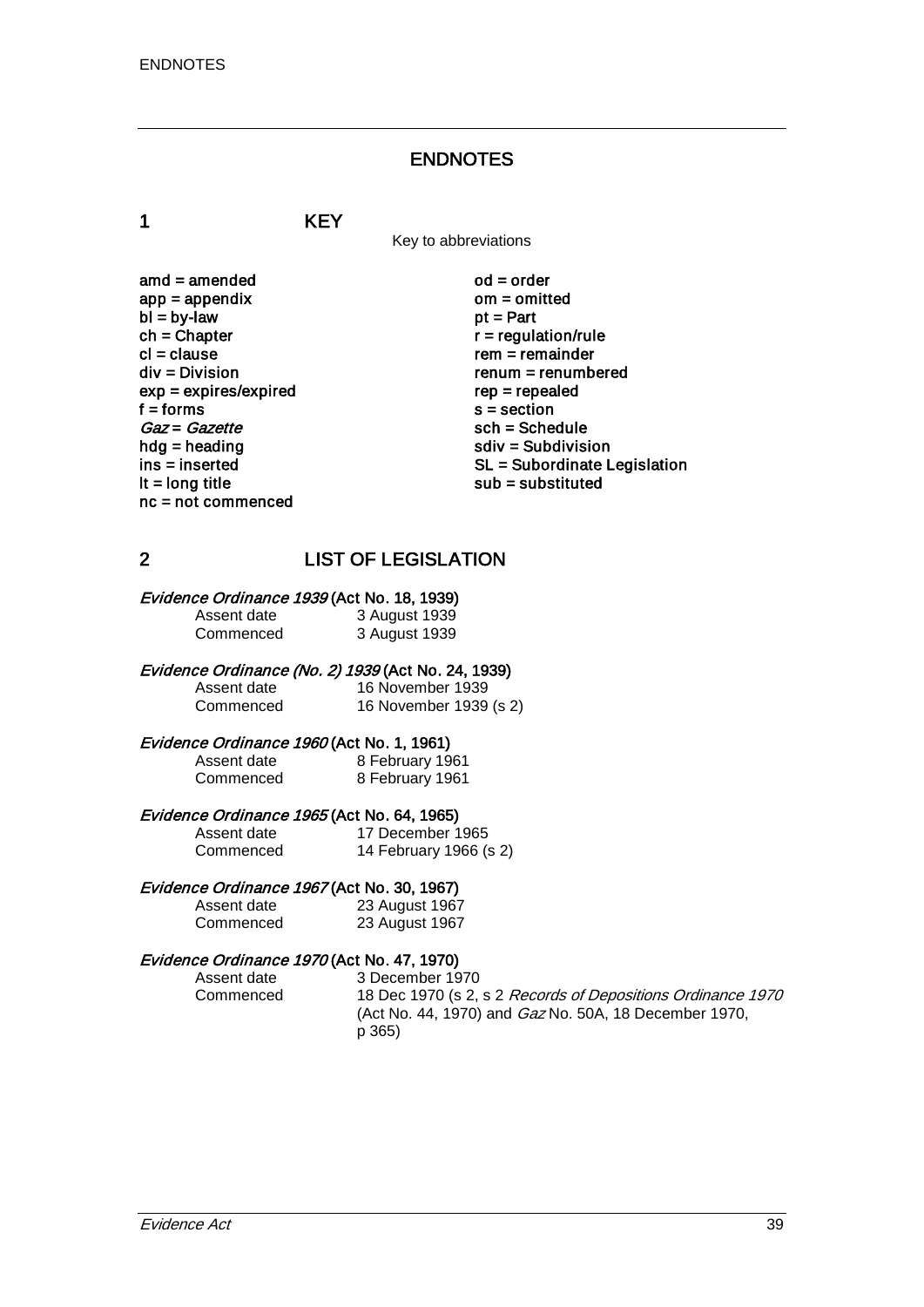| Ordinances Revision Ordinance 1973 (Act No. 87, 1973)     |                                                                                       |
|-----------------------------------------------------------|---------------------------------------------------------------------------------------|
| Assent date                                               | 11 December 1973                                                                      |
| Commenced                                                 | 11 December 1973 (s 12(2))                                                            |
| <b>Amending Legislation</b>                               |                                                                                       |
|                                                           | Ordinances Revision Ordinance 1974 (Act No. 34, 1974)                                 |
| Assent date                                               | 26 August 1974                                                                        |
| Commenced                                                 | 11 December 1973 (s 3(2))                                                             |
|                                                           | Ordinances Revision Ordinance (No. 2) 1974 (Act No. 69, 1974)                         |
| Assent date                                               | 24 October 1974                                                                       |
| Commenced                                                 | 11 December 1973 (s 3)                                                                |
|                                                           | Ordinances Revision Ordinance 1976 (Act No. 27, 1976)                                 |
| Assent date                                               | 28 June 1976                                                                          |
| Commenced                                                 | ss 1, 2 and 6: 28 June 1976 (s 6(2));                                                 |
|                                                           | ss 3 and 4: 11 December 1973; s 5: 24 October 1974                                    |
|                                                           | Transfer of Powers (Further Provisions) Ordinance 1977 (Act No. 51, 1977)             |
| Assent date                                               | 9 December 1977                                                                       |
| Commenced                                                 | 1 January 1978 (s 2)                                                                  |
| Assent date                                               | Transfer of Powers (Self-Government) Ordinance 1978 (Act No. 54, 1978)<br>1 July 1978 |
| Commenced                                                 | 1 July 1978 (s 8)                                                                     |
|                                                           |                                                                                       |
| Law Officers Ordinance 1978 (Act No. 61, 1978)            |                                                                                       |
| Assent date                                               | 1 July 1978                                                                           |
| Commenced                                                 | 1 July 1978                                                                           |
| Statute Law Revision Act (No. 2) 1979 (Act No. 128, 1979) |                                                                                       |
| Assent date                                               | 15 October 1979                                                                       |
| Commenced                                                 | 15 October 1979                                                                       |
| Evidence Amendment Act 1982 (Act No. 23, 1982)            |                                                                                       |
| Assent date                                               | 27 April 1982                                                                         |
| Commenced                                                 | 27 April 1982                                                                         |
|                                                           | Evidence (Criminal Code) Amendment Act 1983 (Act No. 61, 1983)                        |
| Assent date                                               | 28 November 1983                                                                      |
| Commenced                                                 | 1 January 1984 (s 2, s 2 Criminal Code Act 1983 (Act No. 47,                          |
|                                                           | 1983), Gaz G46, 18 November 1983, p 11 and Gaz G8,                                    |
|                                                           | 26 February 1986, p 5)                                                                |
| Evidence Amendment Act 1984 (Act No. 20, 1984)            |                                                                                       |
| Assent date                                               | 12 July 1984                                                                          |
| Commenced                                                 | 1 August 1984 (Gaz S40, 1 August 1984)                                                |
| Statute Law Revision Act 1985 (Act No. 49, 1985)          |                                                                                       |
| Assent date                                               | 1 October 1985                                                                        |
| Commenced                                                 | 1 October 1985                                                                        |
|                                                           | Law Officers Amendment Act (No. 2) 1986 (Act No. 48, 1986)                            |
| Assent date                                               | 10 December 1986                                                                      |
| Commenced                                                 | 19 December 1986 (Gaz S87, 17 December 1986)                                          |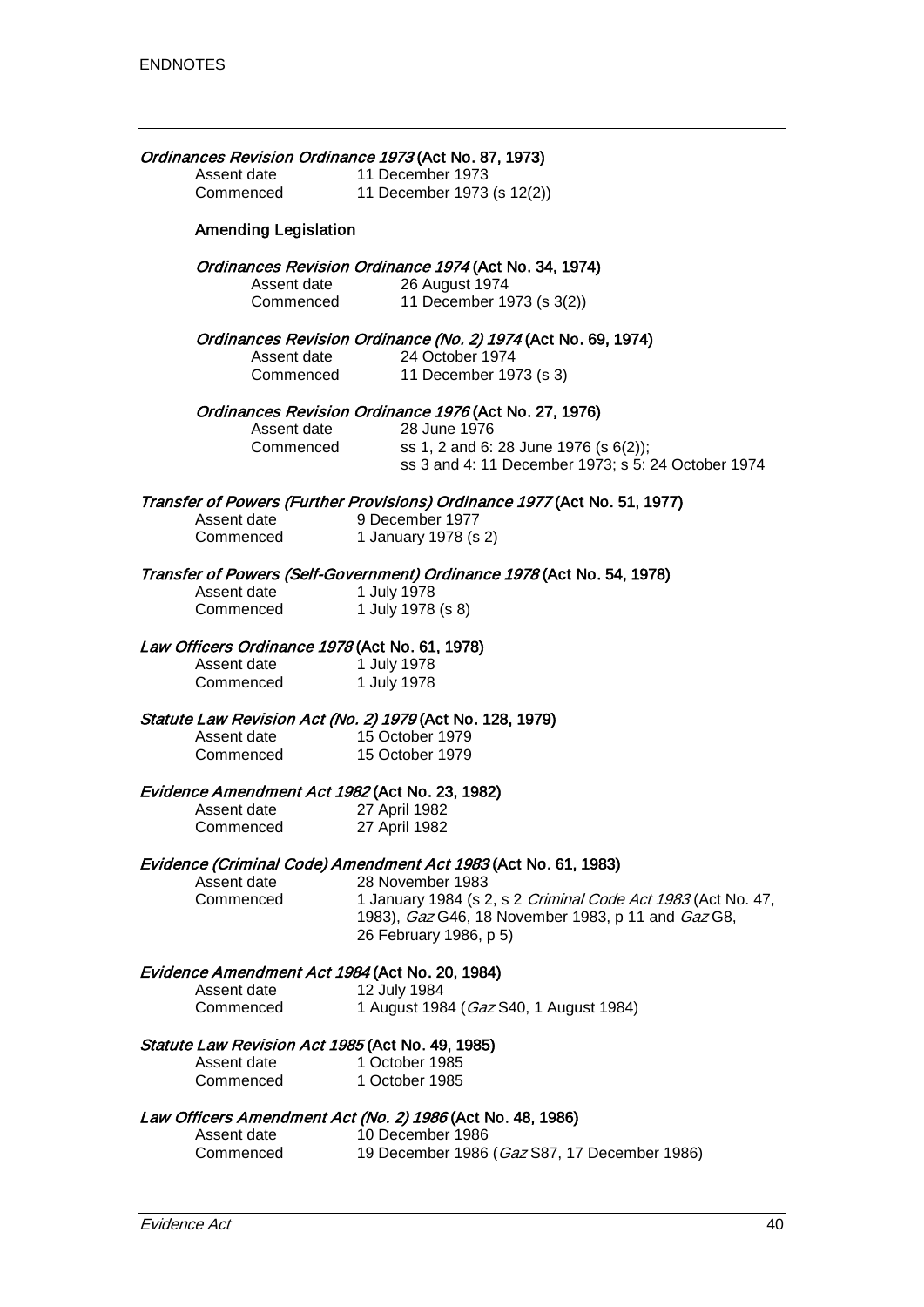|       | Statute Law Revision Act 1989 (Act No. 60, 1989)             |                                                                                                                            |
|-------|--------------------------------------------------------------|----------------------------------------------------------------------------------------------------------------------------|
|       | Assent date                                                  | 2 October 1989                                                                                                             |
|       | Commenced                                                    | 2 October 1989                                                                                                             |
| 1990) |                                                              | Director of Public Prosecutions (Consequential Amendments) Act 1990 (Act No. 29,                                           |
|       | Assent date                                                  | 11 June 1990                                                                                                               |
|       | Commenced                                                    | 21 January 1991 (s 2, s 2 Director of Public Prosecutions Act<br>1990 (Act No. 35, 1990) and Gaz G2, 16 January 1991, p 9) |
|       | Evidence Amendment Act 1990 (Act No. 36, 1990)               |                                                                                                                            |
|       | Assent date                                                  | 22 June 1990                                                                                                               |
|       | Commenced                                                    | 9 July 1990 (Gaz S42, 6 July 1990)                                                                                         |
|       | Assent date                                                  | Financial Institutions (NT) (Consequential Amendments) Act 1992 (Act No. 23, 1992)<br>2 June 1992                          |
|       | Commenced                                                    | 1 July 1992 (s 2, s 2 Financial Institutions (NT) Act 1992 (Act<br>No. 22, 1992) and <i>Gaz</i> S35, 30 June 1992)         |
|       |                                                              | Local Government (Consequential Amendments) Act 1993 (Act No. 84, 1993)                                                    |
|       | Assent date                                                  | 31 December 1993                                                                                                           |
|       | Commenced                                                    | 1 June 1994 (s 2, s 2 Local Government Act 1993 (Act No. 83,                                                               |
|       |                                                              | 1993) and Gaz S35, 20 May 1994)                                                                                            |
|       | Evidence Amendment Act 1994 (Act No. 3, 1994)<br>Assent date | 16 March 1994                                                                                                              |
|       | Commenced                                                    | 1 August 1994 (Gaz G29, 20 July 1994, p 2)                                                                                 |
|       |                                                              |                                                                                                                            |
|       |                                                              | Evidence Amendment Act (No. 2) 1994 (Act No. 16, 1994)                                                                     |
|       | Assent date                                                  | 14 April 1994                                                                                                              |
|       | Commenced                                                    | 1 August 1994 (Gaz G29, 20 July 1994, p 2)                                                                                 |
|       |                                                              | Sentencing (Consequential Amendments) Act 1996 (Act No. 17, 1996)                                                          |
|       | Assent date                                                  | 19 April 1996                                                                                                              |
|       | Commenced                                                    | s 7: 19 April 1996; rem: 1 July 1996 (s 2, s 2 Sentencing<br>Act 1995 (Act No. 39, 1995) and Gaz S15, 13 June 1996)        |
|       | Evidence Amendment Act 1999 (Act No. 20, 1999)               |                                                                                                                            |
|       | Assent date 5 May 1999                                       |                                                                                                                            |
|       | Commenced                                                    | 16 June 1999 (Gaz G23, 16 June 1999, p 2)                                                                                  |
|       | Statute Law Revision Act 1999 (Act No. 27, 1999)             |                                                                                                                            |
|       | Assent date                                                  | 18 June 1999                                                                                                               |
|       | Commenced                                                    | 18 June 1999                                                                                                               |
|       | Assent date                                                  | Corporations Reform (Consequential Amendments NT) Act 2001 (Act No. 17, 2001)<br>29 June 2001                              |
|       | Commenced                                                    | 15 July 2001 (s 2, s 2 Corporations Act 2001 (Cth Act No. 50,                                                              |
|       |                                                              | 2001) and Cth Gaz S285, 13 July 2001)                                                                                      |
|       | Evidence Amendment Act 2001 (Act No. 37, 2001)               |                                                                                                                            |
|       | Assent date                                                  | 19 July 2001                                                                                                               |
|       | Commenced                                                    | 26 September 2001 (Gaz G38, 26 September 2001, p 4)                                                                        |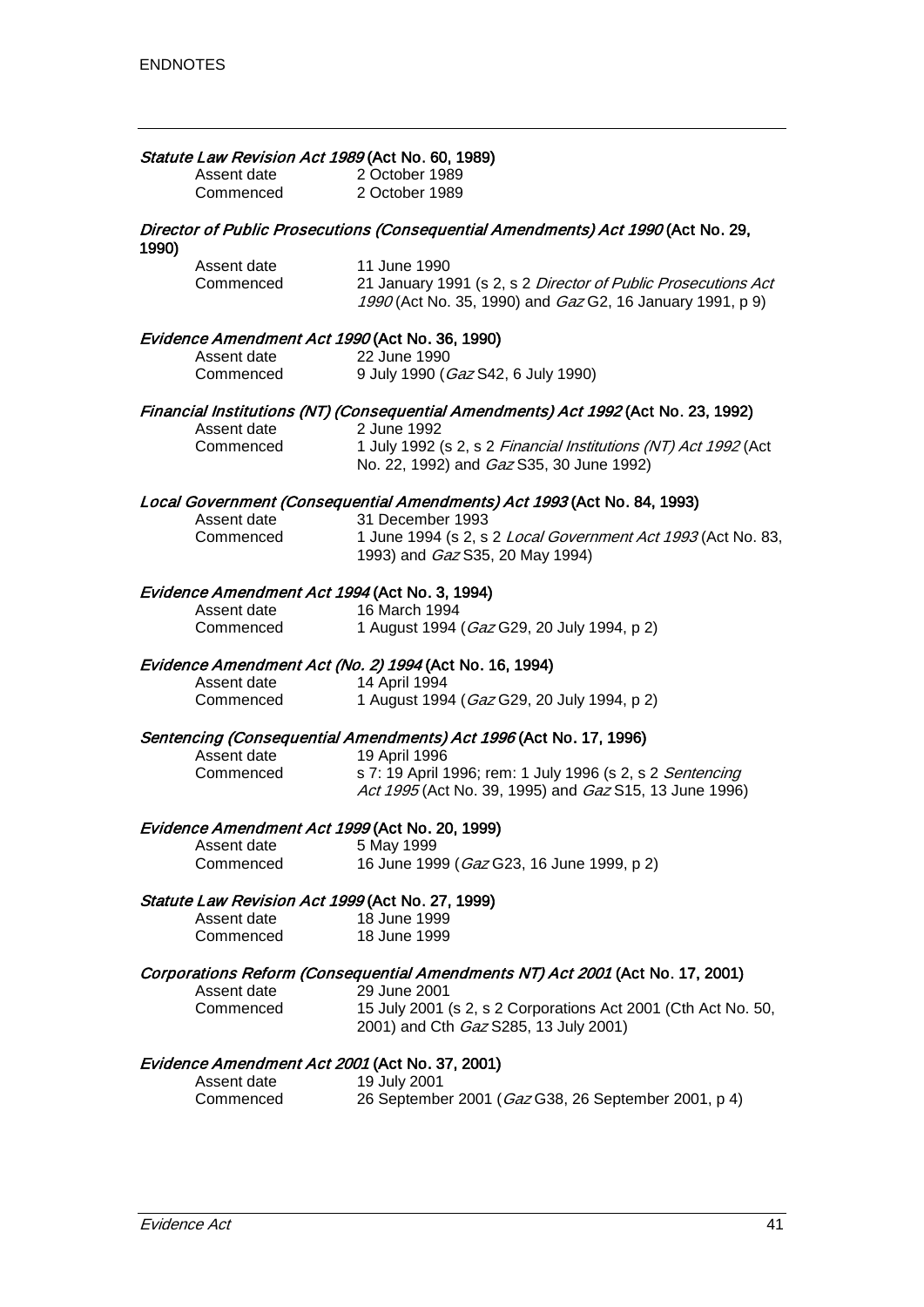|                                                                                                                | Assent date                                                     | Statute Law Revision (Financial Provisions) Act 2002 (Act No. 38, 2002)<br>13 September 2002                |
|----------------------------------------------------------------------------------------------------------------|-----------------------------------------------------------------|-------------------------------------------------------------------------------------------------------------|
|                                                                                                                | Commenced                                                       | 30 October 2002 (Gaz G43, 30 October 2002, p 3)                                                             |
|                                                                                                                | Evidence Amendment Act 2003 (Act No. 43, 2003)                  |                                                                                                             |
|                                                                                                                | Assent date                                                     | 7 July 2003                                                                                                 |
|                                                                                                                | Commenced                                                       | 1 January 2004 (Gaz G50, 17 December 2003, p 2)                                                             |
|                                                                                                                | Assent date                                                     | Evidence Reform (Children and Sexual Offences) Act 2004 (Act No. 56, 2004)<br>4 November 2004               |
|                                                                                                                | Commenced                                                       | 8 December 2004 (Gaz G49, 8 December 2004, p 3)                                                             |
|                                                                                                                |                                                                 | Youth Justice (Consequential Amendments) Act 2005 (Act No. 33, 2005)                                        |
|                                                                                                                | Assent date                                                     | 22 September 2005                                                                                           |
|                                                                                                                | Commenced                                                       | 1 August 2006 (s 2, s 2 Youth Justice Act 2005 (Act No. 32,<br>2005) and <i>Gaz</i> G30, 26 July 2006, p 3) |
|                                                                                                                | Statute Law Revision Act 2005 (Act No. 44, 2005)                |                                                                                                             |
|                                                                                                                | Assent date                                                     | 14 December 2005                                                                                            |
|                                                                                                                | Commenced                                                       | 14 December 2005                                                                                            |
|                                                                                                                | Assent date                                                     | Antisocial Behaviour (Miscellaneous Amendments) Act 2006 (Act No. 2, 2006)<br>8 March 2006                  |
|                                                                                                                | Commenced                                                       | 14 June 2006 (Gaz G24, 14 June 2006, p 3)                                                                   |
| 2006)                                                                                                          |                                                                 | Evidence and Other Legislation (Witness Assistance) Amendment Act 2006 (Act No. 32,                         |
|                                                                                                                | Assent date                                                     | 3 November 2006                                                                                             |
|                                                                                                                | Commenced                                                       | 3 November 2006                                                                                             |
|                                                                                                                |                                                                 | Evidence of Children Amendment Act 2007 (Act No. 16, 2007)                                                  |
|                                                                                                                | Assent date                                                     | 18 September 2007                                                                                           |
|                                                                                                                | Commenced                                                       | 10 October 2007 (Gaz G41, 10 October 2007, p 4)                                                             |
|                                                                                                                | Assent date                                                     | Care and Protection of Children Act 2007 (Act No. 37, 2007)<br>12 December 2007                             |
|                                                                                                                | Commenced                                                       | Ch 1 and pts 3.3 and 5.1: 7 May 2008 (Gaz G18, 7 May 2008,                                                  |
|                                                                                                                |                                                                 | p 4); Ch 2 (exc pt 2.1, div 6 and s 127), Ch 3, pts 3.1 and 3.2                                             |
|                                                                                                                |                                                                 | (exc s 187) and Ch 5, pts 5.2 to 5.6: 8 December 2008 (Gaz                                                  |
|                                                                                                                |                                                                 | G47, 26 November 2008, p 6); rem: nc                                                                        |
|                                                                                                                |                                                                 | Local Government (Consequential Amendments) Act 2008 (Act No. 28, 2008)                                     |
|                                                                                                                | Assent date                                                     | 14 November 2008                                                                                            |
|                                                                                                                | Commenced                                                       | 1 July 2008 (s 2)                                                                                           |
| Evidence Legislation (Authorised Persons) Amendment Act 2009 (Act No. 4, 2009)<br>Assent date<br>12 March 2009 |                                                                 |                                                                                                             |
|                                                                                                                | Commenced                                                       | ss 3 and 4(1): 16 October 2007; rem: 12 March 2009 (s 2)                                                    |
|                                                                                                                |                                                                 |                                                                                                             |
|                                                                                                                | Statute Law Revision Act 2009 (Act No. 25, 2009)<br>Assent date | 1 September 2009                                                                                            |
|                                                                                                                | Commenced                                                       | 16 September 2009 (Gaz G37, 16 September 2009, p 3)                                                         |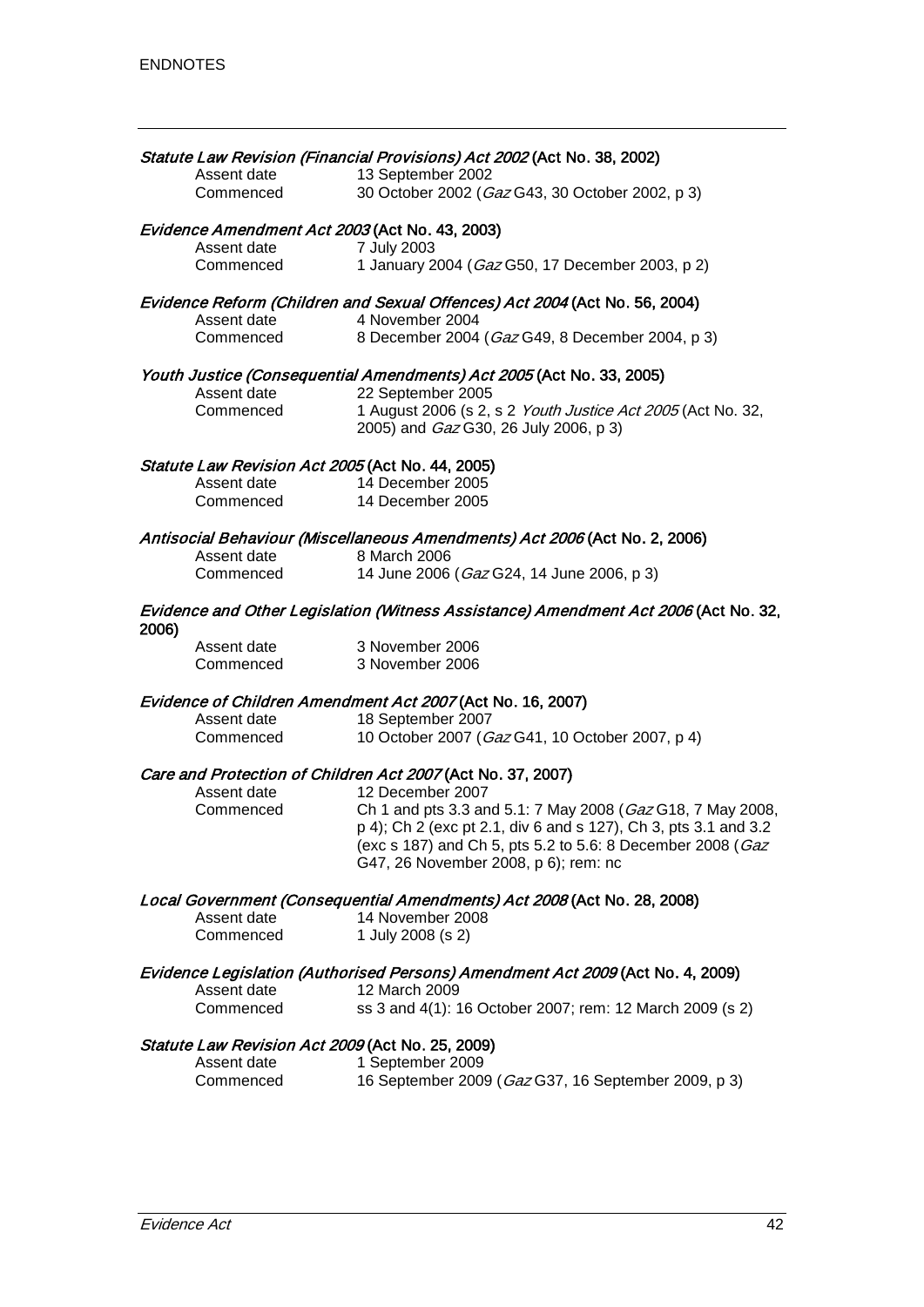| Justice Legislation Amendment (Penalties) Act 2010 (Act No. 12, 2010)<br>Assent date<br>20 May 2010 |                          |                                                                                                                                                     |
|-----------------------------------------------------------------------------------------------------|--------------------------|-----------------------------------------------------------------------------------------------------------------------------------------------------|
|                                                                                                     | Commenced                | 1 July 2010 (Gaz G24, 16 June 2010, p 2)                                                                                                            |
| 2010)                                                                                               |                          | Health Practitioner (National Uniform Legislation) Implementation Act 2010 (Act No. 18,                                                             |
|                                                                                                     | Assent date<br>Commenced | 20 May 2010<br>1 July 2010 (s 2)                                                                                                                    |
| 2010)                                                                                               |                          | Oaths, Affidavits and Declarations (Consequential Amendments) Act 2010 (Act No. 40,                                                                 |
|                                                                                                     | Assent date<br>Commenced | 18 November 2010<br>1 March 2011 (s 2, s 2 Oaths, Affidavits and Declarations Act<br>2010 (Act No. 39, 2010) and Gaz G7, 16 February 2011, p 4)     |
|                                                                                                     | 2011 (Act No. 19, 2011)  | Alcohol Reform (Substance Misuse Assessment and Referral for Treatment Court) Act                                                                   |
|                                                                                                     | Assent date<br>Commenced | 20 May 2011<br>1 July 2011 (Gaz G23, 8 June 2011, p 6)                                                                                              |
| No. 23, 2012)                                                                                       |                          | Evidence (National Uniform Legislation) (Consequential Amendments) Act 2012 (Act                                                                    |
|                                                                                                     | Assent date<br>Commenced | 21 November 2012<br>1 January 2013 (Gaz G51, 19 December 2012, p 4)                                                                                 |
| Local Government Amendment Act 2013 (Act No. 28, 2013)                                              |                          |                                                                                                                                                     |
|                                                                                                     | Assent date<br>Commenced | 8 November 2013<br>8 November 2013                                                                                                                  |
| 3                                                                                                   |                          | SAVINGS AND TRANSITIONAL PROVISIONS                                                                                                                 |
|                                                                                                     | 2004)                    | s 5 Evidence Amendment Act 2003 (Act No. 43, 2003)<br>s 18 Evidence Reform (Children and Sexual Offences) Act 2004 (Act No. 56,                     |
| 4                                                                                                   |                          | <b>GENERAL AMENDMENTS</b>                                                                                                                           |
|                                                                                                     |                          | General amendments of a formal nature (which are not referred to in the table<br>of amendments to this reprint) are made by the Ordinances Revision |

Ordinance 1973 (Act No. 87, 1973) (as amended) to the following provisions: ss 2, 8, 9, 14, 17, 21, 26A, 26D, 26H, 26J, 28, 29, 33, 37, 38, 42A 42B, 44, 45, 47, 48, 51, 52, 54, 55, 56, 57, 59 and First Schedule.

# 5 LIST OF AMENDMENTS

| It             | amd No. 36, 1990, s 22; No. 23, 2012, s 6                                    |
|----------------|------------------------------------------------------------------------------|
| pt 1 hdg       | sub No. 23, 2012, s 7                                                        |
| s 1            | amd No. 36, 1990, s 22                                                       |
| s <sub>2</sub> | rep No. 23, 2012, s 8                                                        |
| s <sub>3</sub> | rep No. 128, 1979, s 37                                                      |
| s <sub>4</sub> | amd No. 30, 1967, s 2; No. 36, 1990, ss 4 and 22; No. 23, 1992, s 4; No. 37, |
|                | 2001, s 3; No. 38, 2002, s 6; No. 32, 2006, s 3; No. 23, 2012, s 9           |
| s <sub>5</sub> | amd No. 36, 1990, s 22                                                       |
|                | sub No. 23, 2012, s 10                                                       |
| pt II hda      | rep No. 23, 2012, s 10                                                       |
|                |                                                                              |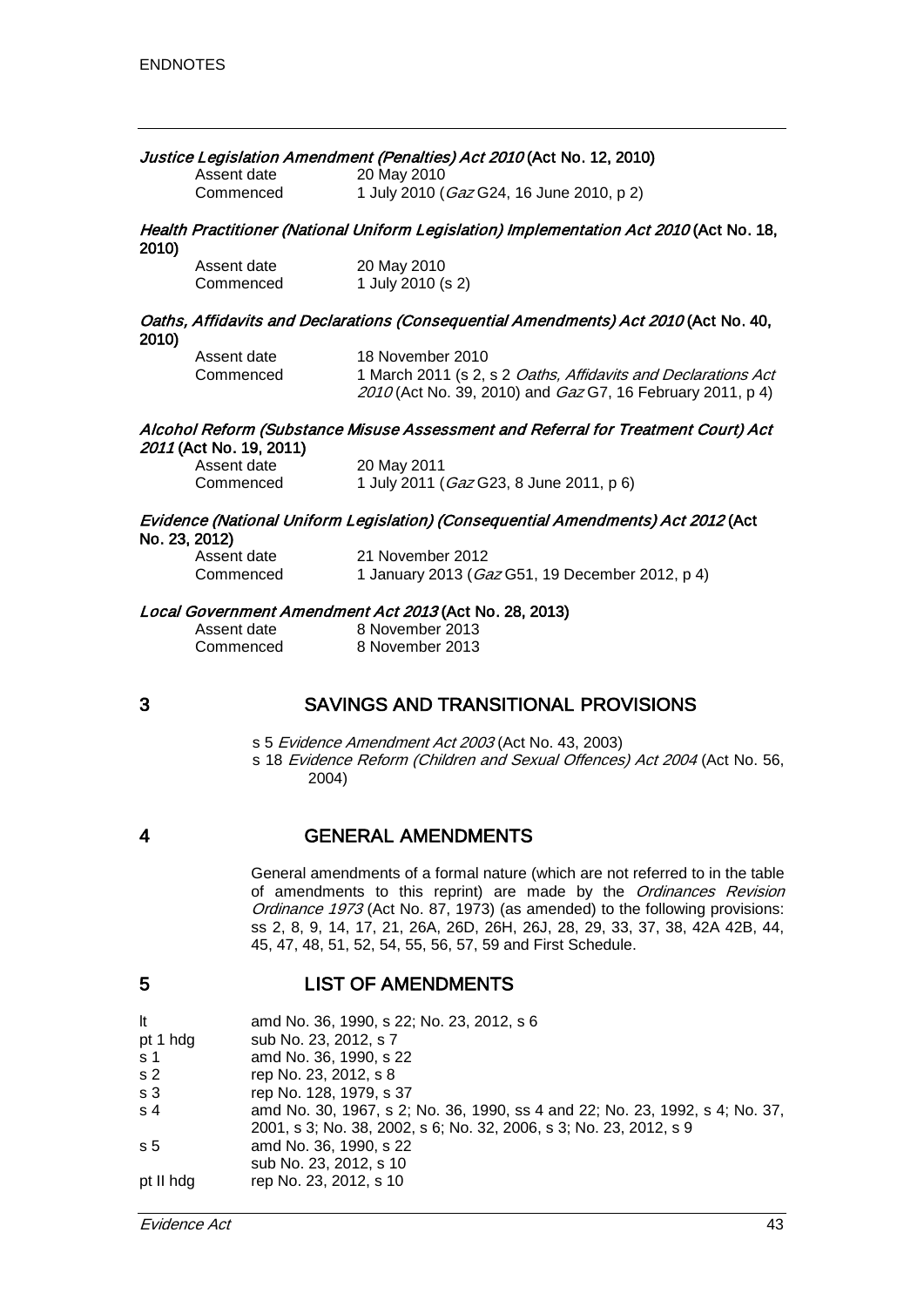| sб           | amd No. 17, 1996, s 6                                                                  |
|--------------|----------------------------------------------------------------------------------------|
|              | sub No. 23, 2012, s 10                                                                 |
| pt 2 hdg     | ins No. 23, 2012, s 10                                                                 |
| s 7          | amd No. 36, 1990, s 22                                                                 |
|              | rep No. 23, 2012, s 10                                                                 |
| s 8          | sub No. 1, 1961, s 2                                                                   |
|              | rep No. 23, 2012, s 10                                                                 |
| s 9          | amd No. 61, 1983, s 4; No. 36, 1990, s 22; No. 17, 1996, s 6<br>rep No. 23, 2012, s 10 |
| s 9A         | ins No. 24, 1939, s 2                                                                  |
|              | amd No. 1, 1961, s 3                                                                   |
|              | rep No. 30, 1967, s 3                                                                  |
| s 9B         | ins No. 24, 1939, s 2                                                                  |
|              | rep No. 30, 1967, s 3                                                                  |
| s 9C         | ins No. 24, 1939, s 2                                                                  |
|              | sub No. 3, 1994, s 3                                                                   |
|              | amd No. 27, 1999, s 15                                                                 |
|              | rep No. 23, 2012, s 10                                                                 |
| s 10         | amd No. 36, 1990, s 22<br>rep No. 23, 2012, s 10                                       |
| s 11         | amd No. 61, 1978, s 4                                                                  |
|              | rep No. 61, 1983, s 5                                                                  |
| s 12         | amd No. 23, 2012, s 11                                                                 |
| s 13         | amd No. 36, 1990, s 22                                                                 |
|              | rep No. 23, 2012, s 12                                                                 |
| $ss 14 - 15$ | rep No. 23, 2012, s 12                                                                 |
| s 16         | amd No. 36, 1990, s 22                                                                 |
|              | sub No. 56, 2004, s 4                                                                  |
|              | rep No. 23, 2012, s 12                                                                 |
| s 17         | sub No. 36, 1990, s 5                                                                  |
|              | amd No. 12, 2010, s 3<br>rep No. 23, 2012, s 12                                        |
| $ss 18 - 19$ | rep No. 23, 2012, s 12                                                                 |
| s 20         | amd No. 47, 1970, s 3                                                                  |
|              | rep No. 23, 2012, s 12                                                                 |
| s 20A        | ins No. 32, 2006, s 4                                                                  |
|              | rep No. 23, 2012, s 12                                                                 |
| s 21         | sub No. 36, 1990, s 6; No. 32, 2006, s 4                                               |
|              | rep No. 23, 2012, s 12                                                                 |
| pt IIA hdg   | ins No. 16, 1994, s 3                                                                  |
| pt 3 hdg     | rep No. 23, 2012, s 13<br>ins No. 23, 2012, s 13                                       |
| s 21A        | ins No. 16, 1994, s 3                                                                  |
|              | amd No. 37, 2001, s 5; No. 56, 2004, s 5; No. 33, 2005, s 5; No. 16, 2007,             |
|              | s 9; No. 4, 2009, s 4; No. 23, 2012, s 28                                              |
| s 21B        | ins No. 16, 1994, s 3                                                                  |
|              | amd No. 37, 2001, s 6                                                                  |
|              | sub No. 56, 2004, s 6; No. 16, 2007, s 10                                              |
|              | amd No. 23, 2012, s 28                                                                 |
| s 21C        | ins No. 16, 1994, s 3                                                                  |
|              | amd No. 37, 2001, s 7                                                                  |
|              | sub No. 16, 2007, s 10<br>amd No. 23, 2012, s 28                                       |
| s 21D        | ins No. 56, 2004, s 7                                                                  |
|              | amd No. 16, 2007, s 11; No. 23, 2012, s 28                                             |
| ss 21E – 21F | ins No. 16, 2007, s 12                                                                 |
|              | amd No. 23, 2012, s 28                                                                 |
| pt III hdg   | rep No. 23, 2012, s 14                                                                 |
| pt 4 hdg     | ins No. 23, 2012, s 14                                                                 |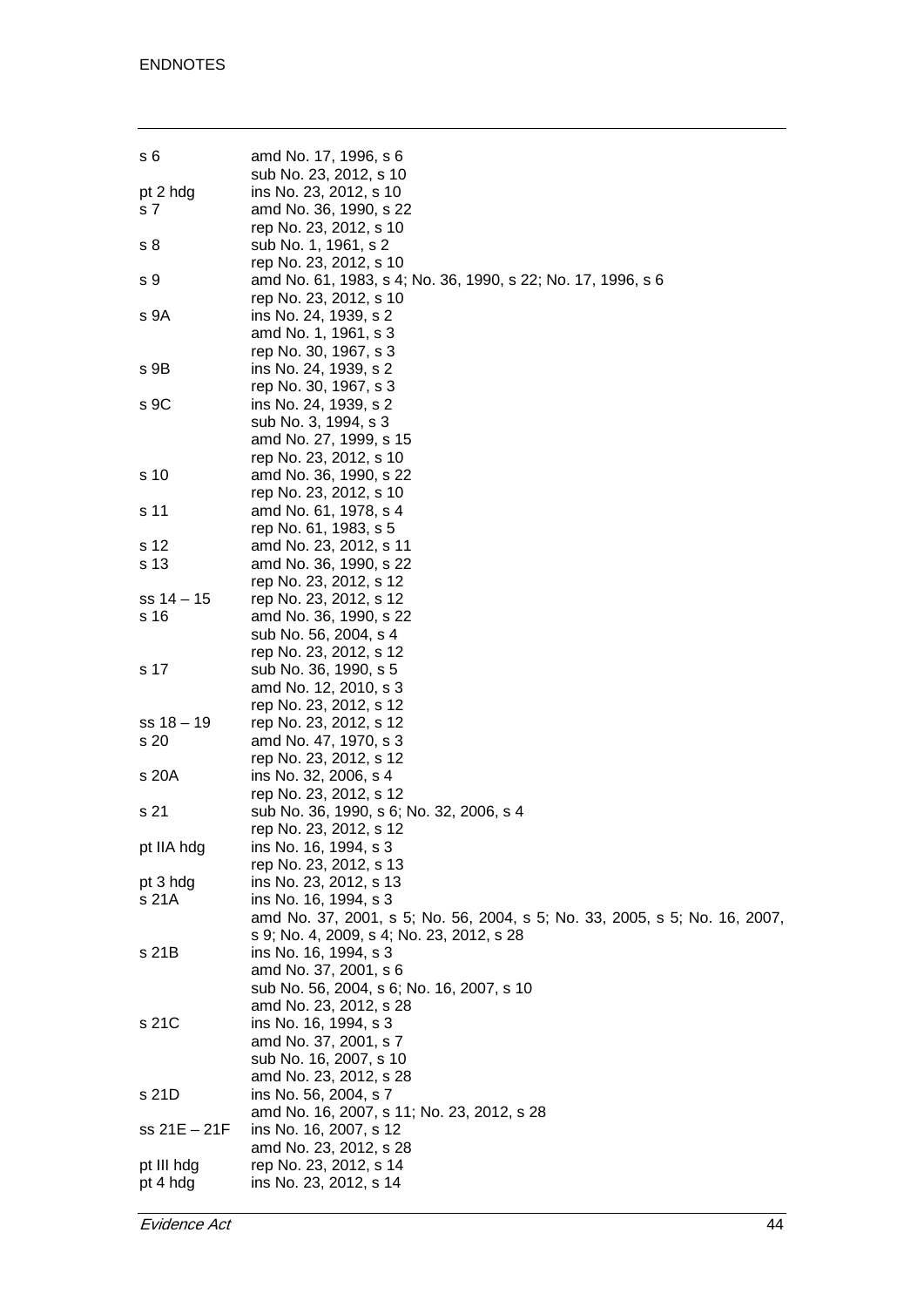| $ss 22 - 23$<br>s 24 | rep No. 23, 2012, s 15<br>rep No. 36, 1990, s 22<br>ins No. 43, 2003, s 4 |
|----------------------|---------------------------------------------------------------------------|
| s 25                 | amd No. 23, 2012, s 28<br>amd No. 36, 1990, s 7<br>rep No. 23, 2012, s 15 |
| s 26                 | rep No. 61, 1983, s 6                                                     |
| s 26A                | ins No. 1, 1961, s 4                                                      |
|                      | amd No. 17, 1996, s 6                                                     |
|                      | rep No. 23, 2012, s 15                                                    |
| s 26B                | ins No. 1, 1961, s 4                                                      |
|                      | rep No. 36, 1990, s 22                                                    |
| s 26C                | ins No. 1, 1961, s 4                                                      |
|                      | amd No. 87, 1973, s 12; No. 36, 1990, s 22; No. 17, 1996, s 6             |
|                      | rep No. 23, 2012, s 15                                                    |
| s 26D                | ins No. 1, 1961, s 4<br>rep No. 23, 2012, s 15                            |
| s 26E                | ins No. 1, 1961, s 4                                                      |
|                      | rep No. 36, 1990, s 22                                                    |
|                      | ins No. 56, 2004, s 8                                                     |
|                      | amd No. 16, 2007, s 13; No. 23, 2012, s 28                                |
| $ss 26F - 26H$       | ins No. 1, 1961, s 4                                                      |
|                      | amd No. 36, 1990, s 22                                                    |
| ss $26J - 26K$       | ins No. 1, 1961, s 4                                                      |
|                      | rep No. 36, 1990, s 22                                                    |
| s 26L                | ins No. 20, 1984, s 3                                                     |
|                      | rep No. 23, 2012, s 15                                                    |
| pt IV hdg            | rep No. 23, 2012, s 16                                                    |
| s 27                 | amd No. 87, 1973, s 12                                                    |
|                      | sub No. 36, 1990, s 8                                                     |
|                      | rep No. 23, 2012, s 16                                                    |
| s 27A                | ins No. 36, 1990, s 9                                                     |
|                      | rep No. 23, 2012, s 16                                                    |
| s 28<br>s 28A        | rep No. 23, 2012, s 16<br>ins No. 1, 1961, s 5                            |
|                      | amd No. 54, 1978, s 4                                                     |
|                      | sub No. 36, 1990, s 10                                                    |
|                      | rep No. 23, 2012, s 16                                                    |
| s 28B                | ins No. 1, 1961, s 5                                                      |
|                      | amd No. 87, 1973, s 12; No. 51, 1977, s 3; No. 54, 1978, s 4              |
|                      | rep No. 36, 1990, s 10                                                    |
| ss 28C - 28D         | ins No. 1, 1961, s 5                                                      |
|                      | amd No. 36, 1990, s 22                                                    |
|                      | rep No. 23, 2012, s 16                                                    |
| s 29                 | amd No. 64, 1965, s 3                                                     |
|                      | sub No. 36, 1990, s 11                                                    |
|                      | rep No. 23, 2012, s 16                                                    |
| s 30                 | amd No. 87, 1973, s 12                                                    |
|                      | sub No. 36, 1990, s 12                                                    |
| s 30A                | rep No. 23, 2012, s 16<br>ins No. 1, 1961, s 6                            |
|                      | rep No. 36, 1990, s 22                                                    |
| s 31                 | rep No. 36, 1990, s 22                                                    |
| s 32                 | amd No. 36, 1990, s 13; No. 17, 1996, s 6                                 |
|                      | rep No. 23, 2012, s 16                                                    |
| s 33                 | amd No. 36, 1990, s 22; No. 17, 1996, s 6                                 |
|                      | rep No. 23, 2012, s 16                                                    |
| s 33A                | ins No. 1, 1961, s 7                                                      |
|                      | amd No. 87, 1973, s 12; No. 17, 1996, s 6                                 |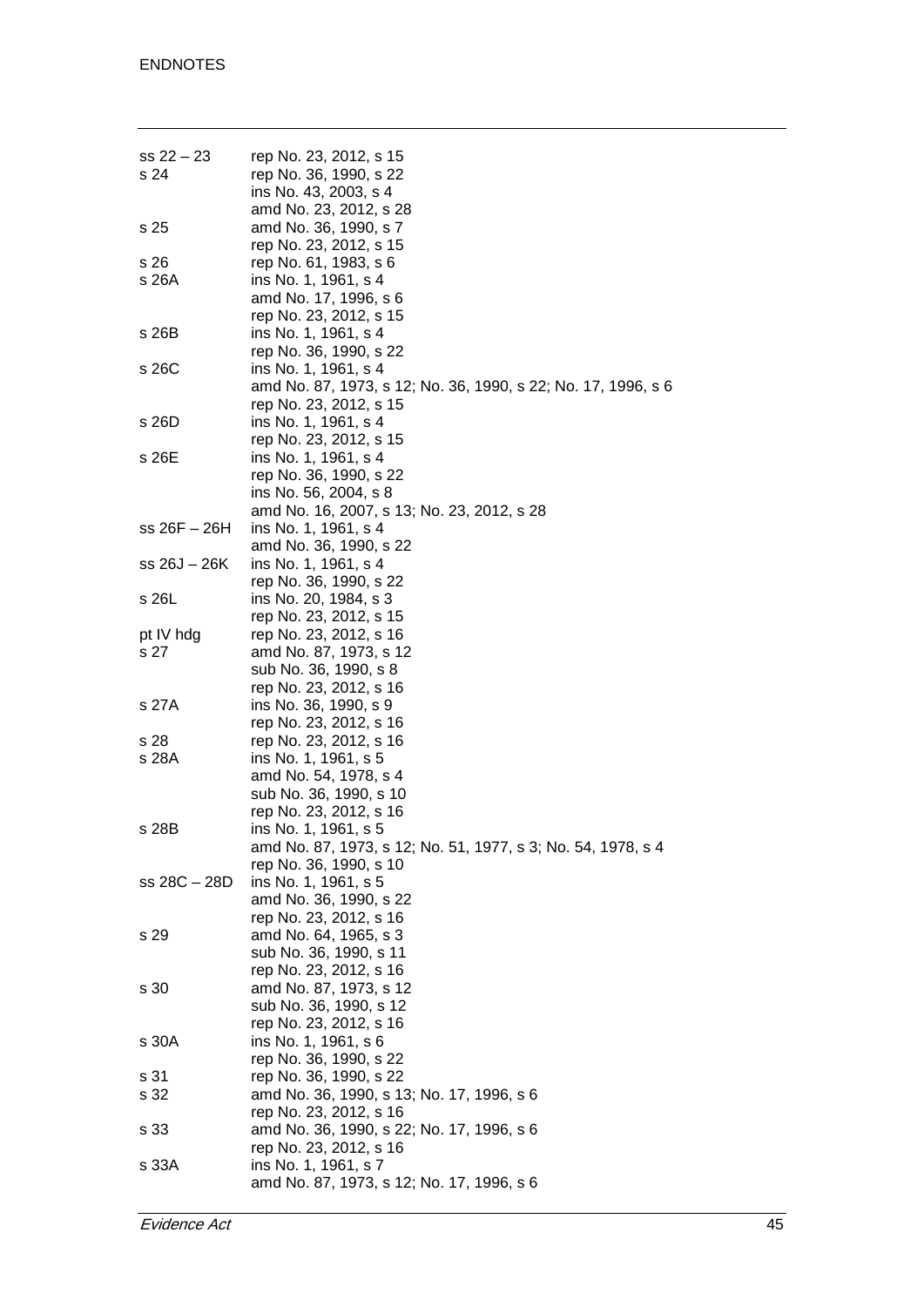|                | rep No. 23, 2012, s 16                                                        |
|----------------|-------------------------------------------------------------------------------|
| s 34           | amd No. 36, 1990, s 22                                                        |
|                | rep No. 23, 2012, s 16                                                        |
| s 35           | amd No. 87, 1973, s 12                                                        |
|                | rep No. 23, 2012, s 16                                                        |
| s 36           | amd No. 1, 1961, s 8; No. 30, 1967, s 4; No. 47, 1970 s 4; No. 51, 1977, s 3; |
|                | No. 54, 1978, s 4; No. 60, 1989, s 6                                          |
|                | sub No. 36, 1990, s 14                                                        |
|                | rep No. 23, 2012, s 16                                                        |
| s 37           | amd No. 64, 1965, s 4                                                         |
|                | rep No. 36, 1990, s 22                                                        |
| s 38           | amd No. 64, 1965, s 5                                                         |
|                | rep No. 36, 1990, s 22                                                        |
| s 39           | rep No. 23, 2012, s 16                                                        |
| s 40           | amd No. 87, 1973, s 12; No. 60, 1989, s 6<br>rep No. 36, 1990, s 22           |
| s 41           | amd No. 87, 1973, s 12                                                        |
|                | rep No. 36, 1990, s 22                                                        |
| s 42           | amd No. 36, 1990, s 22                                                        |
|                | rep No. 23, 2012, s 16                                                        |
| s 42A          | ins No. 1, 1961, s 9                                                          |
|                | amd No. 36, 1990, s 22                                                        |
|                | rep No. 23, 2012, s 16                                                        |
| s 42B          | ins No. 1, 1961, s 9                                                          |
|                | amd No. 51, 1977, s 3; No. 54, 1978, ss 3 and 4; No. 36, 1990, s 22; No. 17,  |
|                | 2001, s 21; No. 38, 2002, s 6                                                 |
|                | rep No. 23, 2012, s 16                                                        |
| pt IVA hdg     | ins No. 23, 1982, s 2                                                         |
|                | rep No. 23, 2012, s 16                                                        |
| ss 42C - 42G   | ins No. 23, 1982, s 2                                                         |
|                | rep No. 23, 2012, s 16                                                        |
| pt V hdg       | amd No. 38, 2002, s 6<br>rep No. 23, 2012, s 16                               |
| s 43           | sub No. 36, 1990, s 15                                                        |
|                | amd No. 38, 2002, s 6                                                         |
|                | rep No. 23, 2012, s 16                                                        |
| s 44           | amd No. 36, 1990, ss 16 and 22; No. 38, 2002, s 6                             |
|                | rep No. 23, 2012, s 16                                                        |
| s 45           | sub No. 36, 1990, s 17                                                        |
|                | amd No. 38, 2002, s 6                                                         |
|                | rep No. 23, 2012, s 16                                                        |
| s 45A          | ins No. 1, 1961 s 10                                                          |
|                | amd No. 38, 2002, s 6                                                         |
|                | rep No. 23, 2012, s 16                                                        |
| s 45B          | ins No. 1, 1961, s 10                                                         |
|                | amd No. 87, 1973, s 12; No. 38, 2002, s 6                                     |
|                | rep No. 23, 2012, s 16                                                        |
| $ss$ 46 $-$ 48 | amd No. 36, 1990, s 22; No. 38, 2002, s 6                                     |
|                | rep No. 23, 2012, s 16                                                        |
| pt VA hdg      | ins No. 20, 1999, s 3<br>rep No. 23, 2012, s 17                               |
| pt 5 hdg       | ins No. 23, 2012, s 17                                                        |
| pt 5           |                                                                               |
| div 1 hdg      | ins No. 20, 1999, s 3                                                         |
|                | amd No. 23, 2012, s 28                                                        |
| s 49           | amd No. 30, 1967, s 5                                                         |
|                | rep No. 36, 1990, s 22                                                        |
|                | ins No. 20, 1999, s 3                                                         |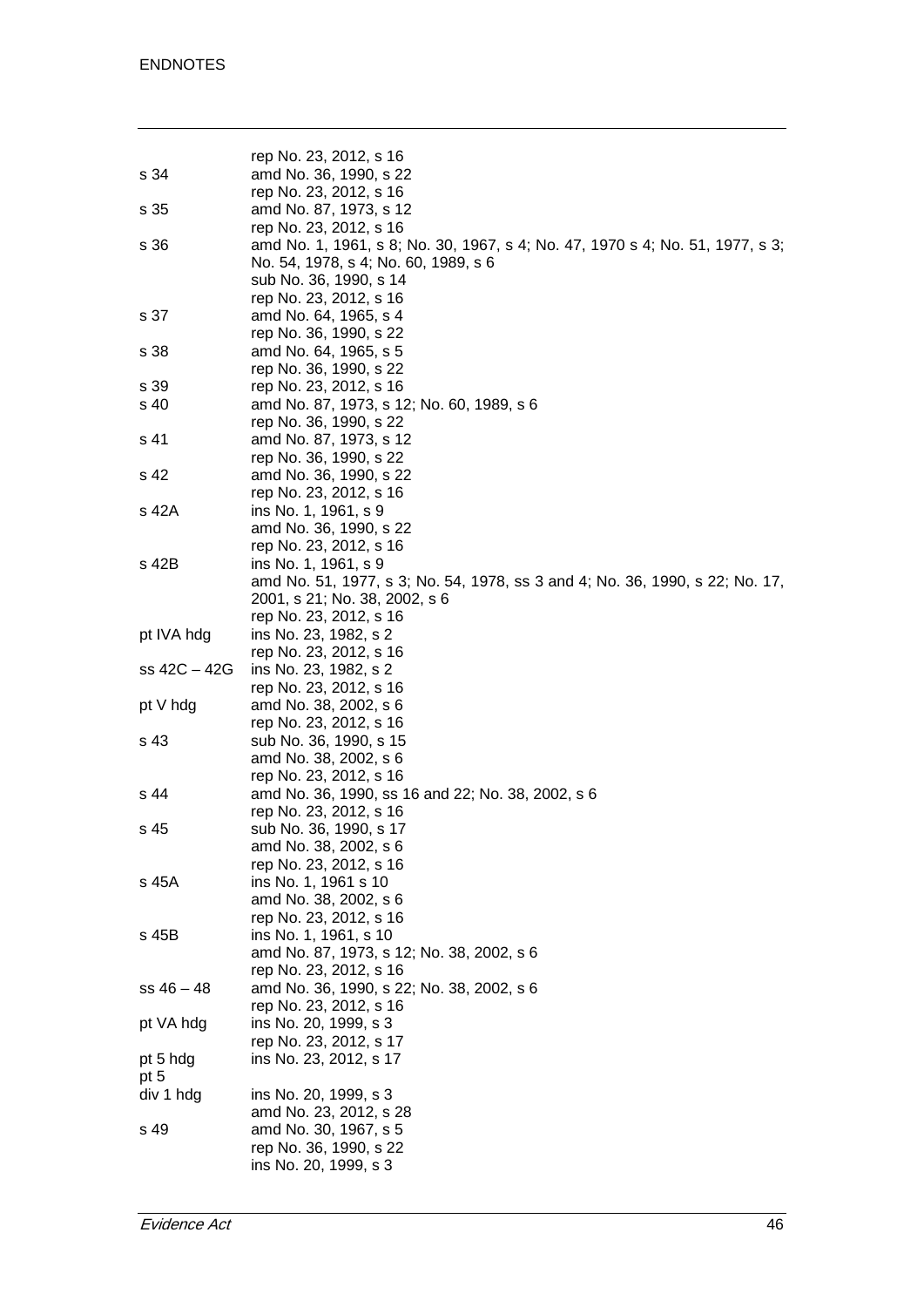|                                   | amd No. 2, 2006, s 24; No. 33, 2005, s 5; No. 37, 2007, s 338; No. 19, 2011,<br>s 46; No. 23, 2012, s 18 |
|-----------------------------------|----------------------------------------------------------------------------------------------------------|
| s 49A                             | ins No. 20, 1999, s 3<br>rep No. 23, 2012, s 19                                                          |
| ss 49B – 49C                      | ins No. 20, 1999, s 3<br>amd No. 23, 2012, s 28                                                          |
| pt 5<br>div 2 hdg<br>ss 49D - 49J | ins No. 20, 1999, s 3<br>ins No. 20, 1999, s 3<br>amd No. 23, 2012, s 28                                 |
| s 49K                             | ins No. 20, 1999, s 3                                                                                    |
| ss 49L - 49M                      | amd No. 40, 2010, s 42; No. 23, 2012, s 28<br>ins No. 20, 1999, s 3<br>amd No. 23, 2012, s 28            |
| pt 5<br>div 3 hdg                 | ins No. 20, 1999, s 3                                                                                    |
|                                   | amd No. 23, 2012, s 28                                                                                   |
| ss 49N – 49T                      | ins No. 20, 1999, s 3<br>amd No. 23, 2012, s 28                                                          |
| pt 5<br>div 4 hdg                 | ins No. 20, 1999, s 3                                                                                    |
|                                   | amd No. 23, 2012, s 28                                                                                   |
| ss 49U –<br>49ZB                  | ins No. 20, 1999, s 3                                                                                    |
|                                   | amd No. 23, 2012, s 28                                                                                   |
| s 49ZC                            | ins No. 20, 1999, s 3                                                                                    |
| pt 6 hdg<br>pt 6                  | amd No. 12, 2010, s 3; No. 23, 2012, s 28<br>sub No. 36, 1990, s 18; No. 23, 2012, s 20                  |
| div 1 hdg                         | sub No. 36, 1990, s 18                                                                                   |
| s 50                              | amd No. 87, 1973, s 12<br>sub No. 36, 1990, s 18                                                         |
|                                   | amd No. 23, 2012, s 28                                                                                   |
| s 51                              | sub No. 36, 1990, s 18<br>amd No. 23, 2012, s 28                                                         |
| pt 6                              |                                                                                                          |
| div 2 hdg<br>s 52                 | sub No. 36, 1990, s 18<br>sub No. 36, 1990, s 18                                                         |
|                                   | amd No. 23, 2012, s 28                                                                                   |
| s 53                              | amd No. 30, 1967, s 6; No. 51, 1977, s 3                                                                 |
|                                   | sub No. 36, 1990, s 18<br>amd No. 32, 2006, s 5; No. 23, 2012, s 28                                      |
| s 54                              | sub No. 36, 1990, s 18                                                                                   |
|                                   | amd No. 23, 2012, s 28                                                                                   |
| s 55                              | amd No. 64, 1965, s 6; No. 12, 2010, s 3<br>sub No. 36, 1990, s 18                                       |
|                                   | amd No. 23, 2012, s 28                                                                                   |
| pt VIA hdg                        | ins No. 37, 2001, s 8                                                                                    |
| pt 7 hdg                          | rep No. 23, 2012, s 21<br>ins No. 23, 2012, s 21                                                         |
| s 56                              | amd No. 64, 1965, s 7                                                                                    |
|                                   | rep No. 36, 1990, s 18                                                                                   |
|                                   | ins No. 37, 2001, s 8<br>amd No. 23, 2012, s 28                                                          |
| ss 56A – 56E                      | ins No. 37, 2001, s 8                                                                                    |
|                                   | amd No. 23, 2012, s 28                                                                                   |
| s 56F                             | ins No. 37, 2001, s 8<br>amd No. 44, 2005, s 22; No. 18, 2010, s 36; No. 23, 2012, s 28                  |
| s 56G                             | ins No. 37, 2001, s 8                                                                                    |